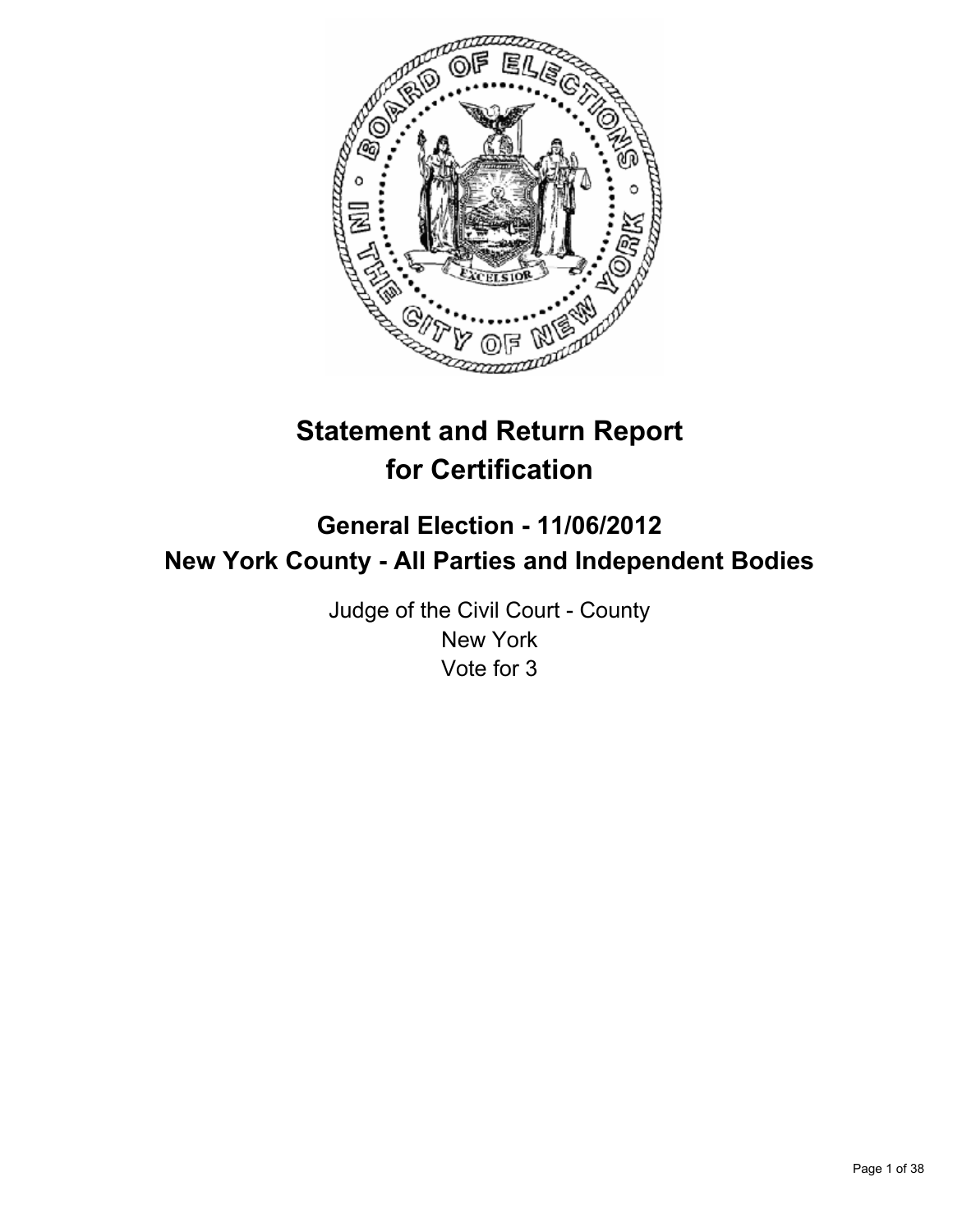

| <b>PUBLIC COUNTER</b>                                    | 31,257 |
|----------------------------------------------------------|--------|
| <b>EMERGENCY</b>                                         | 213    |
| ABSENTEE/MILITARY                                        | 948    |
| <b>FEDERAL</b>                                           | 507    |
| SPECIAL PRESIDENTIAL                                     | 0      |
| AFFIDAVIT                                                | 4,576  |
| <b>Total Ballots</b>                                     | 37,501 |
| Less - Inapplicable Federal/Special Presidential Ballots | (507)  |
| <b>Total Applicable Ballots</b>                          | 36,994 |
| <b>VERNA SAUNDERS (DEMOCRATIC)</b>                       | 19,210 |
| ANIL C. SINGH (DEMOCRATIC)                               | 17,732 |
| MELISSA A. CRANE (DEMOCRATIC)                            | 17,454 |
| MELISSA A. CRANE (REPUBLICAN)                            | 3,123  |
| AARON THOMAS (WRITE-IN)                                  | 1      |
| ADAM AISEN (WRITE-IN)                                    | 1      |
| ANDREW BERG (WRITE-IN)                                   | 1      |
| ANDREW LAX (WRITE-IN)                                    | 1      |
| ANDREW LIN (WRITE-IN)                                    | 1      |
| ANDREW MARBACH (WRITE-IN)                                | 1      |
| ARIC GREZ (WRITE-IN)                                     | 1      |
| BENJAMIN LESCZYSKI (WRITE-IN)                            | 1      |
| <b>BRETT GARDNER (WRITE-IN)</b>                          | 1      |
| BRIAN GLASSMAN (WRITE-IN)                                | 1      |
| CARL SPARKLES (WRITE-IN)                                 | 1      |
| CHARLENE MENDELSON (WRITE-IN)                            | 1      |
| CHRISTINE TRAMONTANO (WRITE-IN)                          | 1      |
| DEREK JETER (WRITE-IN)                                   | 1      |
| DOMOCK KRAMER (WRITE-IN)                                 | 1      |
| EDMOND J. BURNS (WRITE-IN)                               | 1      |
| EDWARD HERMAN GRAHAM (WRITE-IN)                          | 1      |
| ELSA LANCHESTER (WRITE-IN)                               | 1      |
| FRAN LEDOWITZ (WRITE-IN)                                 | 1      |
| <b>GRAM SCHIFFIES (WRITE-IN)</b>                         | 1      |
| <b>GREG BLATTO (WRITE-IN)</b>                            | 1      |
| HARRISON SPELMAN (WRITE-IN)                              | 1      |
| HUNTS S. THOMPSON (WRITE-IN)                             | 1      |
| JAIME JUNCO JR. (WRITE-IN)                               | 1      |
| JAMES LESCZYNSKI (WRITE-IN)                              | 1      |
| JEFFERSON TAYLOR (WRITE-IN)                              | 1      |
| JILL STEIN (WRITE-IN)                                    | 2      |
| JOE MASSE (WRITE-IN)                                     | 1      |
| JOSHUA DAVID TUCKMAN (WRITE-IN)                          | 1      |
| LEE BROWN (WRITE-IN)                                     | 1      |
| LESLIE KRAMER (WRITE-IN)                                 | 1      |
| LINDA OMEY (WRITE-IN)                                    | 1      |
| LIONEL HUTZ (WRITE-IN)                                   | 1      |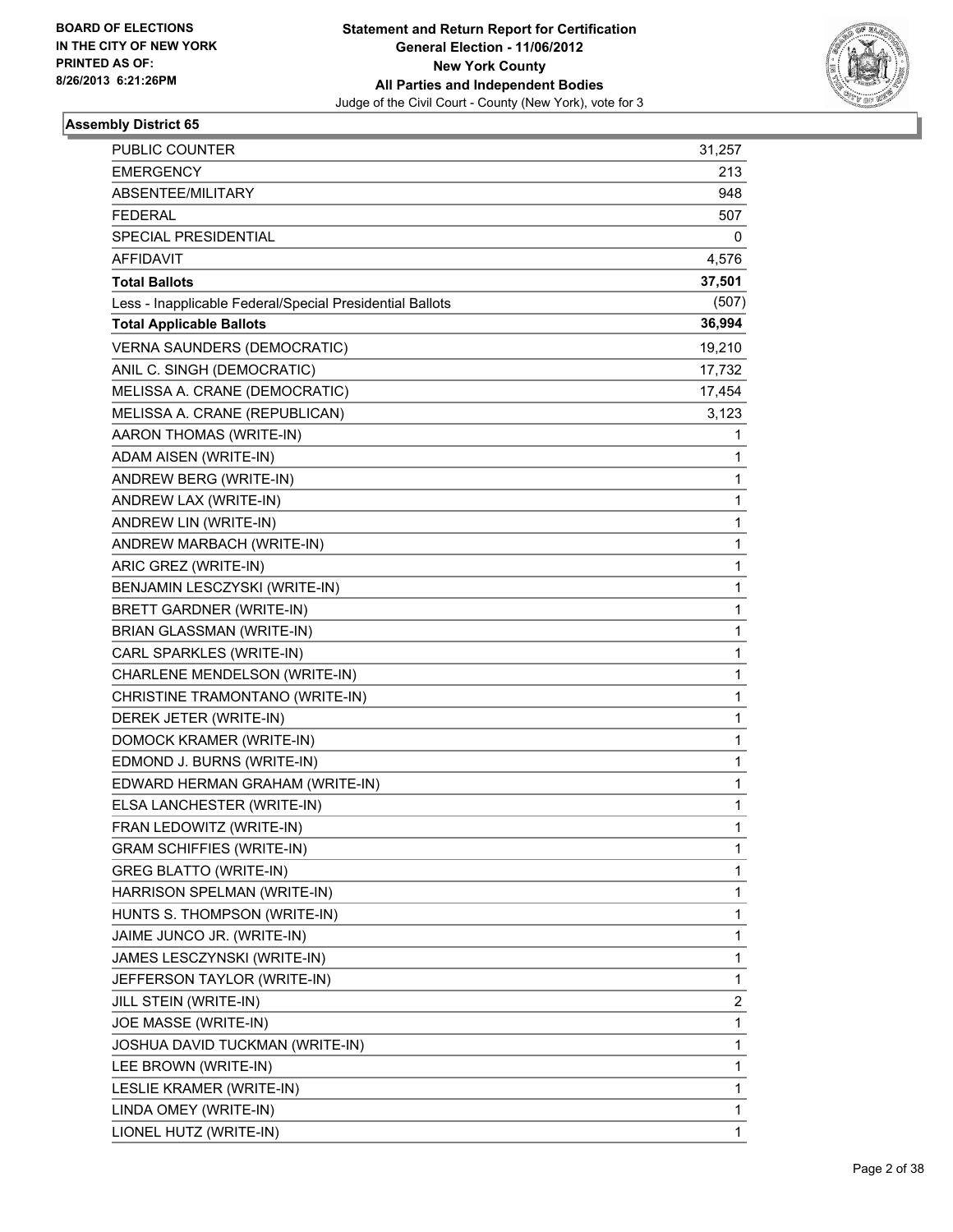

| LORI JONES (WRITE-IN)              | 1           |
|------------------------------------|-------------|
| MARK AXIM (WRITE-IN)               | 1           |
| MARTIN EDEMAN (WRITE-IN)           | 1           |
| MARY HUGHES (WRITE-IN)             | 1           |
| <b>MEGAN MCHUGH (WRITE-IN)</b>     | 1           |
| MICHAEL PICCHITO (WRITE-IN)        | 1           |
| MICHAEL SCHIFFRES (WRITE-IN)       | 1           |
| NANCY LIPIN (WRITE-IN)             | 1           |
| NICOLE NERETIN (WRITE-IN)          | 1           |
| PETER DELONA (WRITE-IN)            | 1           |
| PETER DWOSKIN (WRITE-IN)           | 1           |
| PETER L. BROOKS (WRITE-IN)         | 1           |
| PETER MCKIERMAN (WRITE-IN)         | 1           |
| PETER SOLOWI (WRITE-IN)            | $\mathbf 1$ |
| RICHARD STEPHENS (WRITE-IN)        | 1           |
| ROB GOLDSTEIN (WRITE-IN)           | 1           |
| ROBERT A. WILSON (WRITE-IN)        | 1           |
| RON MOORE (WRITE-IN)               | 1           |
| RON R. MILLER (WRITE-IN)           | 1           |
| RUDOLPH GIULIANI (WRITE-IN)        | 1           |
| RUSSELL SCHREIBER (WRITE-IN)       | 1           |
| RYAN W. WYNN (WRITE-IN)            | 1           |
| SAM POLLAND (WRITE-IN)             | 1           |
| SARA LESCZYSKI (WRITE-IN)          | 1           |
| SHERYL FELDMAN (WRITE-IN)          | $\mathbf 1$ |
| STEPHEN COLBERT (WRITE-IN)         | 1           |
| STUART LIGHTER (WRITE-IN)          | 1           |
| UNATTRIBUTABLE WRITE-IN (WRITE-IN) | 74          |
| VAL KILMER (WRITE-IN)              | 1           |
| WENDY GOLDSTEIN (WRITE-IN)         | 1           |
| WILLIAM WELD (WRITE-IN)            | 1           |
| YISNOEL STORE (WRITE-IN)           | 1           |
| <b>Total Votes</b>                 | 57,658      |
| Unrecorded                         | 53,324      |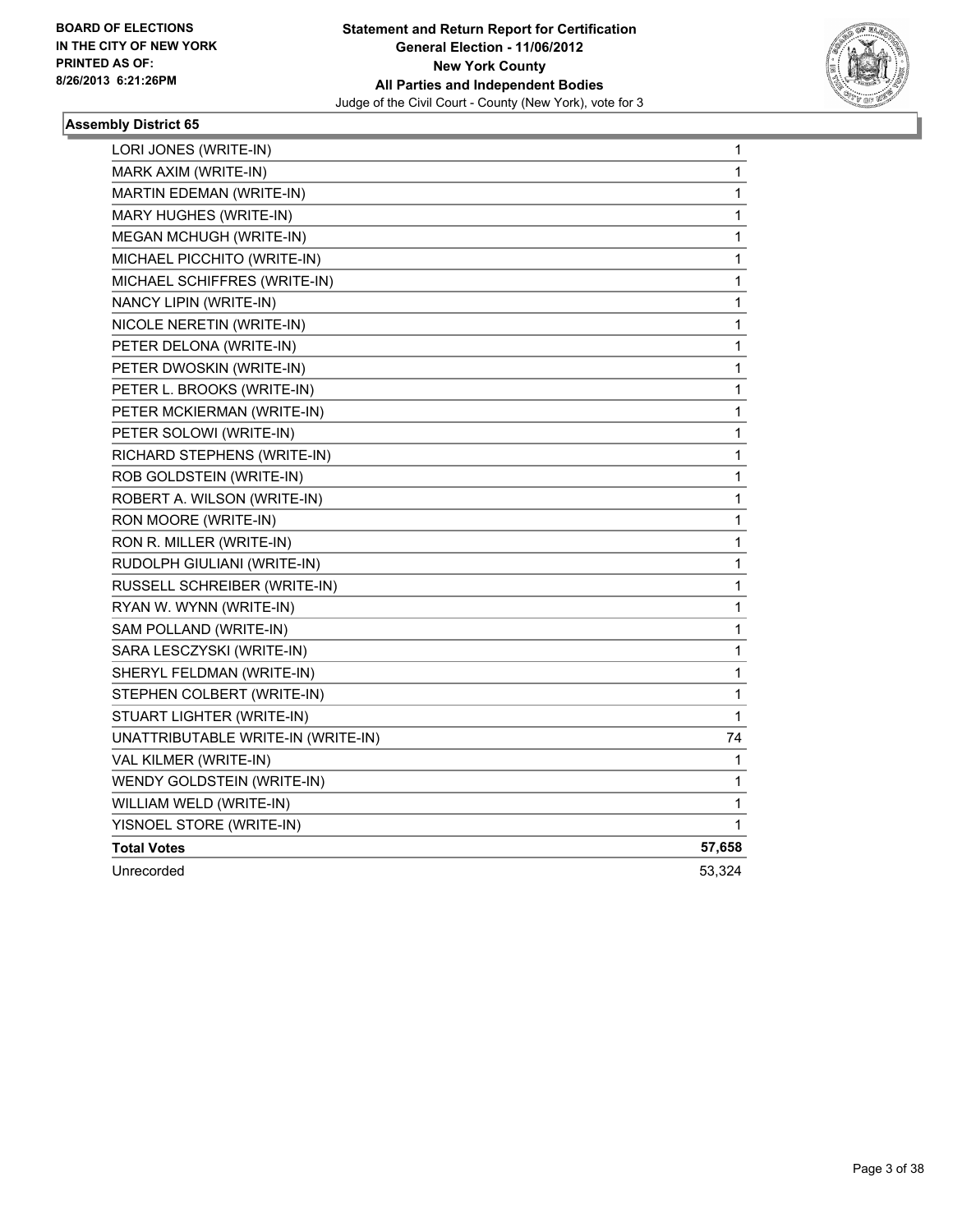

| <b>PUBLIC COUNTER</b>                                    | 45,670   |
|----------------------------------------------------------|----------|
| <b>EMERGENCY</b>                                         | 208      |
| ABSENTEE/MILITARY                                        | 2,207    |
| <b>FEDERAL</b>                                           | 1,553    |
| SPECIAL PRESIDENTIAL                                     | 0        |
| <b>AFFIDAVIT</b>                                         | 4,729    |
| <b>Total Ballots</b>                                     | 54,367   |
| Less - Inapplicable Federal/Special Presidential Ballots | (1, 553) |
| <b>Total Applicable Ballots</b>                          | 52,814   |
| <b>VERNA SAUNDERS (DEMOCRATIC)</b>                       | 33,875   |
| ANIL C. SINGH (DEMOCRATIC)                               | 32,676   |
| MELISSA A. CRANE (DEMOCRATIC)                            | 31,629   |
| MELISSA A. CRANE (REPUBLICAN)                            | 4,955    |
| AL SHARPTON (WRITE-IN)                                   | 1        |
| ALI YENAL (WRITE-IN)                                     | 1        |
| ALLA JAFFIR (WRITE-IN)                                   | 1        |
| ANDREA BREITHART (WRITE-IN)                              | 1        |
| BEN PIKE (WRITE-IN)                                      | 1        |
| BETTY WHITE (WRITE-IN)                                   | 1        |
| BILL BURAN (WRITE-IN)                                    | 1        |
| BILL KOUSKE (WRITE-IN)                                   | 1        |
| BORIS ZILBERMAN (WRITE-IN)                               | 1        |
| <b>BRIAN DAUKINS (WRITE-IN)</b>                          | 1        |
| BRITNEY SPEARS (WRITE-IN)                                | 1        |
| CHRIS RODRIGUEZ (WRITE-IN)                               | 1        |
| CLARENCE THOMAS (WRITE-IN)                               | 1        |
| CLINTON O'BRIAN (WRITE-IN)                               | 1        |
| CLINTON TYREE (WRITE-IN)                                 | 1        |
| DAVID KAPLAN (WRITE-IN)                                  | 1        |
| DEBORAH ROSE SAMUELS (WRITE-IN)                          | 1        |
| DEREK BROWN (WRITE-IN)                                   | 1        |
| DONATHAN SALKALN (WRITE-IN)                              | 1        |
| ELIZABETH MCCLANDEN (WRITE-IN)                           | 1        |
| EMILY KERNAN (WRITE-IN)                                  | 1        |
| EMILY TABACUFF (WRITE-IN)                                | 1        |
| EUGINE DOBBS (WRITE-IN)                                  | 1        |
| FLORENCE NORTH (WRITE-IN)                                | 1        |
| <b>GEORGE HARRISON (WRITE-IN)</b>                        | 1        |
| HARRY WINTERROIA (WRITE-IN)                              | 1        |
| HERMAN CAIN (WRITE-IN)                                   | 1        |
| HILLARY CLINTON (WRITE-IN)                               | 1        |
| ISREAL RODRIGUEZ (WRITE-IN)                              | 1        |
| JAY LENGESZ (WRITE-IN)                                   | 1        |
| JESSE JACKSON (WRITE-IN)                                 | 1        |
| JOEL KAUFMAN (WRITE-IN)                                  | 1        |
| JOH STEWART (WRITE-IN)                                   | 1        |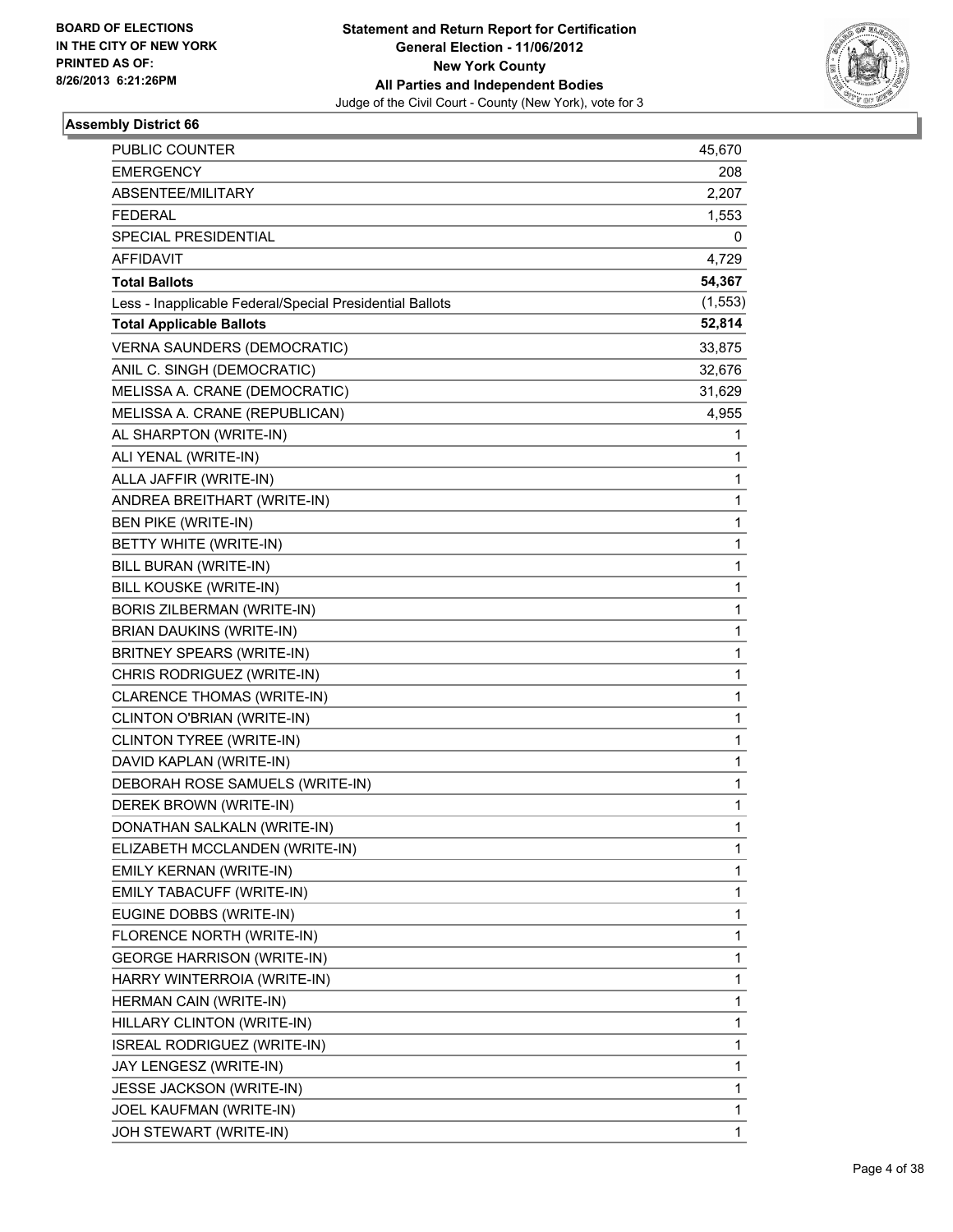

| JOHN LENNON (WRITE-IN)           | 1 |
|----------------------------------|---|
| JOHN ROBERTS (WRITE-IN)          | 1 |
| JOHN STARKS (WRITE-IN)           | 1 |
| JONATHAN CORNELL (WRITE-IN)      | 1 |
| JOSH ZIMMERMAN (WRITE-IN)        | 1 |
| JULIA MORGAN (WRITE-IN)          | 1 |
| JULIAN BOEHM (WRITE-IN)          | 1 |
| KARL MATZ (WRITE-IN)             | 1 |
| KATE LEVINE (WRITE-IN)           | 1 |
| KEN SUAREZ (WRITE-IN)            | 1 |
| KEVIN NEVELOFF (WRITE-IN)        | 1 |
| LAMIS DECK (WRITE-IN)            | 1 |
| LEIGH BISHOP (WRITE-IN)          | 1 |
| LIAM TORRES (WRITE-IN)           | 1 |
| LOU CAMILLI (WRITE-IN)           | 1 |
| LOU MARMON (WRITE-IN)            | 1 |
| MARC FIRSTENBERG (WRITE-IN)      | 1 |
| MARK A. WORKSMAN (WRITE-IN)      | 1 |
| MARK KIRBY (WRITE-IN)            | 1 |
| MARY KAPARIC (WRITE-IN)          | 1 |
| MATT WARDIAL (WRITE-IN)          | 1 |
| MCCOLOUGH XI (WRITE-IN)          | 1 |
| MICHAEL COHEN (WRITE-IN)         | 1 |
| MICHAEL GURAL-MAIELLO (WRITE-IN) | 1 |
| MICHAEL MCFARUND (WRITE-IN)      | 1 |
| NANETTE SMIT (WRITE-IN)          | 1 |
| PAUL KUPPICH (WRITE-IN)          | 1 |
| PAUL MCCARTHY (WRITE-IN)         | 1 |
| PETER PRUZAN (WRITE-IN)          | 1 |
| RACHAEL PAULEY (WRITE-IN)        | 2 |
| RICHARD REVESZ (WRITE-IN)        | 1 |
| RICHIE SCHENDUM (WRITE-IN)       | 1 |
| ROBERT BOYLE (WRITE-IN)          | 1 |
| ROBERT SCHWARTZ (WRITE-IN)       | 1 |
| RON PAUL (WRITE-IN)              | 1 |
| ROSS C. ANDERSON (WRITE-IN)      | 1 |
| SETH VAGER (WRITE-IN)            | 1 |
| SHANE SHEENY (WRITE-IN)          | 1 |
| SHELLEY SOLOMAN (WRITE-IN)       | 1 |
| SILVANA COWDEN (WRITE-IN)        | 1 |
| SOPHIE TORRES (WRITE-IN)         | 1 |
| SUSAN DANOFF (WRITE-IN)          | 1 |
| TED BAER (WRITE-IN)              | 1 |
| TODD GOLUB (WRITE-IN)            | 1 |
| TODD LAMB (WRITE-IN)             | 1 |
| TUCKER BAER (WRITE-IN)           | 1 |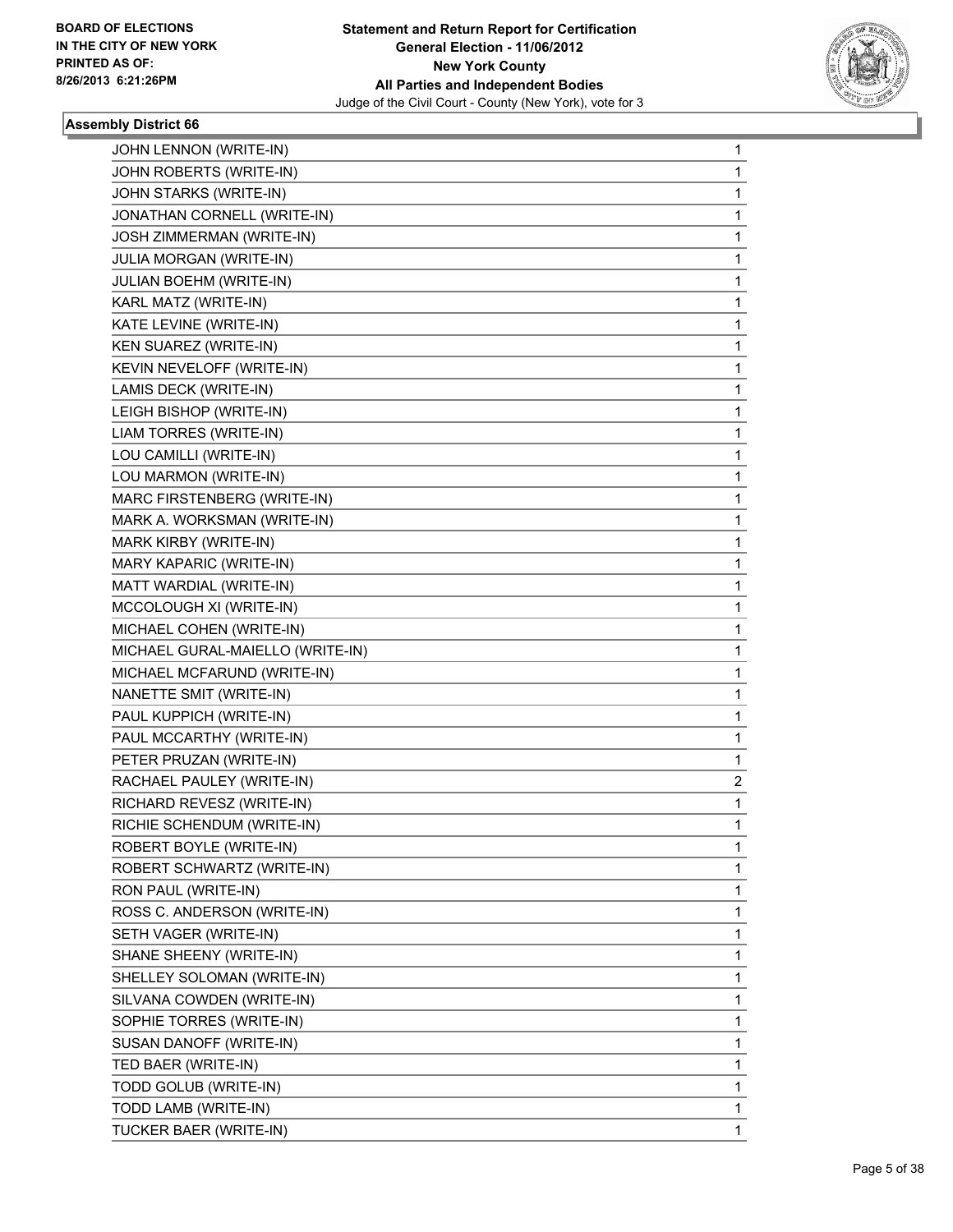

| UNATTRIBUTABLE WRITE-IN (WRITE-IN) | 100     |
|------------------------------------|---------|
| VICTORIA BLACK (WRITE-IN)          |         |
| VIVSINIA COLANORMO (WRITE-IN)      |         |
| WALTER JENNING (WRITE-IN)          |         |
| ZUZANA CERMAN ZECUNA (WRITE-IN)    |         |
| <b>Total Votes</b>                 | 103.319 |
| Unrecorded                         | 55.123  |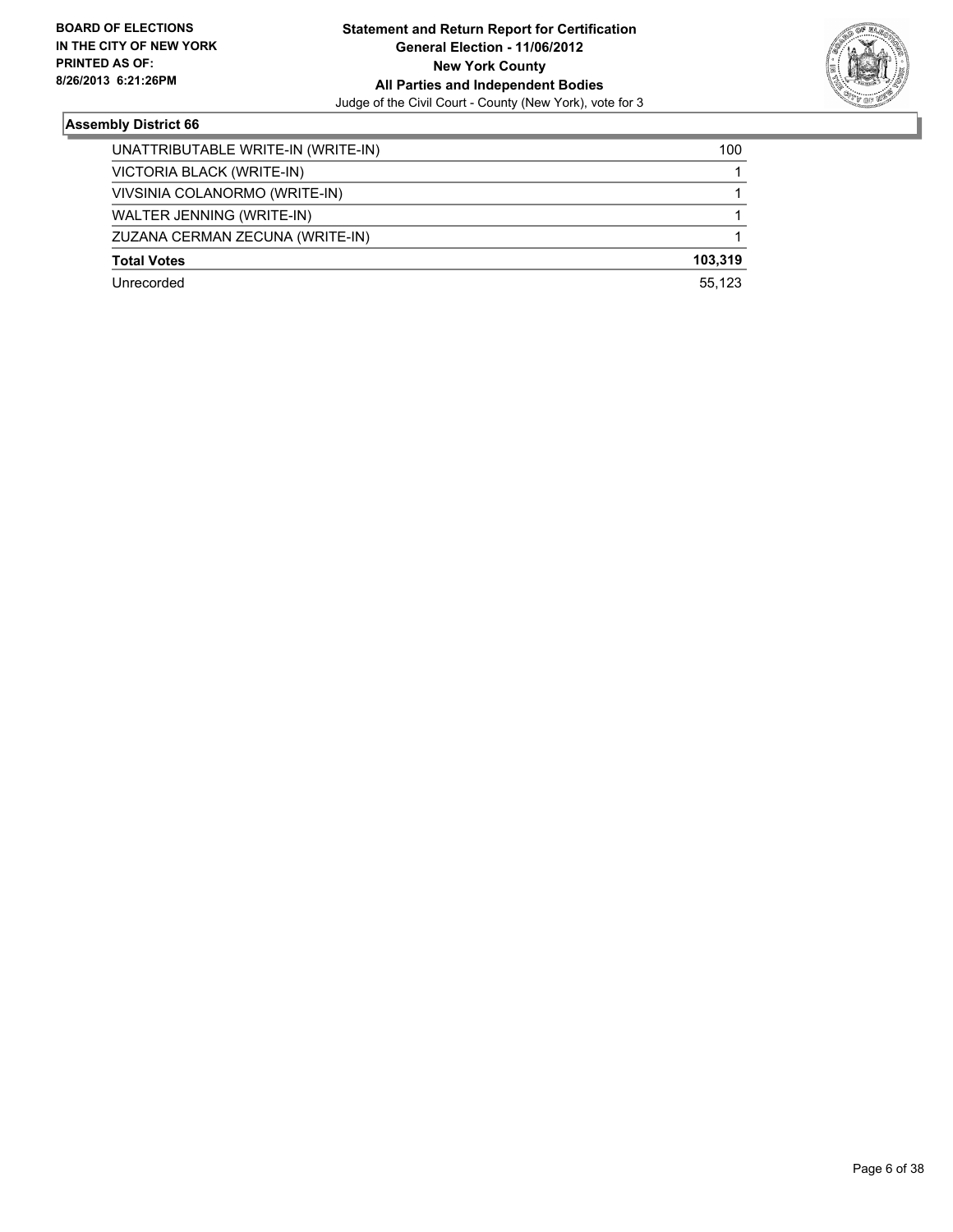

| <b>PUBLIC COUNTER</b>                                    | 50,643   |
|----------------------------------------------------------|----------|
| <b>EMERGENCY</b>                                         | 82       |
| ABSENTEE/MILITARY                                        | 2,401    |
| <b>FEDERAL</b>                                           | 1,431    |
| SPECIAL PRESIDENTIAL                                     | 0        |
| AFFIDAVIT                                                | 3,966    |
| <b>Total Ballots</b>                                     | 58,523   |
| Less - Inapplicable Federal/Special Presidential Ballots | (1, 431) |
| <b>Total Applicable Ballots</b>                          | 57,092   |
| <b>VERNA SAUNDERS (DEMOCRATIC)</b>                       | 36,248   |
| ANIL C. SINGH (DEMOCRATIC)                               | 34,946   |
| MELISSA A. CRANE (DEMOCRATIC)                            | 34,000   |
| MELISSA A. CRANE (REPUBLICAN)                            | 6,090    |
| ALTON MADDOX (WRITE-IN)                                  | 1        |
| ANDY OGDEN (WRITE-IN)                                    | 1        |
| ARTHUR BLACK (WRITE-IN)                                  | 1        |
| ARTYOM TKACHENKO (WRITE-IN)                              | 1        |
| AVRAM SHAPIRO (WRITE-IN)                                 | 1        |
| BARACK OBAMA (WRITE-IN)                                  | 1        |
| BARRY KAPLAN (WRITE-IN)                                  | 1        |
| <b>BEN BALLER (WRITE-IN)</b>                             | 1        |
| BENJAMIN BALLER (WRITE-IN)                               | 1        |
| BILL DE BLASIO (WRITE-IN)                                | 3        |
| <b>BOB SBOEY (WRITE-IN)</b>                              | 1        |
| CHRIS FRANK (WRITE-IN)                                   | 1        |
| CHRIS STEPHEN (WRITE-IN)                                 | 1        |
| DAN MCKINTOSH (WRITE-IN)                                 | 1        |
| DAVID SACK (WRITE-IN)                                    | 1        |
| DEB COHN (WRITE-IN)                                      | 1        |
| DEBORAH NAVEILUBURY (WRITE-IN)                           | 1        |
| DEBRA ROSE SAMUELS (WRITE-IN)                            | 1        |
| DEREK JETER (WRITE-IN)                                   | 1        |
| DOUG NERVIK (WRITE-IN)                                   | 1        |
| FANNIE BLOOM (WRITE-IN)                                  | 1        |
| <b>GREG NEV (WRITE-IN)</b>                               | 1        |
| JACELYN DEWERD (WRITE-IN)                                | 1        |
| JACOB DEWERD (WRITE-IN)                                  | 1        |
| JASON FRIEDMAN (WRITE-IN)                                | 1        |
| JEFF STEVE (WRITE-IN)                                    | 1        |
| JOAN WELSH (WRITE-IN)                                    | 1        |
| JOE CZERISKY (WRITE-IN)                                  | 1        |
| JOE CZERNIAWTI (WRITE-IN)                                | 1        |
| JOE GIRARDI (WRITE-IN)                                   | 1        |
| JOHN LANCIAS (WRITE-IN)                                  | 1        |
| JOHN MARSHALL (WRITE-IN)                                 | 1        |
| JONATHAN D LAMBERT (WRITE-IN)                            | 1        |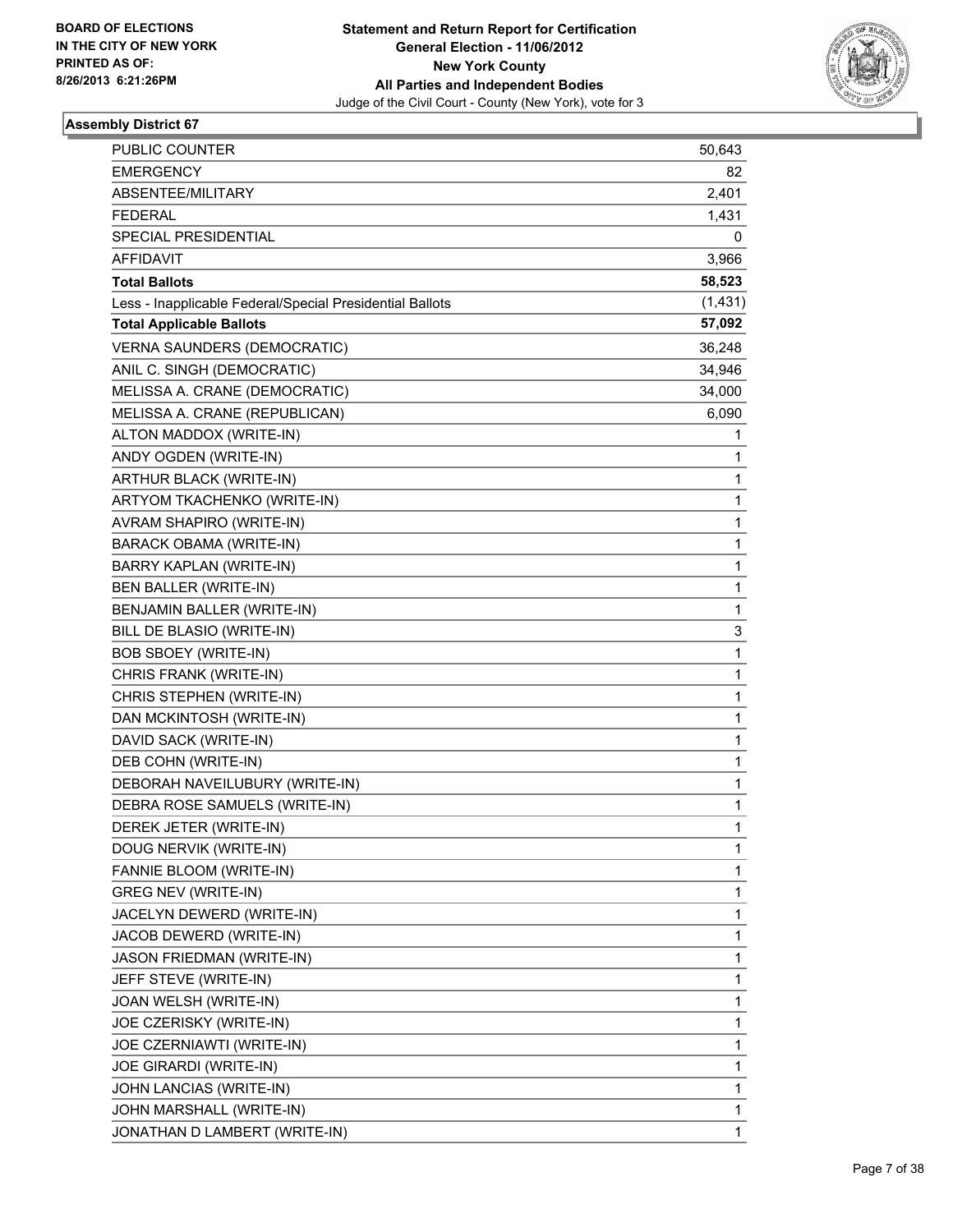

| KAREN GONZALEZ (WRITE-IN)          | 1       |
|------------------------------------|---------|
| KEN BONET (WRITE-IN)               | 1       |
| <b>KEN ROCK (WRITE-IN)</b>         | 1       |
| LAURA SACK (WRITE-IN)              | 1       |
| LAWRENCE JONES (WRITE-IN)          | 1       |
| LIZ WEST (WRITE-IN)                | 1       |
| LLOYD BLANKPEN (WRITE-IN)          | 1       |
| MELINDA SCOTT (WRITE-IN)           | 1       |
| MICHAEL LOUTH (WRITE-IN)           | 1       |
| MICHEAL D BRUCAI (WRITE-IN)        | 1       |
| MITT ROMNEY (WRITE-IN)             | 1       |
| MOLLY STEIBER (WRITE-IN)           | 1       |
| NICK JOHNSON (WRITE-IN)            | 1       |
| OLIVER WENDELL HOLMES (WRITE-IN)   | 1       |
| PAUL C. COFREY (WRITE-IN)          | 1       |
| PAUL TIMMIRMAN (WRITE-IN)          | 1       |
| PETER MILLIGEN (WRITE-IN)          | 1       |
| RACHEL MUDLOW (WRITE-IN)           | 1       |
| REBECCA SACK (WRITE-IN)            | 1       |
| RICH GLANZER (WRITE-IN)            | 1       |
| RICHARD DEL POZO (WRITE-IN)        | 1       |
| RICK SANTORUM (WRITE-IN)           | 1       |
| ROB CASEL (WRITE-IN)               | 1       |
| ROB DIETZ (WRITE-IN)               | 1       |
| ROBERT KANE (WRITE-IN)             | 1       |
| ROBERT PORT (WRITE-IN)             | 1       |
| RUDOLPH GIULIANI (WRITE-IN)        | 1       |
| RYAN LOZAR (WRITE-IN)              | 1       |
| SAGRUHA KRAYS (WRITE-IN)           | 1       |
| SARAH PALIN (WRITE-IN)             | 1       |
| STEPHANIE CLOUD (WRITE-IN)         | 1       |
| STEPHEN COLBERT (WRITE-IN)         | 1       |
| TAMEEM ZAINULBUHA (WRITE-IN)       | 1       |
| TOM CAUGHLIN (WRITE-IN)            | 1       |
| TONY PERKINS (WRITE-IN)            | 1       |
| TONY VASSALLO (WRITE-IN)           | 1       |
| UNATTRIBUTABLE WRITE-IN (WRITE-IN) | 80      |
| VITO RACCANELLI (WRITE-IN)         | 1       |
| VITTIE ROSAITOFF (WRITE-IN)        | 1       |
| <b>Total Votes</b>                 | 111,437 |
| Unrecorded                         | 59,839  |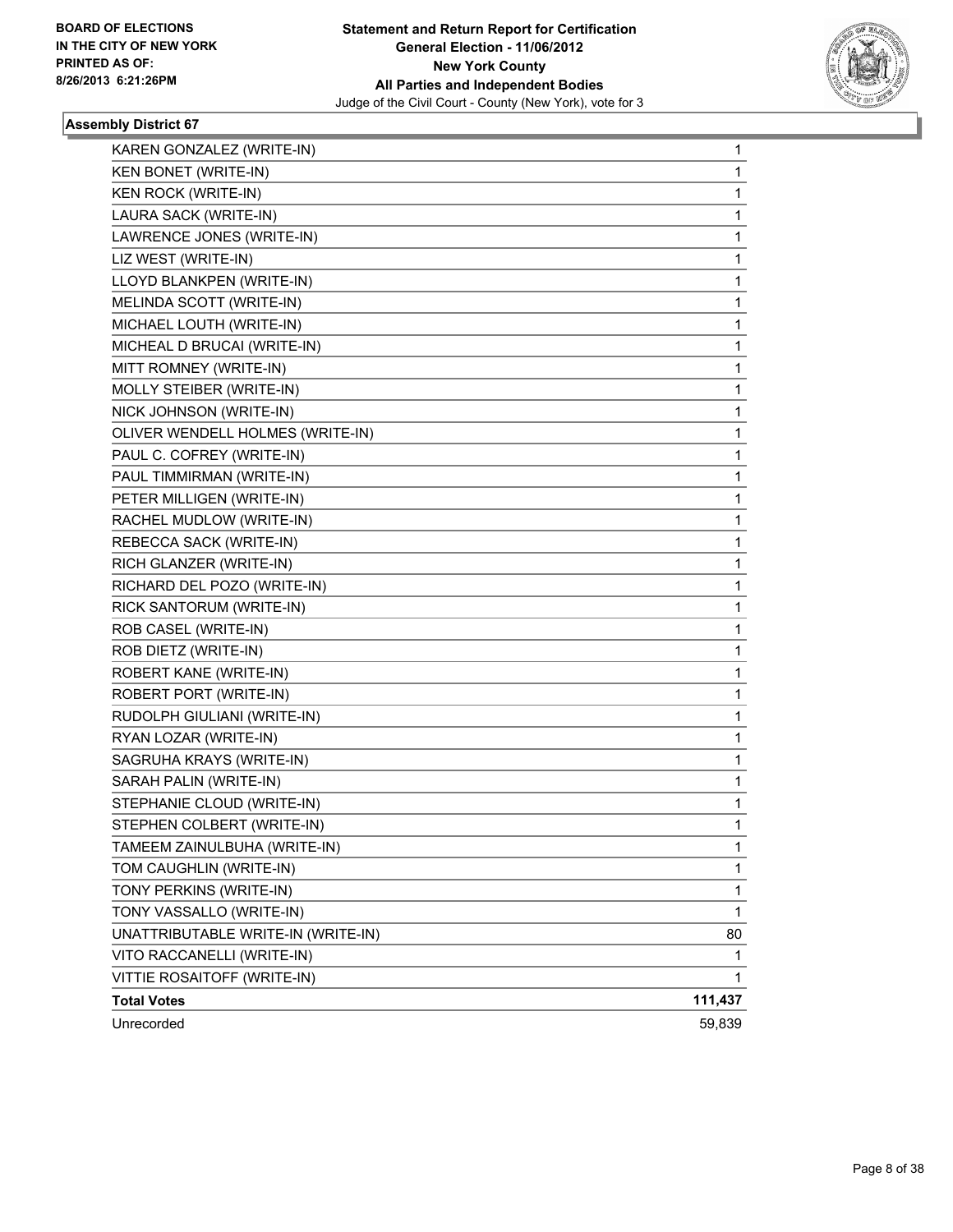

| <b>PUBLIC COUNTER</b>                                    | 37,480 |
|----------------------------------------------------------|--------|
| <b>EMERGENCY</b>                                         | 132    |
| ABSENTEE/MILITARY                                        | 912    |
| <b>FEDERAL</b>                                           | 285    |
| SPECIAL PRESIDENTIAL                                     | 0      |
| AFFIDAVIT                                                | 5,170  |
| <b>Total Ballots</b>                                     | 43,979 |
| Less - Inapplicable Federal/Special Presidential Ballots | (285)  |
| <b>Total Applicable Ballots</b>                          | 43,694 |
| <b>VERNA SAUNDERS (DEMOCRATIC)</b>                       | 24,034 |
| ANIL C. SINGH (DEMOCRATIC)                               | 20,446 |
| MELISSA A. CRANE (DEMOCRATIC)                            | 22,156 |
| MELISSA A. CRANE (REPUBLICAN)                            | 1,587  |
| AARON SLAUTIN (WRITE-IN)                                 | 1      |
| ALTON H. MADDOX JR. (WRITE-IN)                           | 1      |
| ALVIS CHRISTIAN (WRITE-IN)                               | 1      |
| ANN COULTER (WRITE-IN)                                   | 1      |
| ARI SCHOHEASTEIN (WRITE-IN)                              | 1      |
| BILL COSBY (WRITE-IN)                                    | 1      |
| BILL DE BLASIO (WRITE-IN)                                | 1      |
| CLARA LEYBA (WRITE-IN)                                   | 1      |
| DANIEL KELLY (WRITE-IN)                                  | 1      |
| DEBORAH EVANGELAKOS (WRITE-IN)                           | 1      |
| DON ROSENBERG (WRITE-IN)                                 | 1      |
| <b>GWEN GOODWIN (WRITE-IN)</b>                           | 1      |
| HOWARD STERN (WRITE-IN)                                  | 1      |
| JOHN EVANGELAKOS (WRITE-IN)                              | 1      |
| JOHN FINAY (WRITE-IN)                                    | 1      |
| JOHN TINORY (WRITE-IN)                                   | 1      |
| LAWRENCE LUCAS (WRITE-IN)                                | 1      |
| LERVE GLAUB (WRITE-IN)                                   | 1      |
| MARCUS GLAUB (WRITE-IN)                                  | 1      |
| MATTHEW KANE (WRITE-IN)                                  | 1      |
| MICHAEL KANE (WRITE-IN)                                  | 1      |
| MICHEAL GRAYS (WRITE-IN)                                 | 1      |
| MIKE ROTH (WRITE-IN)                                     | 1      |
| MIKE TIGER (WRITE-IN)                                    | 1      |
| NATHAN ALEXANDER CLARK HILL (WRITE-IN)                   | 1      |
| NOEL LEADER (WRITE-IN)                                   | 1      |
| ROBERT SEIN (WRITE-IN)                                   | 1      |
| ROY INRAS (WRITE-IN)                                     | 1      |
| RUSH LIMBAUGH (WRITE-IN)                                 | 1      |
| RYAN BERMINGHAM (WRITE-IN)                               | 1      |
| SETH GUTHARTZ (WRITE-IN)                                 | 1      |
| SEYMOR BUTTS (WRITE-IN)                                  | 1      |
| TIMOTHY A SMITH (WRITE-IN)                               | 1      |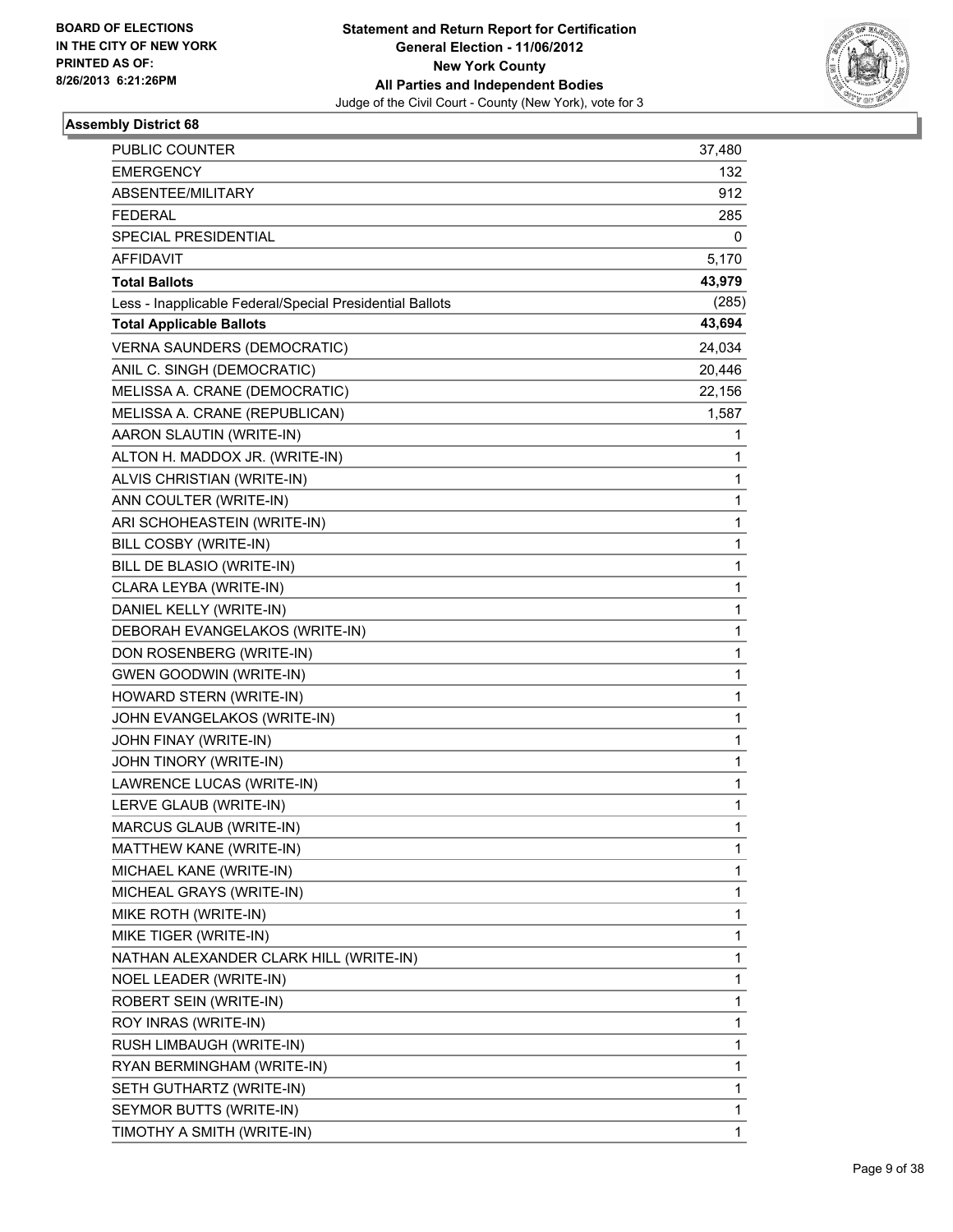

| TORMEY ISALORD (WRITE-IN)          | 2      |
|------------------------------------|--------|
| UNATTRIBUTABLE WRITE-IN (WRITE-IN) | 30     |
| VINCENT B. VANN (WRITE-IN)         |        |
| WALTER SHARKMAN (WRITE-IN)         |        |
| WHITNEY TILSON (WRITE-IN)          |        |
| <b>WILLIAM THOMPSON (WRITE-IN)</b> |        |
| <b>Total Votes</b>                 | 68.292 |
| Unrecorded                         | 62.790 |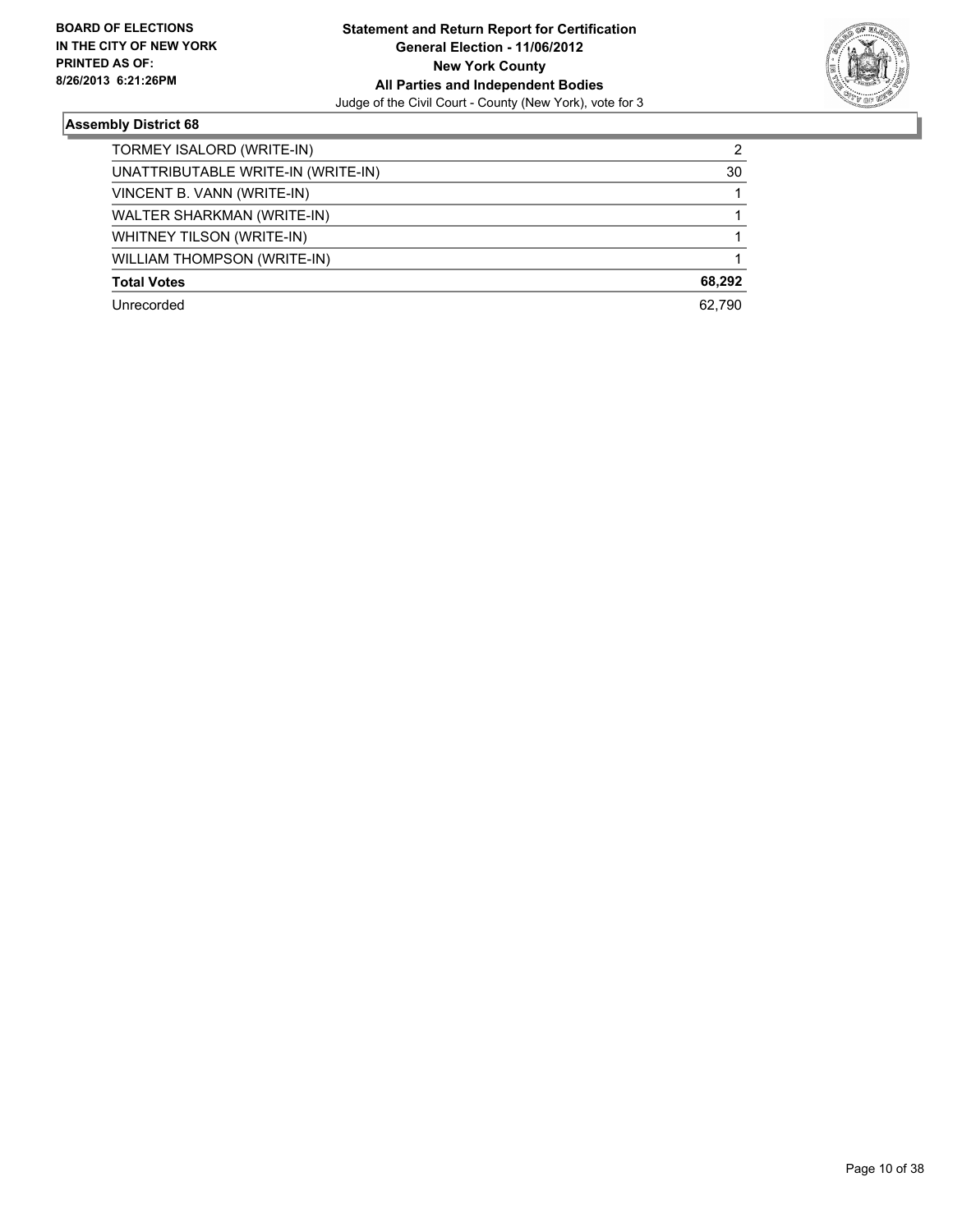

| PUBLIC COUNTER                                           | 50,936                  |
|----------------------------------------------------------|-------------------------|
| <b>EMERGENCY</b>                                         | 512                     |
| ABSENTEE/MILITARY                                        | 2,280                   |
| <b>FEDERAL</b>                                           | 1,198                   |
| <b>SPECIAL PRESIDENTIAL</b>                              | 0                       |
| AFFIDAVIT                                                | 3,732                   |
| <b>Total Ballots</b>                                     | 58,658                  |
| Less - Inapplicable Federal/Special Presidential Ballots | (1, 198)                |
| <b>Total Applicable Ballots</b>                          | 57,460                  |
| <b>VERNA SAUNDERS (DEMOCRATIC)</b>                       | 37,407                  |
| ANIL C. SINGH (DEMOCRATIC)                               | 35,554                  |
| MELISSA A. CRANE (DEMOCRATIC)                            | 35,276                  |
| MELISSA A. CRANE (REPUBLICAN)                            | 3,217                   |
| ABE ALTMAN (WRITE-IN)                                    | 1                       |
| ALEXANDER PITY (WRITE-IN)                                | 1                       |
| ALMO LEVINK (WRITE-IN)                                   | 1                       |
| ANDREW DUBE (WRITE-IN)                                   | 1                       |
| APRIL SINGH (WRITE-IN)                                   | 1                       |
| BRIAN BROMBERG (WRITE-IN)                                | 1                       |
| <b>BRIDGET COLLINS (WRITE-IN)</b>                        | 1                       |
| BRYON WHITE (WRITE-IN)                                   | 1                       |
| CARL HAWLE (WRITE-IN)                                    | 1                       |
| CORY FLINN (WRITE-IN)                                    | 1                       |
| CURTIS SLIWA (WRITE-IN)                                  | 1                       |
| DANIEL ROSE (WRITE-IN)                                   | $\overline{\mathbf{c}}$ |
| DAVID CARAWAY (WRITE-IN)                                 | 1                       |
| DAVID GARNER (WRITE-IN)                                  | 1                       |
| DAVID GRAEBAR (WRITE-IN)                                 | 1                       |
| DAVID JACOBY (WRITE-IN)                                  | 1                       |
| DAVID MALASS (WRITE-IN)                                  | 1                       |
| DENIS HAYWARD (WRITE-IN)                                 | 1                       |
| DIANA ERBSEN (WRITE-IN)                                  | 1                       |
| ELIOT LOSHICK (WRITE-IN)                                 | 1                       |
| ERIC WEBER (WRITE-IN)                                    | 1                       |
| ERIC WEINSTEIN (WRITE-IN)                                | 1                       |
| <b>GABOR NAZIR (WRITE-IN)</b>                            | 1                       |
| <b>GEORGE SUTHERLAND (WRITE-IN)</b>                      | 1                       |
| <b>GLEN JOHNSTEIN (WRITE-IN)</b>                         | 1                       |
| <b>GLENN GOLUB (WRITE-IN)</b>                            | 1                       |
| GLORIA DIAZ (WRITE-IN)                                   | 1                       |
| <b>GUR HUBEIMAN (WRITE-IN)</b>                           | 1                       |
| HILLEL SHAMMAI (WRITE-IN)                                | 1                       |
| IRGARY LEWIS (WRITE-IN)                                  | 1                       |
| ITZMAR BEN-AHALDY (WRITE-IN)                             | 1                       |
| JACK DUCH (WRITE-IN)                                     | 1                       |
| JAKE DALE (WRITE-IN)                                     | $\mathbf{1}$            |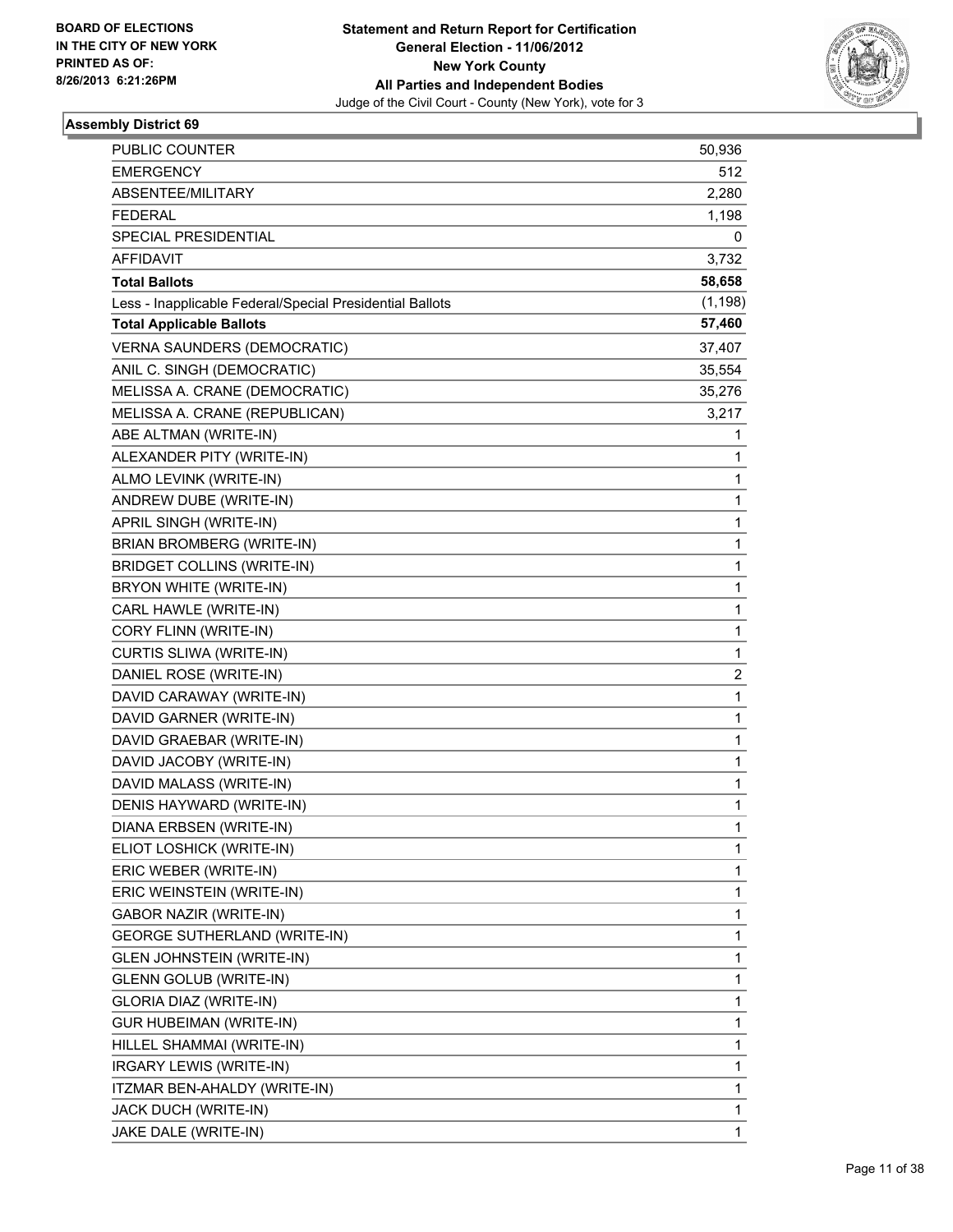

| JAME KAMTOR (WRITE-IN)             | 1       |
|------------------------------------|---------|
| JILLIAN PLOMIN (WRITE-IN)          | 1       |
| JOHN FINK (WRITE-IN)               | 1       |
| JULIA WILLEBRAND (WRITE-IN)        | 1       |
| KATAH ROHMEN (WRITE-IN)            | 1       |
| KATRINA ROBINSON (WRITE-IN)        | 1       |
| KEVIN SWEENEY (WRITE-IN)           | 1       |
| LARA KLEINSCHNIDT (WRITE-IN)       | 1       |
| LARRY BIRD (WRITE-IN)              | 1       |
| LENNY WRENSTAL (WRITE-IN)          | 1       |
| LEO FERRIS (WRITE-IN)              | 1       |
| LISA ASCHKNAY (WRITE-IN)           | 1       |
| LZUUR SUROURK (WRITE-IN)           | 1       |
| MADELINE LETWACK (WRITE-IN)        | 1       |
| MALCOLM T. ESSAN (WRITE-IN)        | 1       |
| MALCOLM TRAMN (WRITE-IN)           | 1       |
| MARCIA MEYERS (WRITE-IN)           | 1       |
| MARK DA ROCO (WRITE-IN)            | 1       |
| MATT PLOMIN (WRITE-IN)             | 1       |
| MATTHEW BALL (WRITE-IN)            | 1       |
| MICHAEL BLOOMBERG (WRITE-IN)       | 1       |
| MICHAEL BROWN (WRITE-IN)           | 1       |
| MILDRED SCHNECK (WRITE-IN)         | 1       |
| NICOLE GRUNFELD (WRITE-IN)         | 1       |
| PATRICIA SKISM (WRITE-IN)          | 1       |
| PIERCE BUTLER (WRITE-IN)           | 1       |
| REAGAN PLOMIN (WRITE-IN)           | 1       |
| REBECCA DALE (WRITE-IN)            | 1       |
| ROBERT BRILL (WRITE-IN)            | 1       |
| RON PAUL (WRITE-IN)                | 1       |
| RONALD REAGAN (WRITE-IN)           | 1       |
| ROSIE MEYERS (WRITE-IN)            | 1       |
| RUDOLPH GIULIANI (WRITE-IN)        | 1       |
| STEFANIE ROD (WRITE-IN)            | 1       |
| STUART FRAASS (WRITE-IN)           | 1       |
| SUE SUSMAN (WRITE-IN)              | 1       |
| UNATTRIBUTABLE WRITE-IN (WRITE-IN) | 75      |
| WILLIAM FORLKAN (WRITE-IN)         | 1       |
| <b>Total Votes</b>                 | 111,600 |
| Unrecorded                         | 60,780  |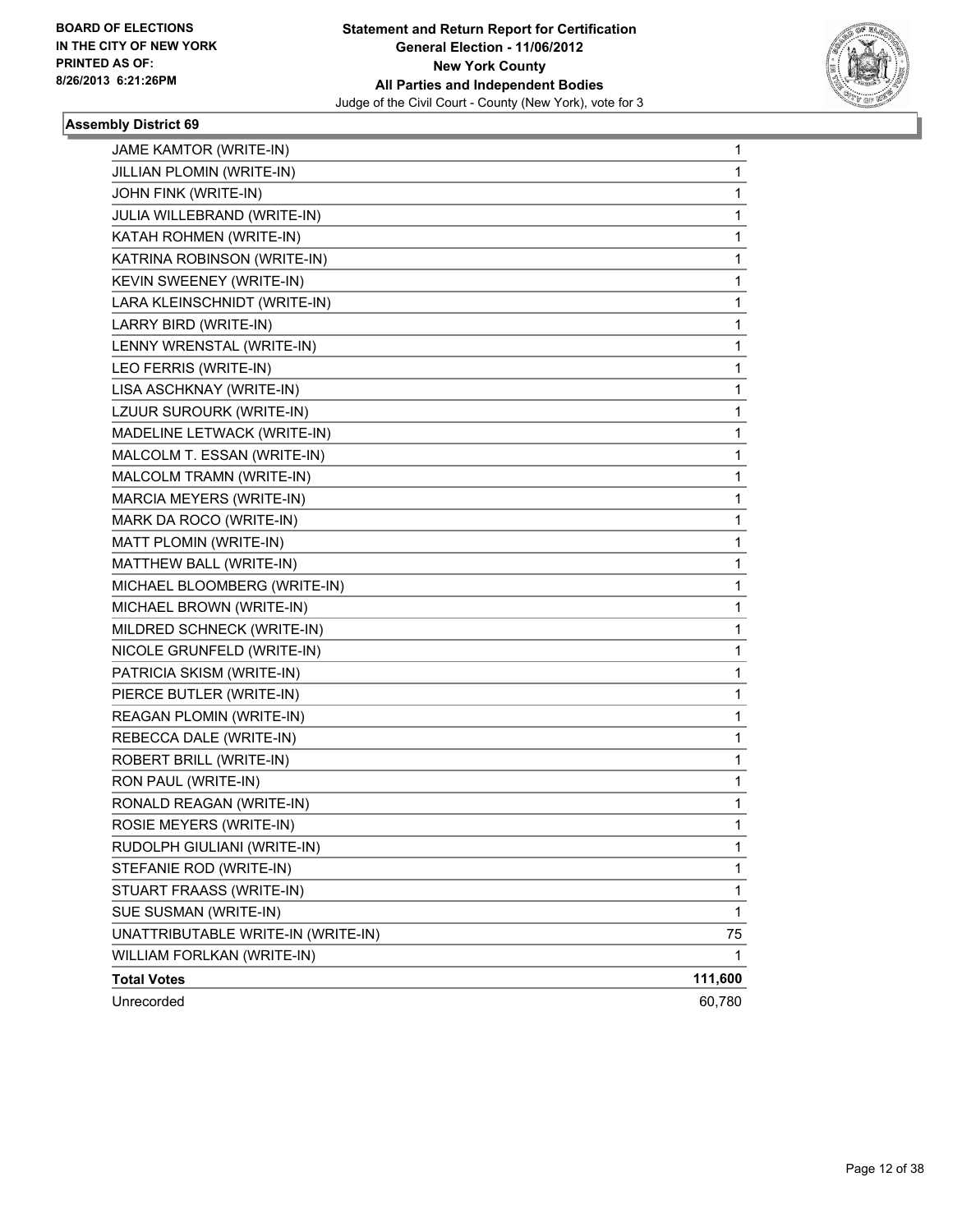

| <b>PUBLIC COUNTER</b>                                    | 42,221       |
|----------------------------------------------------------|--------------|
| <b>EMERGENCY</b>                                         | 1,355        |
| ABSENTEE/MILITARY                                        | 1,356        |
| <b>FEDERAL</b>                                           | 296          |
| SPECIAL PRESIDENTIAL                                     | 0            |
| AFFIDAVIT                                                | 5,551        |
| <b>Total Ballots</b>                                     | 50,779       |
| Less - Inapplicable Federal/Special Presidential Ballots | (296)        |
| <b>Total Applicable Ballots</b>                          | 50,483       |
| VERNA SAUNDERS (DEMOCRATIC)                              | 31,943       |
| ANIL C. SINGH (DEMOCRATIC)                               | 27,644       |
| MELISSA A. CRANE (DEMOCRATIC)                            | 28,000       |
| MELISSA A. CRANE (REPUBLICAN)                            | 757          |
| ADAM TYRRELL (WRITE-IN)                                  | 1            |
| ALTON MADDOX (WRITE-IN)                                  | 1            |
| CHRISTOPHER JORDAN (WRITE-IN)                            | 1            |
| DAVID CAULLA (WRITE-IN)                                  | $\mathbf{1}$ |
| <b>ESTHER FRANK (WRITE-IN)</b>                           | $\mathbf{1}$ |
| FRANK DOLE (WRITE-IN)                                    | $\mathbf 1$  |
| <b>GOLDY PATERSON (WRITE-IN)</b>                         | 1            |
| <b>JULIA VIEGAL (WRITE-IN)</b>                           | $\mathbf{1}$ |
| LEONORA MORAN (WRITE-IN)                                 | $\mathbf{1}$ |
| LESLIE STROTH (WRITE-IN)                                 | $\mathbf{1}$ |
| PHIL LESH (WRITE-IN)                                     | 1            |
| RANDI ROBINSON (WRITE-IN)                                | 1            |
| RONALD ELLIS (WRITE-IN)                                  | 1            |
| SHADEED ALI (WRITE-IN)                                   | $\mathbf{1}$ |
| TIMOTHY S. NELSON (WRITE-IN)                             | $\mathbf 1$  |
| TYLER BRANCH (WRITE-IN)                                  | 1            |
| UNATTRIBUTABLE WRITE-IN (WRITE-IN)                       | 39           |
| <b>Total Votes</b>                                       | 88,399       |
| Unrecorded                                               | 63,050       |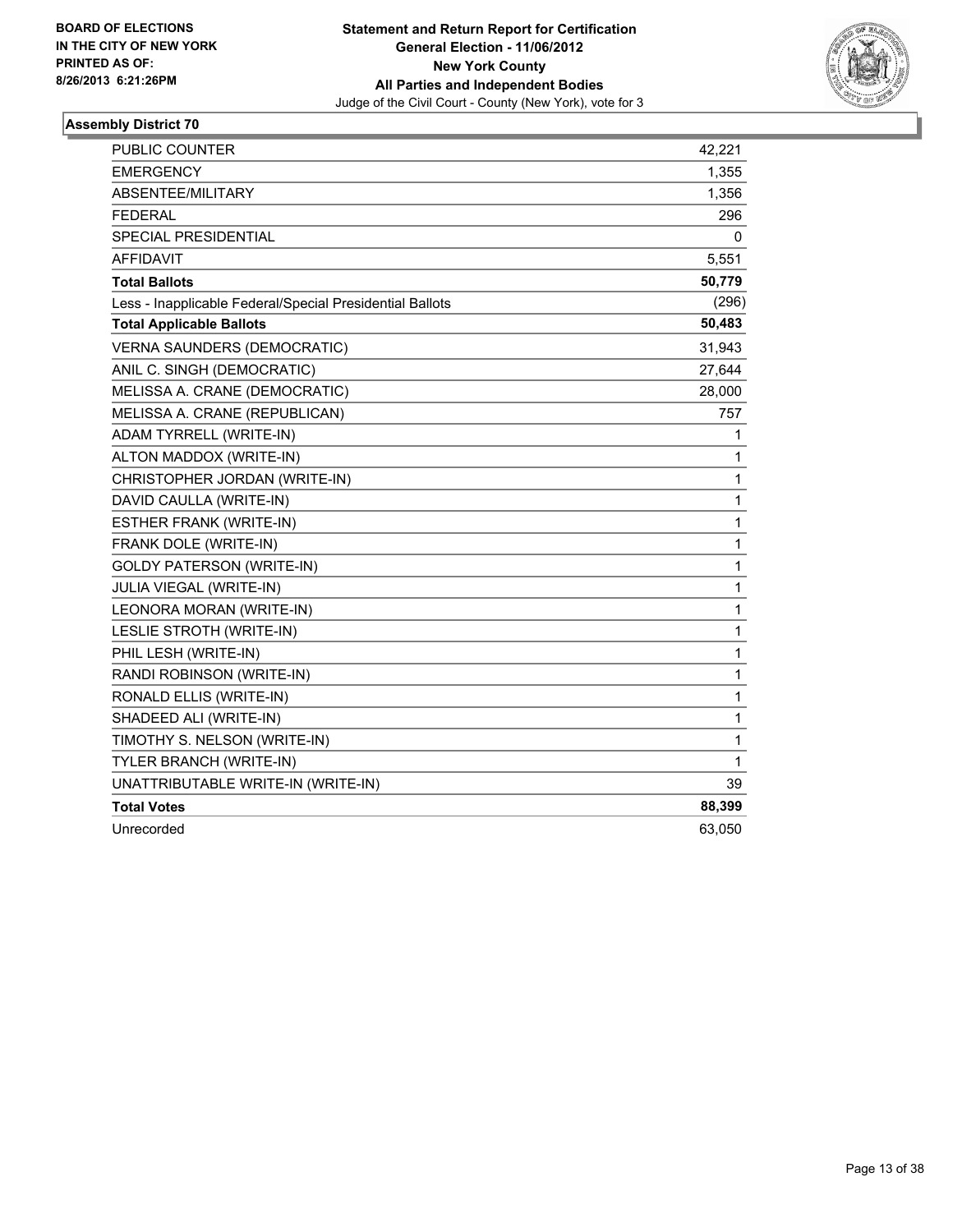

| <b>PUBLIC COUNTER</b>                                    | 42,054 |
|----------------------------------------------------------|--------|
| <b>EMERGENCY</b>                                         | 57     |
| ABSENTEE/MILITARY                                        | 1,060  |
| FEDERAL                                                  | 379    |
| SPECIAL PRESIDENTIAL                                     | 0      |
| AFFIDAVIT                                                | 4,588  |
| <b>Total Ballots</b>                                     | 48,138 |
| Less - Inapplicable Federal/Special Presidential Ballots | (379)  |
| <b>Total Applicable Ballots</b>                          | 47,759 |
| <b>VERNA SAUNDERS (DEMOCRATIC)</b>                       | 28,778 |
| ANIL C. SINGH (DEMOCRATIC)                               | 25,575 |
| MELISSA A. CRANE (DEMOCRATIC)                            | 26,342 |
| MELISSA A. CRANE (REPUBLICAN)                            | 1,338  |
| ANDREW KALLOCH (WRITE-IN)                                | 1      |
| ANTHONY CASTELLO (WRITE-IN)                              | 1      |
| AVI BERLINER (WRITE-IN)                                  | 1      |
| BILL CLINTON (WRITE-IN)                                  | 1      |
| <b>BOB LUTZ (WRITE-IN)</b>                               | 1      |
| FRANK HORTON JR. (WRITE-IN)                              | 1      |
| <b>GABRIEL SPECIALE (WRITE-IN)</b>                       | 1      |
| <b>GREGORY HANKINS (WRITE-IN)</b>                        | 1      |
| HERBERT THOMAS JR (WRITE-IN)                             | 1      |
| HILLARY CLINTON (WRITE-IN)                               | 1      |
| JACOB PEREZ (WRITE-IN)                                   | 1      |
| JONI MICHELL (WRITE-IN)                                  | 1      |
| KYLE LUTZ (WRITE-IN)                                     | 1      |
| LYDIA DE LA FUENTE (WRITE-IN)                            | 1      |
| NEER ASHERIE (WRITE-IN)                                  | 1      |
| NINA SIMONE (WRITE-IN)                                   | 1      |
| RAFAEL HERNANDEZ (WRITE-IN)                              | 1      |
| RICHARD COKER (WRITE-IN)                                 | 1      |
| RITA MCCOY (WRITE-IN)                                    | 1      |
| RON PAUL (WRITE-IN)                                      | 2      |
| SHAUL WARHIT (WRITE-IN)                                  | 1      |
| TORY KIPS (WRITE-IN)                                     | 1      |
| TREY ANASTASIO (WRITE-IN)                                | 1      |
| UNATTRIBUTABLE WRITE-IN (WRITE-IN)                       | 49     |
| <b>Total Votes</b>                                       | 82,106 |
| Unrecorded                                               | 61,171 |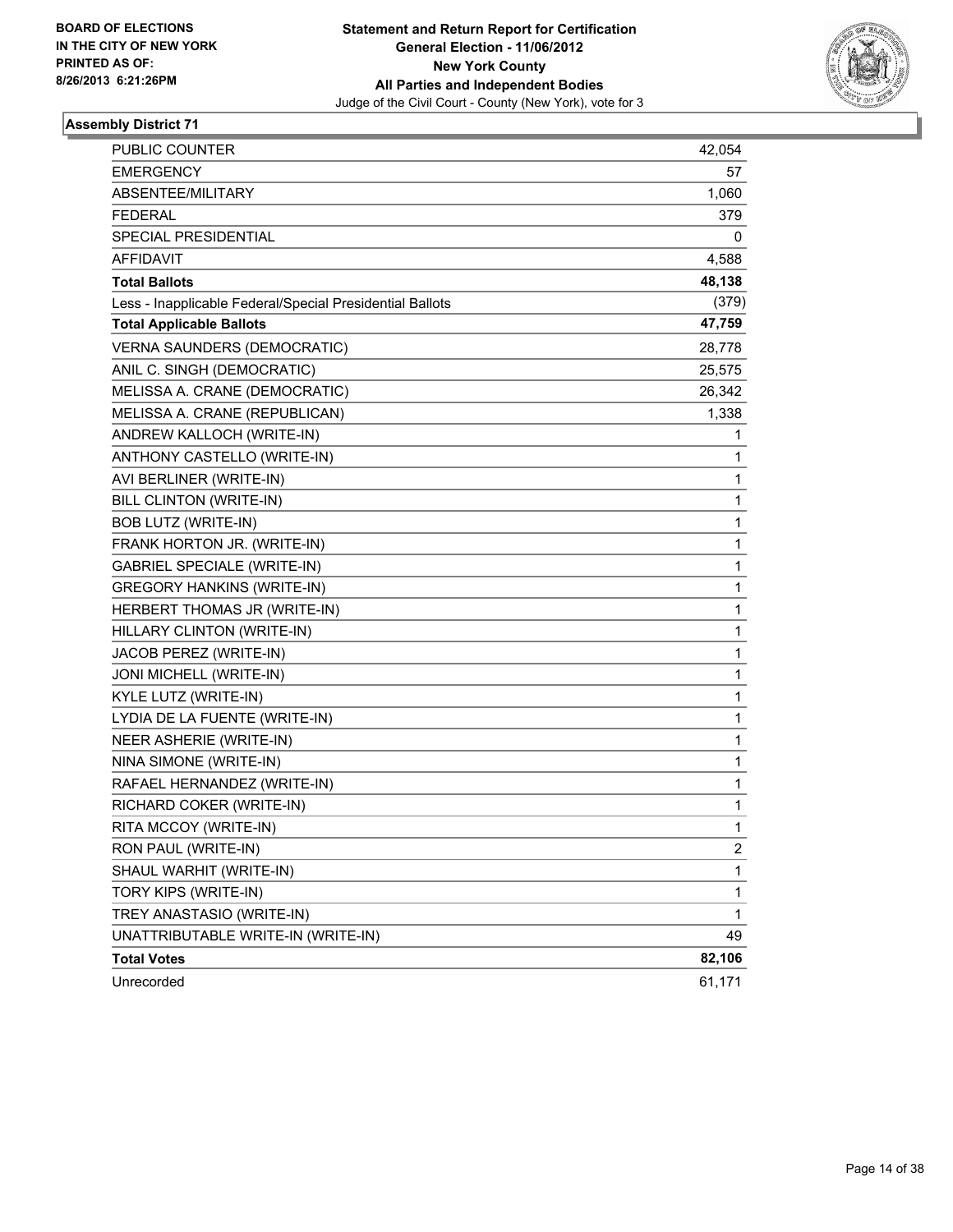

| <b>PUBLIC COUNTER</b>                                    | 36,076         |
|----------------------------------------------------------|----------------|
| <b>EMERGENCY</b>                                         | 98             |
| ABSENTEE/MILITARY                                        | 545            |
| <b>FEDERAL</b>                                           | 316            |
| SPECIAL PRESIDENTIAL                                     | 0              |
| AFFIDAVIT                                                | 3,474          |
| <b>Total Ballots</b>                                     | 40,509         |
| Less - Inapplicable Federal/Special Presidential Ballots | (316)          |
| <b>Total Applicable Ballots</b>                          | 40,193         |
| <b>VERNA SAUNDERS (DEMOCRATIC)</b>                       | 21,020         |
| ANIL C. SINGH (DEMOCRATIC)                               | 18,709         |
| MELISSA A. CRANE (DEMOCRATIC)                            | 20,491         |
| MELISSA A. CRANE (REPUBLICAN)                            | 1,400          |
| ADAM EGELRLAC (WRITE-IN)                                 | 1              |
| ADAM SOKOL (WRITE-IN)                                    | 1              |
| AL BUNDY (WRITE-IN)                                      | 1              |
| AMY FEINSTEIN (WRITE-IN)                                 | 1              |
| AVERY CLARK (WRITE-IN)                                   | 1              |
| <b>BARACK OBAMA (WRITE-IN)</b>                           | 1              |
| CHRISTINA M. DIAMOND (WRITE-IN)                          | 1              |
| DEBBY LAORAY (WRITE-IN)                                  | 1              |
| DENISE BERNARD (WRITE-IN)                                | 1              |
| ED GOLDMAN (WRITE-IN)                                    | 1              |
| ERIL HICKAM (WRITE-IN)                                   | 1              |
| HERCHEL SOHACHTER (WRITE-IN)                             | 1              |
| JANE ASKING (WRITE-IN)                                   | 1              |
| JESSE PINKMAN (WRITE-IN)                                 | 1              |
| JORDAN CARTER (WRITE-IN)                                 | 1              |
| MELISSA CRANE (WRITE-IN)                                 | 2              |
| MICHAEL SAKS (WRITE-IN)                                  | 1              |
| MICHAEL URIST (WRITE-IN)                                 | 2              |
| OLIVER JIMENEZ (WRITE-IN)                                | $\overline{2}$ |
| RALPH KINER (WRITE-IN)                                   | $\mathbf{1}$   |
| RICHARD LOTHMAN (WRITE-IN)                               | 1              |
| SETH GUTHARTZ (WRITE-IN)                                 | 1              |
| UNATTRIBUTABLE WRITE-IN (WRITE-IN)                       | 50             |
| WALTER WHITE (WRITE-IN)                                  | 1              |
| WREN HARRINGTON (WRITE-IN)                               | 1              |
| YOSET POLZKOFF (WRITE-IN)                                | 1              |
| <b>Total Votes</b>                                       | 61,698         |
| Unrecorded                                               | 58,881         |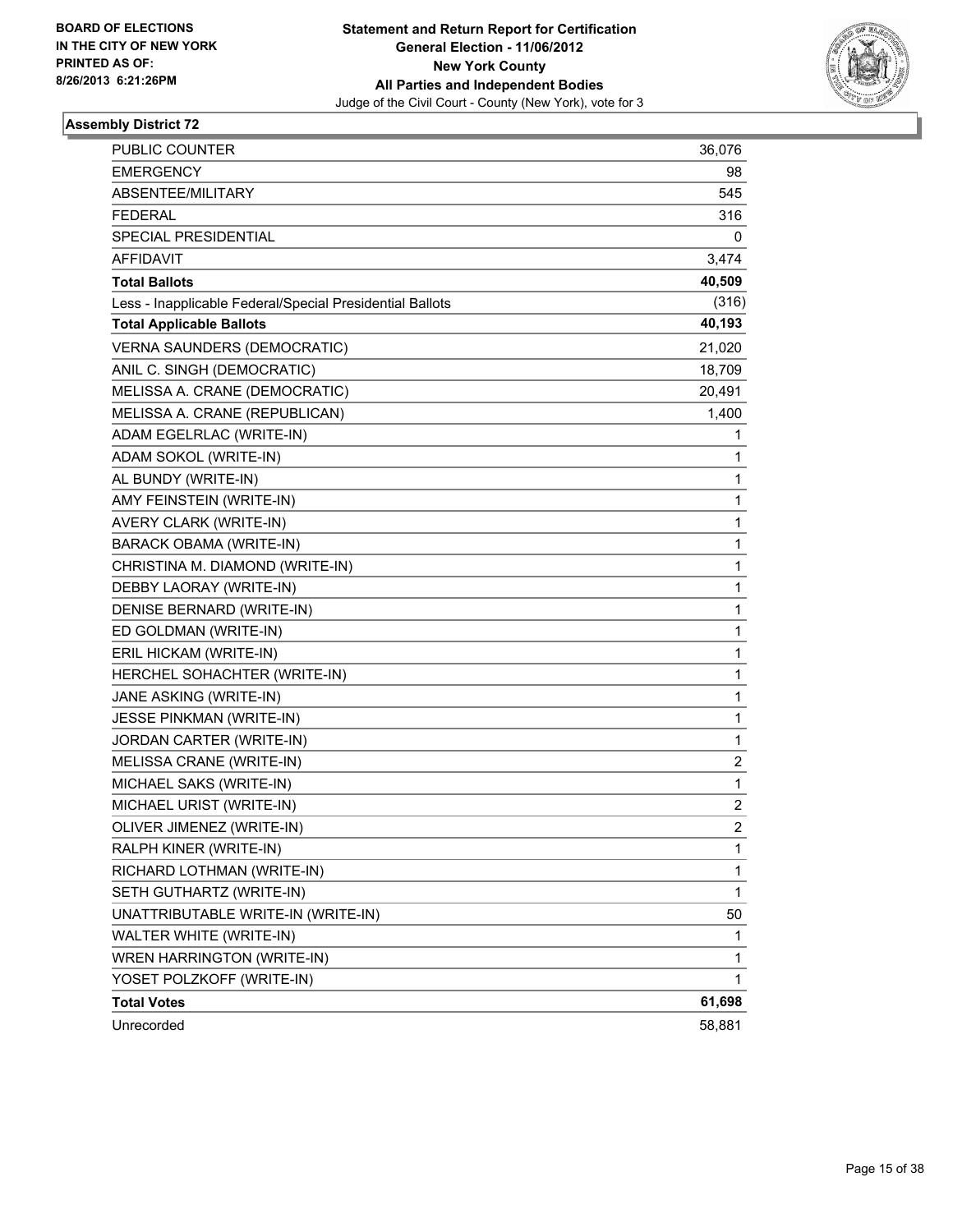

| PUBLIC COUNTER                                           | 47,959       |
|----------------------------------------------------------|--------------|
| <b>EMERGENCY</b>                                         | 62           |
| ABSENTEE/MILITARY                                        | 2,738        |
| <b>FEDERAL</b>                                           | 1,454        |
| SPECIAL PRESIDENTIAL                                     | 0            |
| AFFIDAVIT                                                | 3,562        |
| <b>Total Ballots</b>                                     | 55,775       |
| Less - Inapplicable Federal/Special Presidential Ballots | (1, 454)     |
| <b>Total Applicable Ballots</b>                          | 54,321       |
| <b>VERNA SAUNDERS (DEMOCRATIC)</b>                       | 30,057       |
| ANIL C. SINGH (DEMOCRATIC)                               | 29,228       |
| MELISSA A. CRANE (DEMOCRATIC)                            | 27,651       |
| MELISSA A. CRANE (REPUBLICAN)                            | 10,640       |
| ADAM HADJINIAN (WRITE-IN)                                | 1            |
| AKIN POLLACK (WRITE-IN)                                  | 1            |
| ALEX K. ROSS (WRITE-IN)                                  | 1            |
| ALEX STETSURA (WRITE-IN)                                 | 1            |
| ALICE LEMOS (WRITE-IN)                                   | 1            |
| ALICE TOWNES (WRITE-IN)                                  | $\mathbf 1$  |
| ALICE WOLFF (WRITE-IN)                                   | $\mathbf 1$  |
| ANGELA LOPEZ (WRITE-IN)                                  | 1            |
| <b>BARACK OBAMA (WRITE-IN)</b>                           | 1            |
| BERNIE SAUNDERS (WRITE-IN)                               | 1            |
| CHARLES EVANS HUGHES (WRITE-IN)                          | 1            |
| CHARLIE MILLER (WRITE-IN)                                | $\mathbf 1$  |
| CHARLIE SHEEN (WRITE-IN)                                 | $\mathbf 1$  |
| CHRISTOPHER ANDREW KESNER (WRITE-IN)                     | 1            |
| CHRISTOPHER FISHER (WRITE-IN)                            | 1            |
| CHUCK NORRIS (WRITE-IN)                                  | 1            |
| CLAIRE E. ROSE (WRITE-IN)                                | 1            |
| CLAUDIE FERNANDEZ (WRITE-IN)                             | 1            |
| DAN GARODNICK (WRITE-IN)                                 | 1            |
| DARREN LITSKY (WRITE-IN)                                 | 1            |
| DAVID C. HORVATH (WRITE-IN)                              | 1            |
| DAVID S. ROSE (WRITE-IN)                                 | 1            |
| DAVID SIDESKY (WRITE-IN)                                 | 1            |
| DAVID STOLIZA (WRITE-IN)                                 | 1            |
| DIANE HERTZ (WRITE-IN)                                   | 1            |
| ELAYNA PHAM (WRITE-IN)                                   | 1            |
| ELISABETH WARREN (WRITE-IN)                              | 1            |
| EMILY KITAY (WRITE-IN)                                   | 1            |
| ERIC AKASHI (WRITE-IN)                                   | 1            |
| ERIC COSTELLO (WRITE-IN)                                 | 1            |
| EUGENE LYNCH (WRITE-IN)                                  | 1            |
| FRANK VIGNETA (WRITE-IN)                                 | 1            |
| <b>GEORGETTE GREENFIELD (WRITE-IN)</b>                   | $\mathbf{1}$ |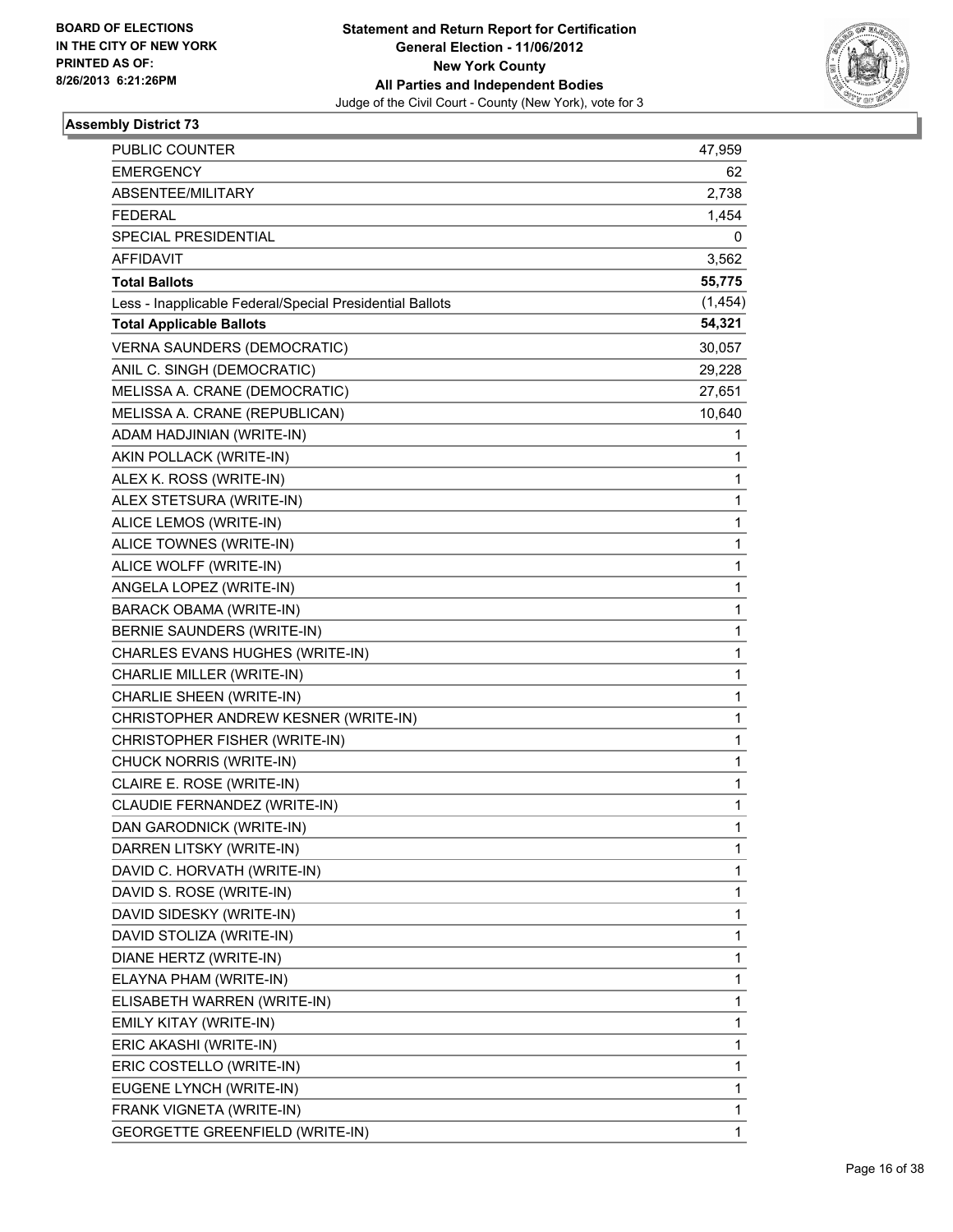

| <b>GLORIA MORALES (WRITE-IN)</b>   | 1      |
|------------------------------------|--------|
| JACK BACEVICE (WRITE-IN)           | 1      |
| JANE SULLIVAN (WRITE-IN)           | 1      |
| JARED BROWN (WRITE-IN)             | 1      |
| JENNIFER WALLACE (WRITE-IN)        | 1      |
| JESSE LYNN (WRITE-IN)              | 1      |
| JESSE WEYBERG (WRITE-IN)           | 1      |
| JOCLYN RODYN (WRITE-IN)            | 1      |
| JOHN GELMAN (WRITE-IN)             | 1      |
| JOHN KEMPE (WRITE-IN)              | 1      |
| JOHN PAUL STEVENS (WRITE-IN)       | 1      |
| JOHNATHAN AXELROD (WRITE-IN)       | 1      |
| JORDAN CARTER (WRITE-IN)           | 1      |
| JUDITH GRUMET (WRITE-IN)           | 1      |
| KEVIN HARDLY (WRITE-IN)            | 1      |
| LOGAN R. ROSE (WRITE-IN)           | 1      |
| LOUIS BRANDEIS (WRITE-IN)          | 1      |
| MEL GIBSON (WRITE-IN)              | 1      |
| MICHAEL CONSIDINE (WRITE-IN)       | 1      |
| MICHAEL LURYE (WRITE-IN)           | 1      |
| MICHAEL ROBBINS (WRITE-IN)         | 1      |
| MITCHELL TEWZER (WRITE-IN)         | 1      |
| NILSA SANTIAGO (WRITE-IN)          | 1      |
| NOAH HARLAN (WRITE-IN)             | 1      |
| NORMAN HART (WRITE-IN)             | 1      |
| PAUL DECK (WRITE-IN)               | 1      |
| PAUL KURTZ (WRITE-IN)              | 1      |
| PETER WALLACE (WRITE-IN)           | 1      |
| RAJERV JEYAKUMAN (WRITE-IN)        | 1      |
| RAY ALBRIGHT (WRITE-IN)            | 1      |
| RICHARD DUKE (WRITE-IN)            | 1      |
| RICHARD NELSON (WRITE-IN)          | 1      |
| RON PAUL (WRITE-IN)                | 1      |
| SCHLOMO MEITINIER (WRITE-IN)       | 1      |
| STAN FRIEDMAN (WRITE-IN)           | 1      |
| STEPHEN COLBERT (WRITE-IN)         | 1      |
| SYLVESTER STALLONE (WRITE-IN)      | 1      |
| THOMAS BELL (WRITE-IN)             | 1      |
| TOM SMITH (WRITE-IN)               | 1      |
| TOP POWELL (WRITE-IN)              | 1      |
| UNATTRIBUTABLE WRITE-IN (WRITE-IN) | 76     |
| WARREN SAPP (WRITE-IN)             | 1      |
| WENDY LONG (WRITE-IN)              | 1      |
| WILDER CANCER (WRITE-IN)           | 1      |
| WILLIAM SCHARF (WRITE-IN)          | 1      |
| <b>Total Votes</b>                 | 97,729 |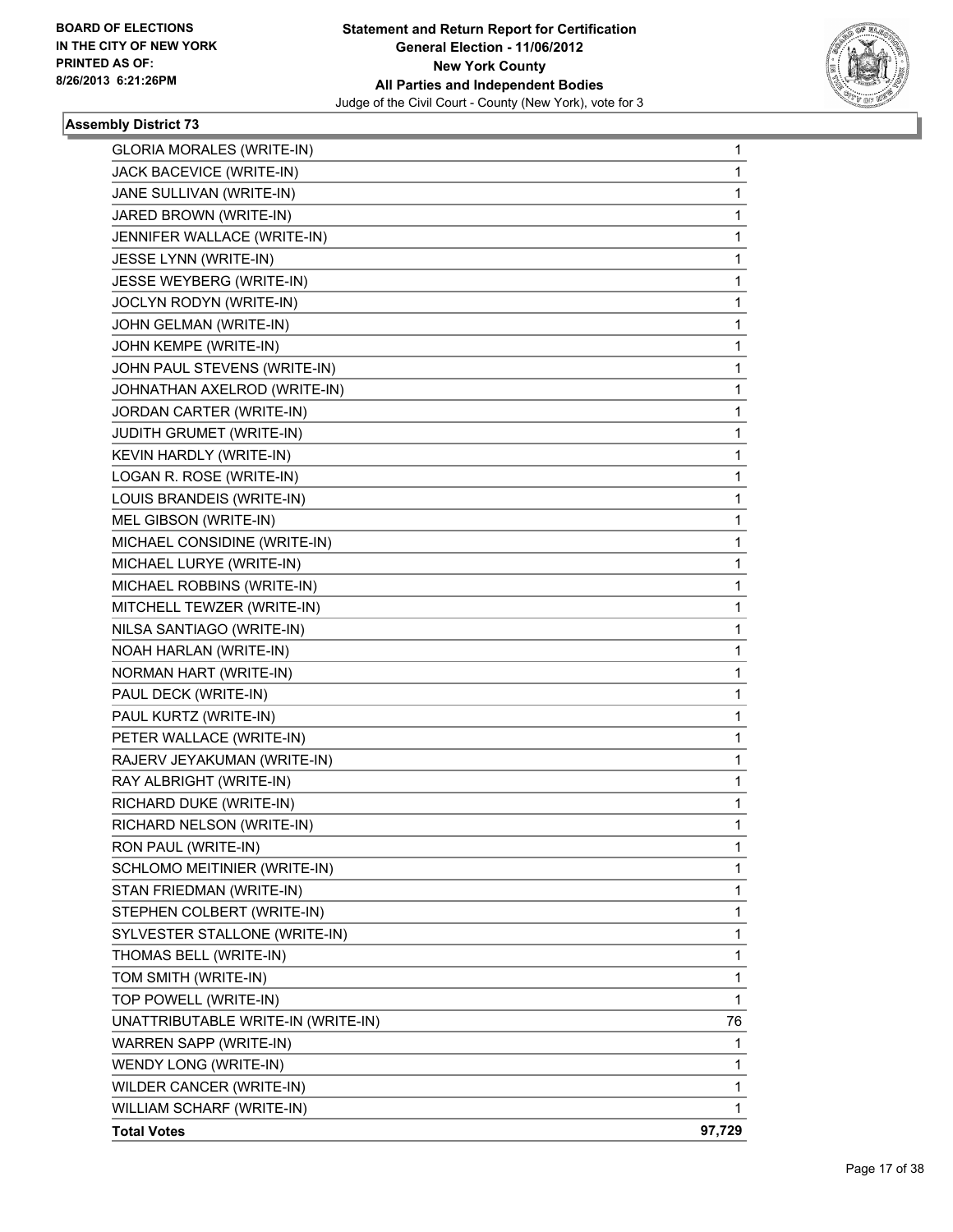

Unrecorded 65,234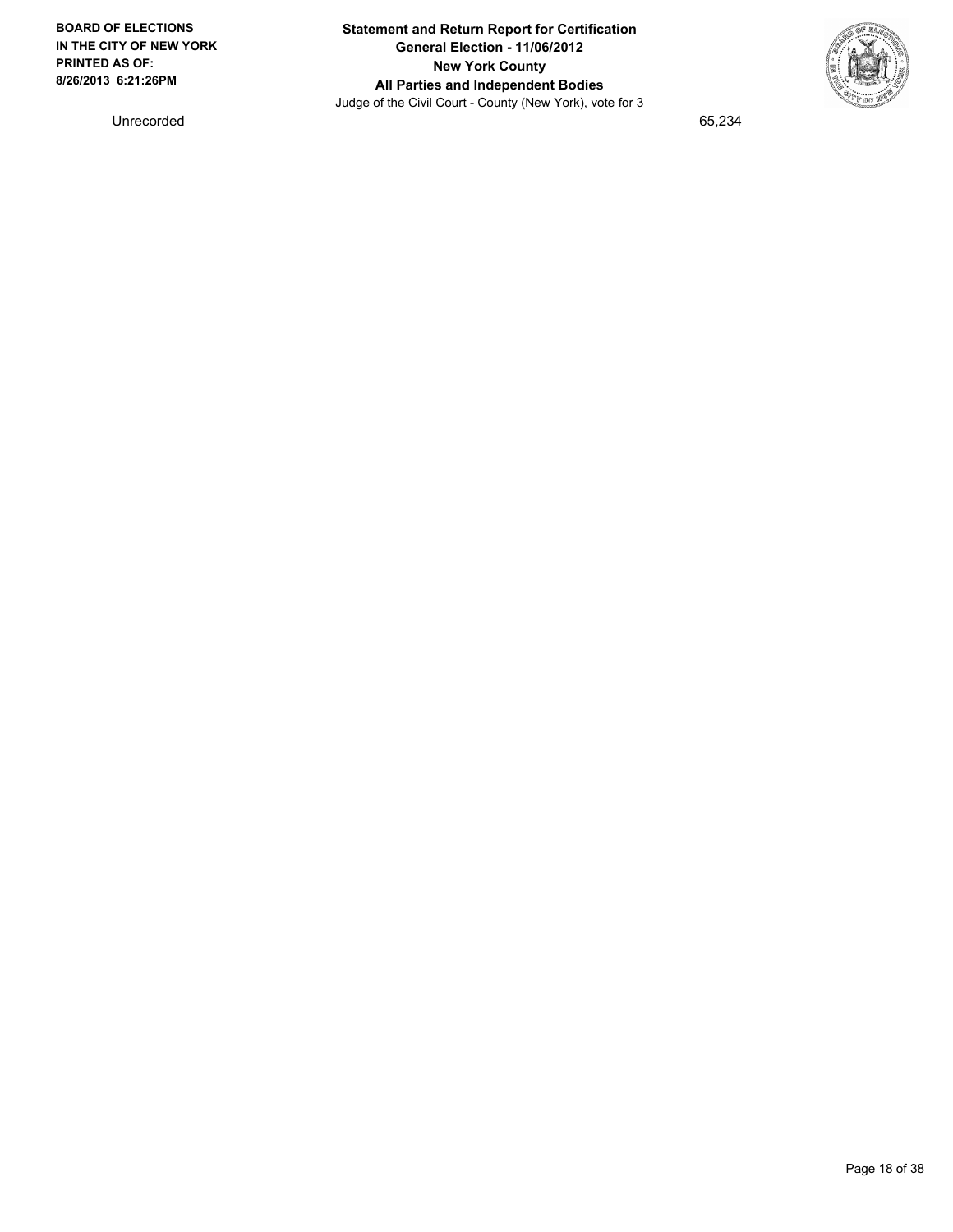

| <b>PUBLIC COUNTER</b>                                    | 40,477         |
|----------------------------------------------------------|----------------|
| <b>EMERGENCY</b>                                         | 1,397          |
| ABSENTEE/MILITARY                                        | 1,598          |
| <b>FEDERAL</b>                                           | 844            |
| SPECIAL PRESIDENTIAL                                     | 0              |
| AFFIDAVIT                                                | 5,095          |
| <b>Total Ballots</b>                                     | 49,411         |
| Less - Inapplicable Federal/Special Presidential Ballots | (844)          |
| <b>Total Applicable Ballots</b>                          | 48,567         |
| <b>VERNA SAUNDERS (DEMOCRATIC)</b>                       | 28,443         |
| ANIL C. SINGH (DEMOCRATIC)                               | 26,281         |
| MELISSA A. CRANE (DEMOCRATIC)                            | 25,920         |
| MELISSA A. CRANE (REPUBLICAN)                            | 4,546          |
| ALICE D. WEINER (WRITE-IN)                               | 1              |
| BARBARA JAFFE (WRITE-IN)                                 | 1              |
| BILL MURRAY (WRITE-IN)                                   | 1              |
| <b>BOB GINSBERG (WRITE-IN)</b>                           | 1              |
| <b>BOBBY KOLIN (WRITE-IN)</b>                            | 1              |
| BRIAN O'NEILL (WRITE-IN)                                 | 2              |
| <b>BRIAN ORCE (WRITE-IN)</b>                             | 1              |
| CAROLYN CONABOY (WRITE-IN)                               | $\mathbf{1}$   |
| CHRIS LESCINSKAS (WRITE-IN)                              | 1              |
| CHRISTOPHER CASEY (WRITE-IN)                             | 2              |
| DANIEL GARODNICK (WRITE-IN)                              | $\mathbf{1}$   |
| DAVID LAUGE (WRITE-IN)                                   | 1              |
| DENNIS SMETANA (WRITE-IN)                                | 1              |
| EILEEN MONAGHAN (WRITE-IN)                               | $\mathbf{1}$   |
| EMANUEL J. CHOSAK (WRITE-IN)                             | 1              |
| EVAN ROCHMAN (WRITE-IN)                                  | 1              |
| FOREST WHITAKER (WRITE-IN)                               | 1              |
| <b>GARY STEIN (WRITE-IN)</b>                             | 1              |
| <b>GENE BARRETT (WRITE-IN)</b>                           | $\overline{2}$ |
| <b>GEORGE MELLENORK (WRITE-IN)</b>                       | 2              |
| HARRY SILMAN (WRITE-IN)                                  | 1              |
| JAIME E. CHOSAK (WRITE-IN)                               | 1              |
| JANETTE SADIK KHAN (WRITE-IN)                            | 1              |
| JOE JESENSKY (WRITE-IN)                                  | 3              |
| KAREN SHACK (WRITE-IN)                                   | 1              |
| KELLY O'NEILL (WRITE-IN)                                 | 1              |
| LARRY O'NEILL (WRITE-IN)                                 | 1              |
| MICHAEL BRENNAN (WRITE-IN)                               | 1              |
| NATHANIEL BOTWINICK (WRITE-IN)                           | 3              |
| NICOLE CUSACK (WRITE-IN)                                 | 1              |
| NICOLE KLINKHAMMER (WRITE-IN)                            | 1              |
| NOAM CHOMSKY (WRITE-IN)                                  | 1              |
| PATRICK BLANT (WRITE-IN)                                 | 1.             |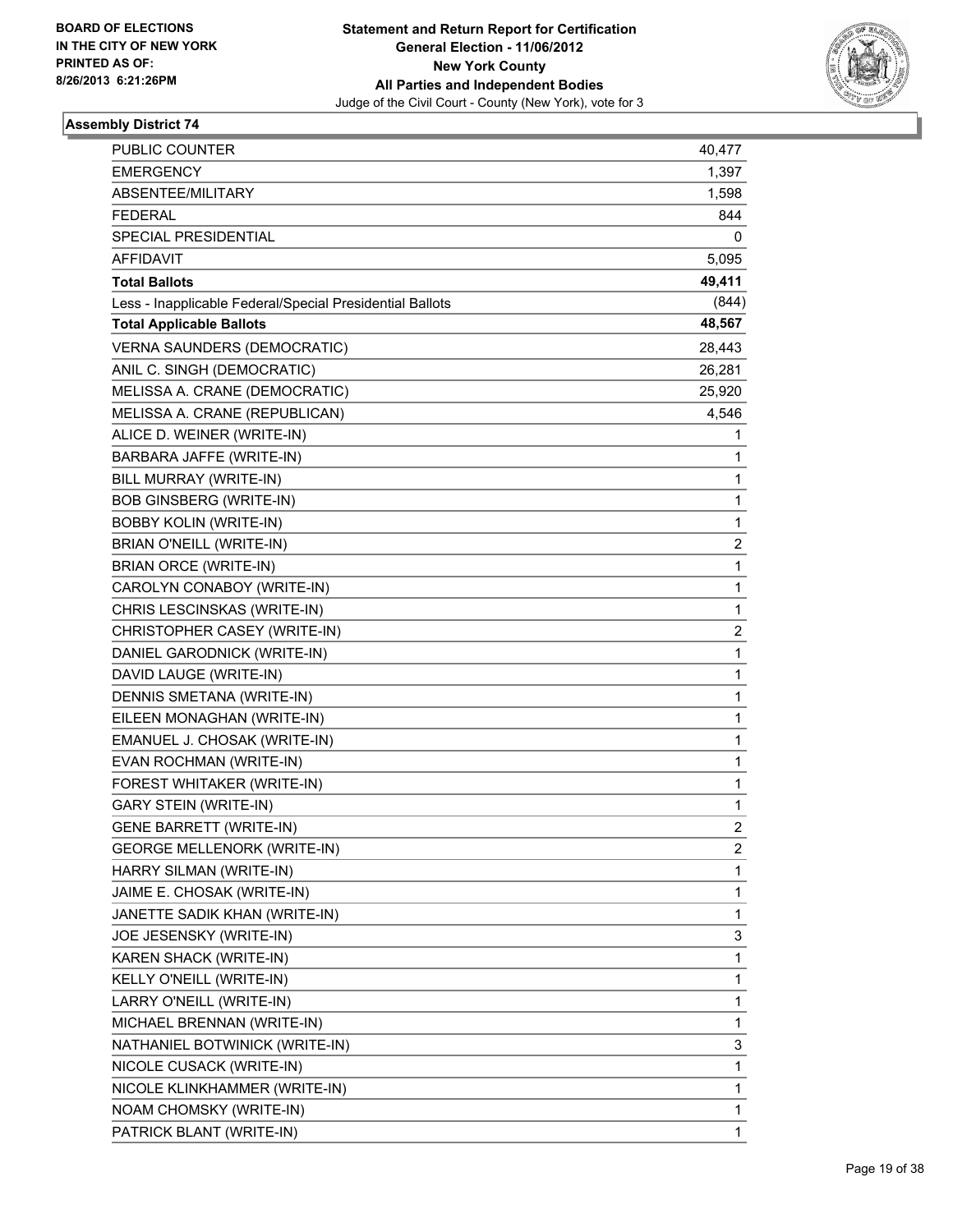

| PETER LAVIANO (WRITE-IN)           |        |
|------------------------------------|--------|
| PETER SULLIVAN (WRITE-IN)          | 2      |
| RICHARD SAWICKI (WRITE-IN)         |        |
| RICK LAZIO (WRITE-IN)              | 3      |
| ROGER KITZIS (WRITE-IN)            |        |
| RON BERG (WRITE-IN)                | 2      |
| RUTH CASSELL (WRITE-IN)            |        |
| SIOBHAN NEVILLE (WRITE-IN)         |        |
| TERESA PEDROZA (WRITE-IN)          |        |
| UNATTRIBUTABLE WRITE-IN (WRITE-IN) | 74     |
| WENDY LONG (WRITE-IN)              | 3      |
| <b>Total Votes</b>                 | 85,321 |
| Unrecorded                         | 60.380 |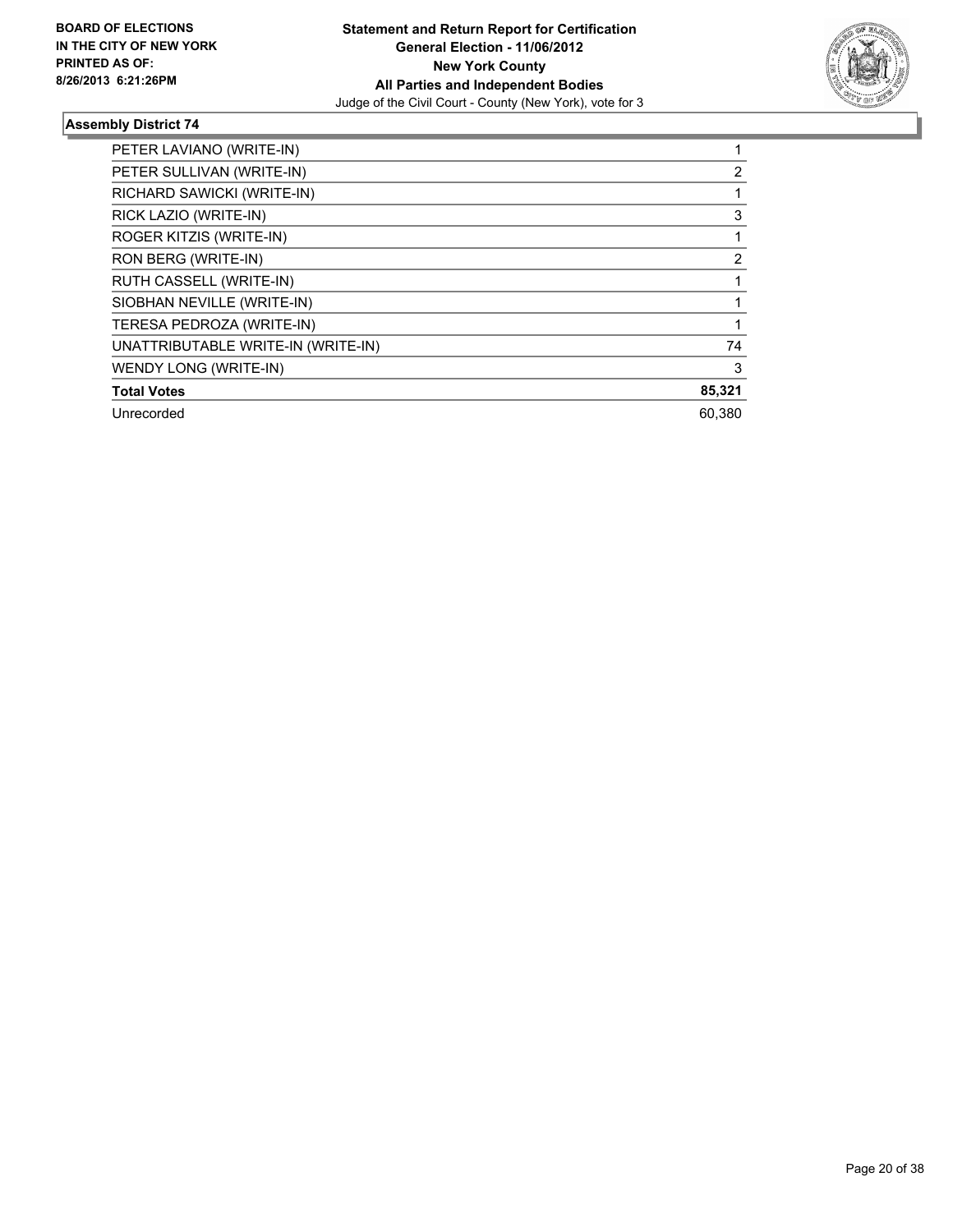

| PUBLIC COUNTER                                           | 45,646                  |
|----------------------------------------------------------|-------------------------|
| <b>EMERGENCY</b>                                         | 4                       |
| ABSENTEE/MILITARY                                        | 2,217                   |
| <b>FEDERAL</b>                                           | 1,188                   |
| SPECIAL PRESIDENTIAL                                     | 0                       |
| AFFIDAVIT                                                | 4,215                   |
| <b>Total Ballots</b>                                     | 53,270                  |
| Less - Inapplicable Federal/Special Presidential Ballots | (1, 188)                |
| <b>Total Applicable Ballots</b>                          | 52,082                  |
| <b>VERNA SAUNDERS (DEMOCRATIC)</b>                       | 32,162                  |
| ANIL C. SINGH (DEMOCRATIC)                               | 30,596                  |
| MELISSA A. CRANE (DEMOCRATIC)                            | 29,849                  |
| MELISSA A. CRANE (REPUBLICAN)                            | 5,109                   |
| AARON HERNANDEZ (WRITE-IN)                               | 1                       |
| ADRIAN PERRY (WRITE-IN)                                  | 1                       |
| ALAN FLACK (WRITE-IN)                                    | 1                       |
| ALEXANDER KAPLAN (WRITE-IN)                              | 1                       |
| ALEXANDER MARSHALL (WRITE-IN)                            | 2                       |
| ALI KARIMI (WRITE-IN)                                    | 1                       |
| ALIX DOBIN (WRITE-IN)                                    | 1                       |
| ANDREW ELKAND (WRITE-IN)                                 | 1                       |
| ARTHUR SMYLES (WRITE-IN)                                 | 1                       |
| BERNARD BLACK (WRITE-IN)                                 | 1                       |
| BILL CRANE (WRITE-IN)                                    | 1                       |
| <b>BOB MEMERS (WRITE-IN)</b>                             | 1                       |
| BRAD STUART (WRITE-IN)                                   | 1                       |
| BRIAN LEVY (WRITE-IN)                                    | 1                       |
| <b>BRIAN MERRIT (WRITE-IN)</b>                           | 1                       |
| CHRISTOPHER ROHRS (WRITE-IN)                             | 1                       |
| DAVID CRANEY (WRITE-IN)                                  | 1                       |
| DAVID STEIN (WRITE-IN)                                   | 1                       |
| DON DRAPER (WRITE-IN)                                    | $\overline{2}$          |
| DRU ATKINS (WRITE-IN)                                    | 1                       |
| DUSTIN PEDROIA (WRITE-IN)                                | 1                       |
| ERIC EICHEN (WRITE-IN)                                   | $\overline{\mathbf{c}}$ |
| ERIC HORWITZ (WRITE-IN)                                  | 1                       |
| EVAN COWIT (WRITE-IN)                                    | 1                       |
| <b>GARY JOHNSON (WRITE-IN)</b>                           | 1                       |
| <b>GEORGE BRETSFORD (WRITE-IN)</b>                       | 1                       |
| HOWARD DAVIS (WRITE-IN)                                  | 1                       |
| JASON DAVIS (WRITE-IN)                                   | 1                       |
| JENNY SCHEINDLIN (WRITE-IN)                              | 1                       |
| JOE SHOWALTER (WRITE-IN)                                 | 1                       |
| JOEL MAXMAN (WRITE-IN)                                   | 2                       |
| JOSEPH STALIN (WRITE-IN)                                 | 1                       |
| JOSHUA SIDEROWITZ (WRITE-IN)                             | $\mathbf{1}$            |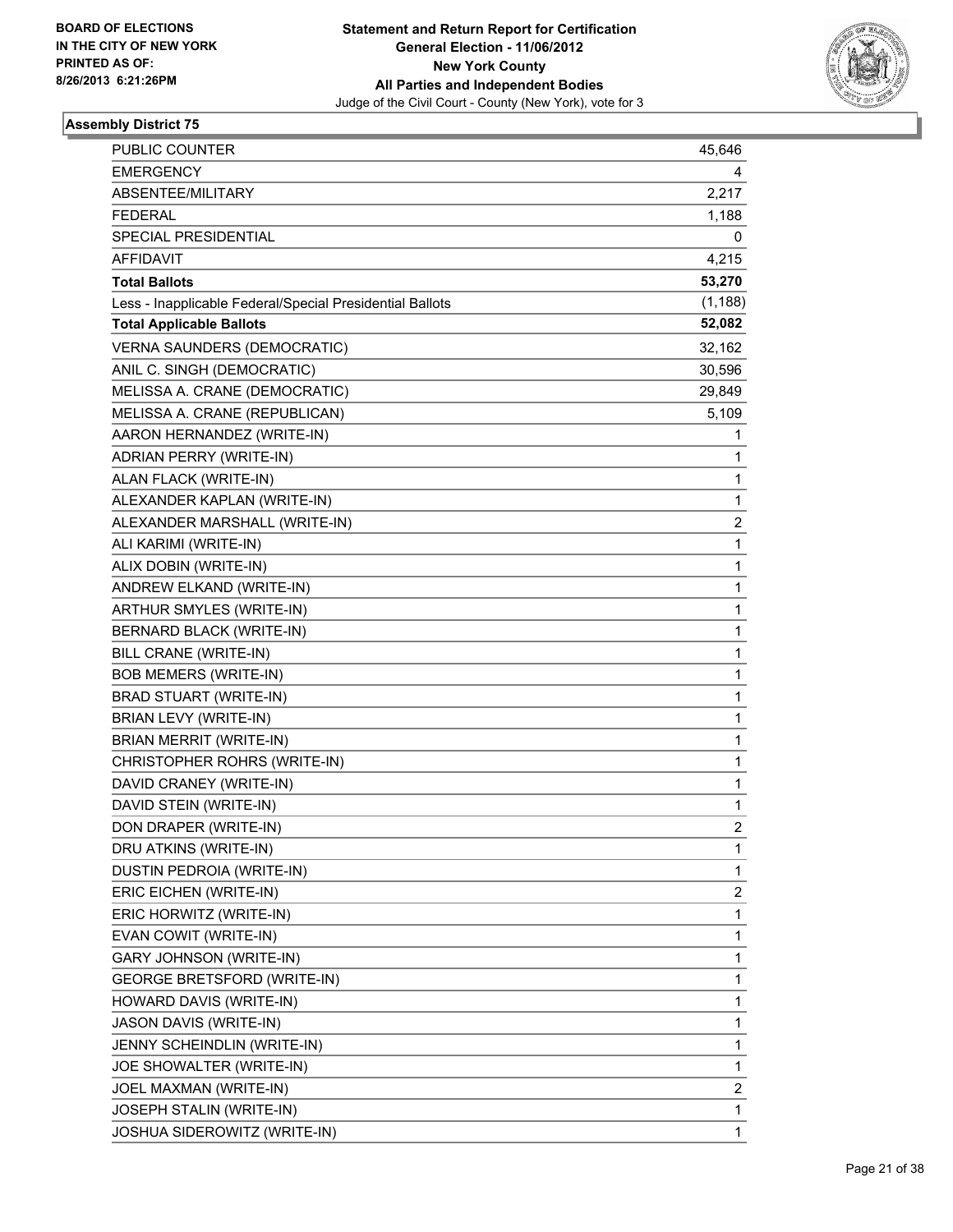

| <b>JUDI RENNERS (WRITE-IN)</b>     | 1      |
|------------------------------------|--------|
| JUDITH SCHLENDIN (WRITE-IN)        | 1      |
| JUDY BRENNER (WRITE-IN)            | 1      |
| KIM LONGO (WRITE-IN)               | 1      |
| LAUREN NELSON (WRITE-IN)           | 1      |
| LAWRENCE LEONARD (WRITE-IN)        | 1      |
| LING WU (WRITE-IN)                 | 1      |
| LISA VASVANI (WRITE-IN)            | 1      |
| LUCY MARTINEZ (WRITE-IN)           | 1      |
| MALCOLM AXE (WRITE-IN)             | 1      |
| MARK BLANCHFIELD (WRITE-IN)        | 1      |
| MARTHA RANOMR (WRITE-IN)           | 1      |
| MATHEW MURPHY (WRITE-IN)           | 1      |
| MATT SANDLER (WRITE-IN)            | 1      |
| MIGUEL COELHO (WRITE-IN)           | 1      |
| MIKE JACOBS (WRITE-IN)             | 1      |
| OLIVIA SHIPMAN (WRITE-IN)          | 1      |
| PAUL RYAN (WRITE-IN)               | 1      |
| PHILIP SANDSTROM (WRITE-IN)        | 1      |
| REBECCA TAIT (WRITE-IN)            | 1      |
| RIVA TAIT (WRITE-IN)               | 1      |
| RON PAUL (WRITE-IN)                | 1      |
| RONALD ALASTAIR SHORT (WRITE-IN)   | 2      |
| SARA TAIT (WRITE-IN)               | 1      |
| SCOTT STRINGER (WRITE-IN)          | 1      |
| SHERRI MAXMAN (WRITE-IN)           | 2      |
| SUSIE JONES (WRITE-IN)             | 1      |
| THOMAS J. RUDA (WRITE-IN)          | 1      |
| UNATTRIBUTABLE WRITE-IN (WRITE-IN) | 119    |
| <b>VLADIMIR LENNON (WRITE-IN)</b>  | 1      |
| WES WELKER (WRITE-IN)              | 1      |
| <b>Total Votes</b>                 | 97,904 |
| Unrecorded                         | 58,342 |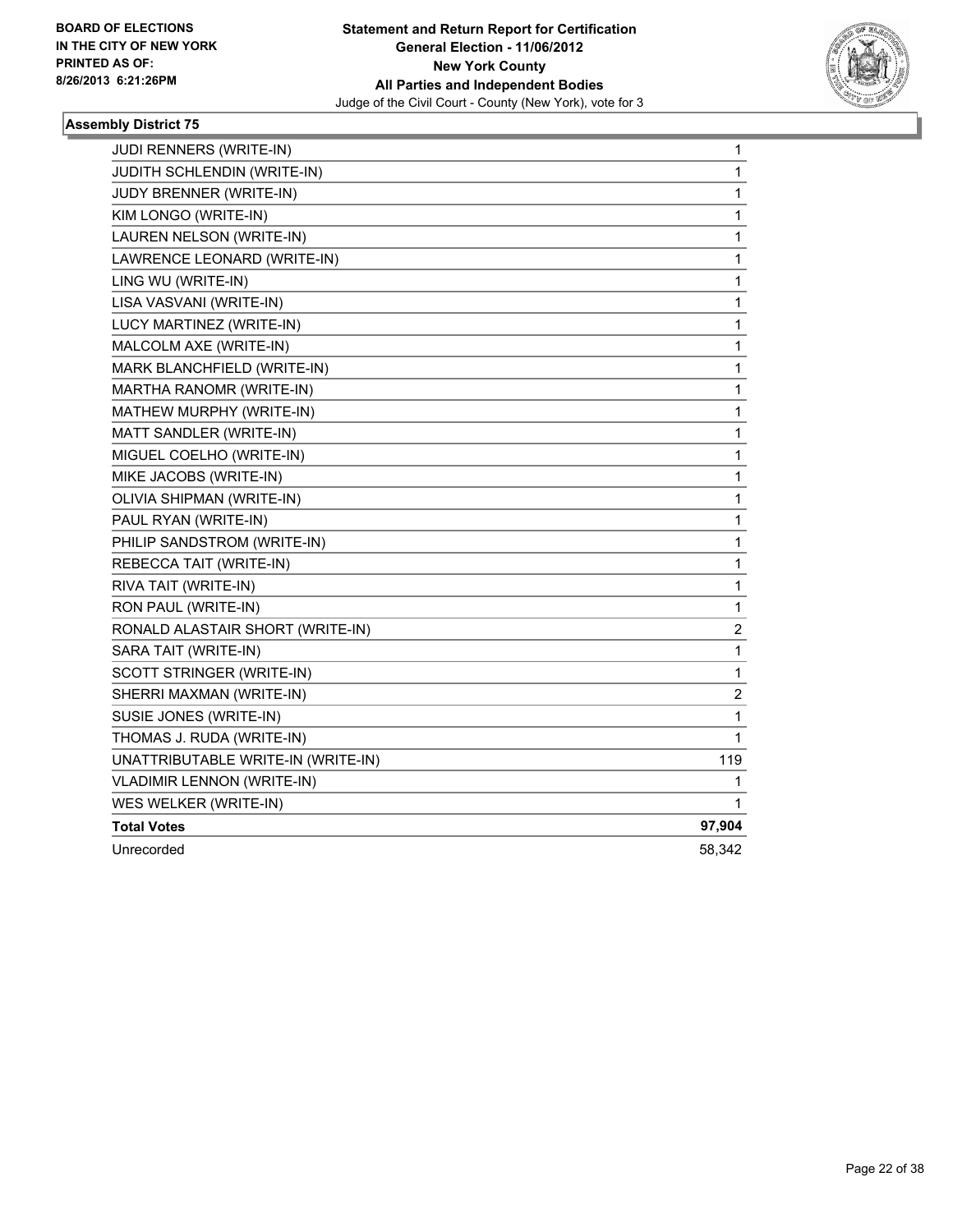

| <b>PUBLIC COUNTER</b>                                    | 45,412   |
|----------------------------------------------------------|----------|
| <b>EMERGENCY</b>                                         | 155      |
| ABSENTEE/MILITARY                                        | 2,064    |
| <b>FEDERAL</b>                                           | 1,197    |
| SPECIAL PRESIDENTIAL                                     | 0        |
| <b>AFFIDAVIT</b>                                         | 4,209    |
| <b>Total Ballots</b>                                     | 53,037   |
| Less - Inapplicable Federal/Special Presidential Ballots | (1, 197) |
| <b>Total Applicable Ballots</b>                          | 51,840   |
| <b>VERNA SAUNDERS (DEMOCRATIC)</b>                       | 29,994   |
| ANIL C. SINGH (DEMOCRATIC)                               | 28,920   |
| MELISSA A. CRANE (DEMOCRATIC)                            | 27,649   |
| MELISSA A. CRANE (REPUBLICAN)                            | 8,472    |
| ABRAHAM LINCOLN (WRITE-IN)                               | 1        |
| AJI PATEL (WRITE-IN)                                     | 1        |
| ANDREW LEVINE (WRITE-IN)                                 | 1        |
| ANDREW NAPOLTANE (WRITE-IN)                              | 1        |
| ANTHONY COLES (WRITE-IN)                                 | 1        |
| BARBARA JAFFE (WRITE-IN)                                 | 1        |
| <b>BRIAN WRIGHT (WRITE-IN)</b>                           | 1        |
| CHERYL THILL (WRITE-IN)                                  | 1        |
| CHIN HONG WANG (WRITE-IN)                                | 1        |
| CHRIS CHRISTIE (WRITE-IN)                                | 1        |
| CHRISTOPHER REGAN (WRITE-IN)                             | 1        |
| DAVID BAM BERGER (WRITE-IN)                              | 1        |
| DENVIE STOUT (WRITE-IN)                                  | 1        |
| E. E. CUMMINGS (WRITE-IN)                                | 1        |
| ELIZABETH WRIGHT (WRITE-IN)                              | 1        |
| ERIN KELSCH (WRITE-IN)                                   | 1        |
| FERN FISHERMAN (WRITE-IN)                                | 1        |
| FRANK NUSSBAUM (WRITE-IN)                                | 1        |
| HANNAH MILLER (WRITE-IN)                                 | 1        |
| HILLARY DONAHUE (WRITE-IN)                               | 1        |
| JACK TUCKER (WRITE-IN)                                   | 1        |
| JAMES KIRK (WRITE-IN)                                    | 1        |
| JOE TORRE (WRITE-IN)                                     | 1        |
| JOHN CARNG (WRITE-IN)                                    | 2        |
| LADY SHIVERFORD (WRITE-IN)                               | 1        |
| MARTY LIVINGSTON (WRITE-IN)                              | 1        |
| MICHAEL PREY (WRITE-IN)                                  | 1        |
| PERRI BROWN (WRITE-IN)                                   | 1        |
| PETE WILDE (WRITE-IN)                                    | 1        |
| PHIL ESPAILO (WRITE-IN)                                  | 1        |
| RACHELLE A. BORJA (WRITE-IN)                             | 1        |
| RAJIV SHAH (WRITE-IN)                                    | 1        |
| RALPH MODICA (WRITE-IN)                                  | 1        |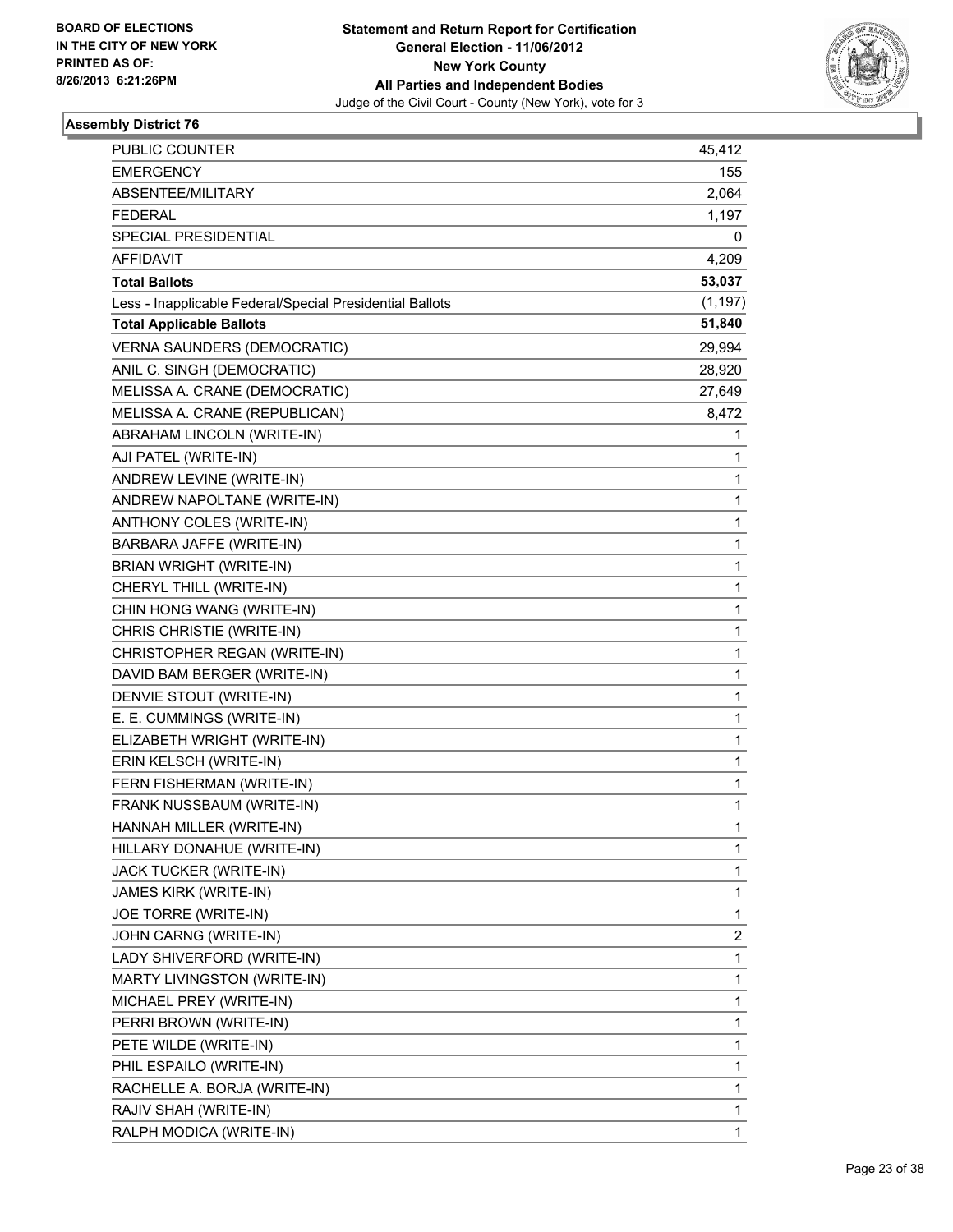

| RON PAUL (WRITE-IN)                |        |
|------------------------------------|--------|
| SAM COHEN (WRITE-IN)               |        |
| SEYMORE BATTS (WRITE-IN)           |        |
| STEVE LIPSKY (WRITE-IN)            |        |
| STEVE WECKES (WRITE-IN)            |        |
| STEVEN COHEN (WRITE-IN)            |        |
| STUART ERICKSON (WRITE-IN)         |        |
| SUE SIMMONS (WRITE-IN)             |        |
| SUSAN YOO (WRITE-IN)               |        |
| TIMOTHY D. SHORTELL (WRITE-IN)     |        |
| UNATTRIBUTABLE WRITE-IN (WRITE-IN) | 72     |
| <b>Total Votes</b>                 | 95,151 |
| Unrecorded                         | 60.369 |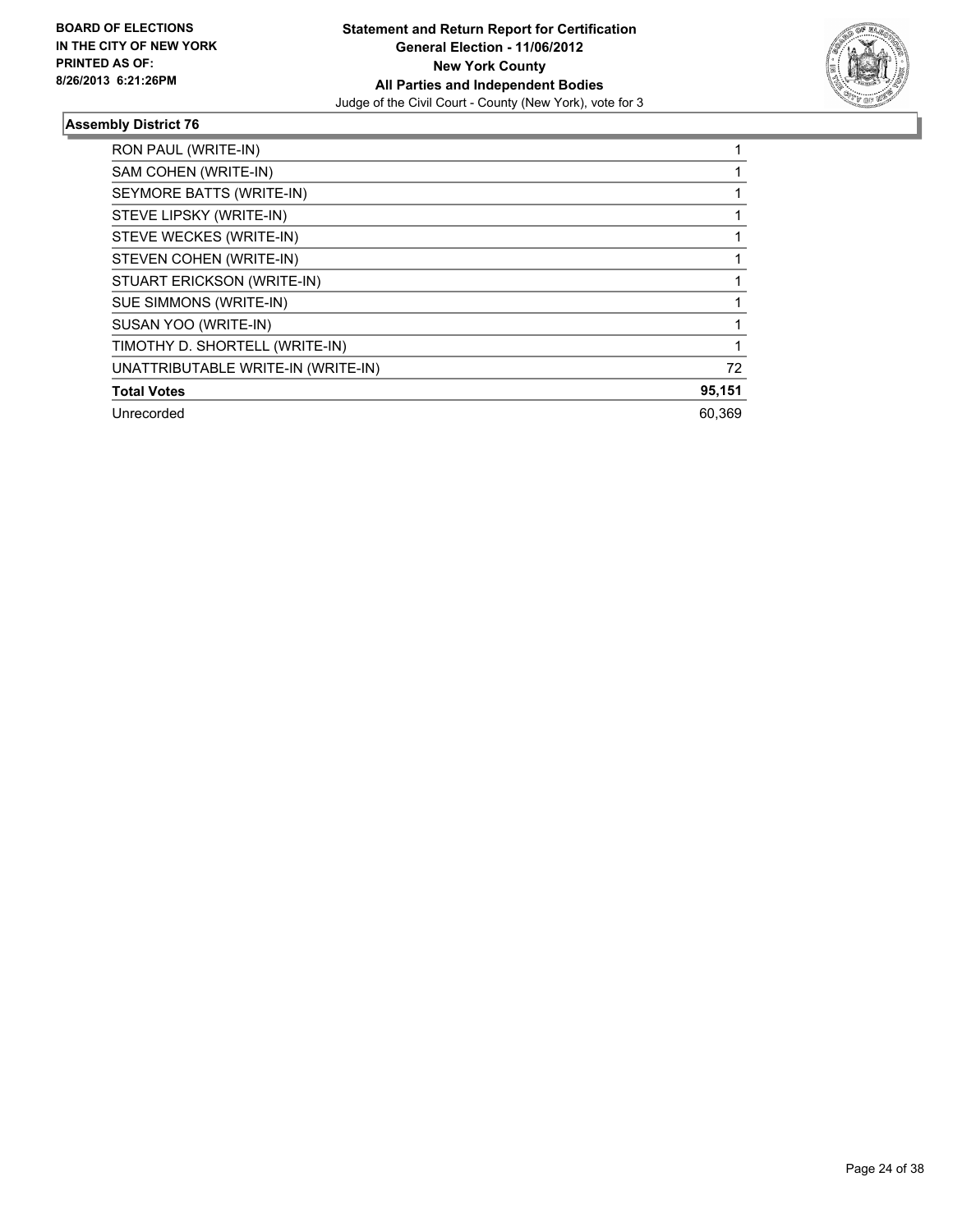

| PUBLIC COUNTER                                           | 515,831   |
|----------------------------------------------------------|-----------|
| <b>EMERGENCY</b>                                         | 4,275     |
| ABSENTEE/MILITARY                                        | 20,326    |
| FEDERAL                                                  | 10,648    |
| SPECIAL PRESIDENTIAL                                     | 0         |
| AFFIDAVIT                                                | 52,867    |
| <b>Total Ballots</b>                                     | 603,947   |
| Less - Inapplicable Federal/Special Presidential Ballots | (10, 648) |
| <b>Total Applicable Ballots</b>                          | 593,299   |
| <b>VERNA SAUNDERS (DEMOCRATIC)</b>                       | 353,171   |
| ANIL C. SINGH (DEMOCRATIC)                               | 328,307   |
| MELISSA A. CRANE (DEMOCRATIC)                            | 326,417   |
| MELISSA A. CRANE (REPUBLICAN)                            | 51,234    |
| AARON HERNANDEZ (WRITE-IN)                               | 1         |
| AARON SLAUTIN (WRITE-IN)                                 | 1         |
| AARON THOMAS (WRITE-IN)                                  | 1         |
| ABE ALTMAN (WRITE-IN)                                    | 1         |
| ABRAHAM LINCOLN (WRITE-IN)                               | 1         |
| ADAM AISEN (WRITE-IN)                                    | 1         |
| ADAM EGELRLAC (WRITE-IN)                                 | 1         |
| ADAM HADJINIAN (WRITE-IN)                                | 1         |
| ADAM SOKOL (WRITE-IN)                                    | 1         |
| ADAM TYRRELL (WRITE-IN)                                  | 1         |
| ADRIAN PERRY (WRITE-IN)                                  | 1         |
| AJI PATEL (WRITE-IN)                                     | 1         |
| AKIN POLLACK (WRITE-IN)                                  | 1         |
| AL BUNDY (WRITE-IN)                                      | 1         |
| AL SHARPTON (WRITE-IN)                                   | 1         |
| ALAN FLACK (WRITE-IN)                                    | 1         |
| ALEX K. ROSS (WRITE-IN)                                  | 1         |
| ALEX STETSURA (WRITE-IN)                                 | 1         |
| ALEXANDER KAPLAN (WRITE-IN)                              | 1         |
| ALEXANDER MARSHALL (WRITE-IN)                            | 2         |
| ALEXANDER PITY (WRITE-IN)                                | 1         |
| ALI KARIMI (WRITE-IN)                                    | 1         |
| ALI YENAL (WRITE-IN)                                     | 1         |
| ALICE D. WEINER (WRITE-IN)                               | 1         |
| ALICE LEMOS (WRITE-IN)                                   | 1         |
| ALICE TOWNES (WRITE-IN)                                  | 1         |
| ALICE WOLFF (WRITE-IN)                                   | 1         |
| ALIX DOBIN (WRITE-IN)                                    | 1         |
| ALLA JAFFIR (WRITE-IN)                                   | 1         |
| ALMO LEVINK (WRITE-IN)                                   | 1         |
| ALTON H. MADDOX JR. (WRITE-IN)                           | 1         |
| ALTON MADDOX (WRITE-IN)                                  | 2         |
| ALVIS CHRISTIAN (WRITE-IN)                               | 1         |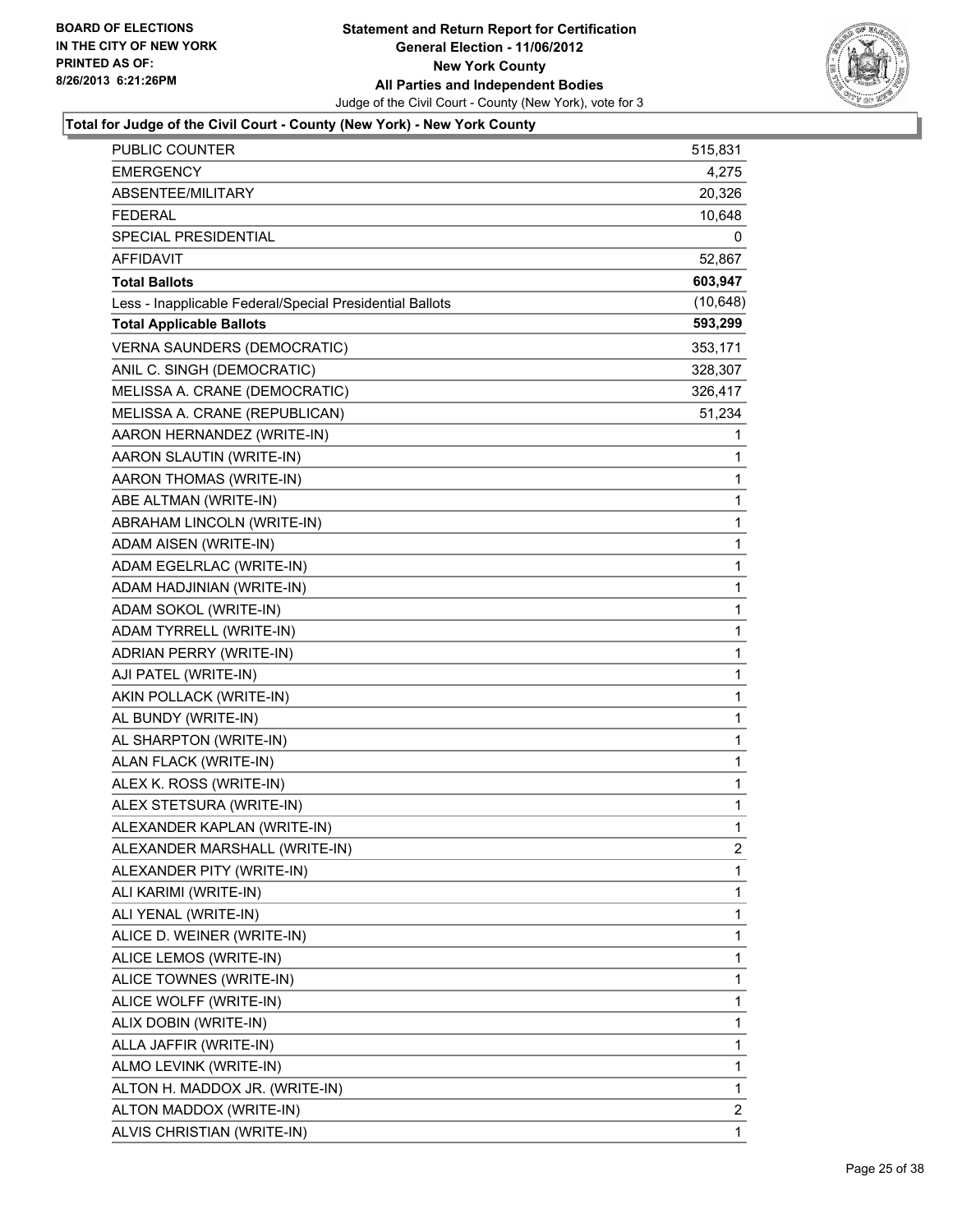

| AMY FEINSTEIN (WRITE-IN)        | 1           |
|---------------------------------|-------------|
| ANDREA BREITHART (WRITE-IN)     | 1           |
| ANDREW BERG (WRITE-IN)          | 1           |
| ANDREW DUBE (WRITE-IN)          | 1           |
| ANDREW ELKAND (WRITE-IN)        | 1           |
| ANDREW KALLOCH (WRITE-IN)       | 1           |
| ANDREW LAX (WRITE-IN)           | 1           |
| ANDREW LEVINE (WRITE-IN)        | 1           |
| ANDREW LIN (WRITE-IN)           | 1           |
| ANDREW MARBACH (WRITE-IN)       | 1           |
| ANDREW NAPOLTANE (WRITE-IN)     | 1           |
| ANDY OGDEN (WRITE-IN)           | 1           |
| ANGELA LOPEZ (WRITE-IN)         | 1           |
| ANN COULTER (WRITE-IN)          | 1           |
| ANTHONY CASTELLO (WRITE-IN)     | 1           |
| ANTHONY COLES (WRITE-IN)        | 1           |
| APRIL SINGH (WRITE-IN)          | 1           |
| ARI SCHOHEASTEIN (WRITE-IN)     | 1           |
| ARIC GREZ (WRITE-IN)            | 1           |
| ARTHUR BLACK (WRITE-IN)         | 1           |
| <b>ARTHUR SMYLES (WRITE-IN)</b> | 1           |
| ARTYOM TKACHENKO (WRITE-IN)     | 1           |
| AVERY CLARK (WRITE-IN)          | 1           |
| AVI BERLINER (WRITE-IN)         | 1           |
| AVRAM SHAPIRO (WRITE-IN)        | 1           |
| BARACK OBAMA (WRITE-IN)         | 3           |
| BARBARA JAFFE (WRITE-IN)        | 2           |
| BARRY KAPLAN (WRITE-IN)         | 1           |
| BEN BALLER (WRITE-IN)           | 1           |
| <b>BEN PIKE (WRITE-IN)</b>      | 1           |
| BENJAMIN BALLER (WRITE-IN)      | 1           |
| BENJAMIN LESCZYSKI (WRITE-IN)   | 1           |
| <b>BERNARD BLACK (WRITE-IN)</b> | 1           |
| BERNIE SAUNDERS (WRITE-IN)      | 1           |
| BETTY WHITE (WRITE-IN)          | 1           |
| BILL BURAN (WRITE-IN)           | 1           |
| BILL CLINTON (WRITE-IN)         | 1           |
| BILL COSBY (WRITE-IN)           | 1           |
| BILL CRANE (WRITE-IN)           | 1           |
| BILL DE BLASIO (WRITE-IN)       | 4           |
| BILL KOUSKE (WRITE-IN)          | 1           |
| BILL MURRAY (WRITE-IN)          | 1           |
| <b>BOB GINSBERG (WRITE-IN)</b>  | 1           |
| BOB LUTZ (WRITE-IN)             | 1           |
| BOB MEMERS (WRITE-IN)           | 1           |
| <b>BOB SBOEY (WRITE-IN)</b>     | $\mathbf 1$ |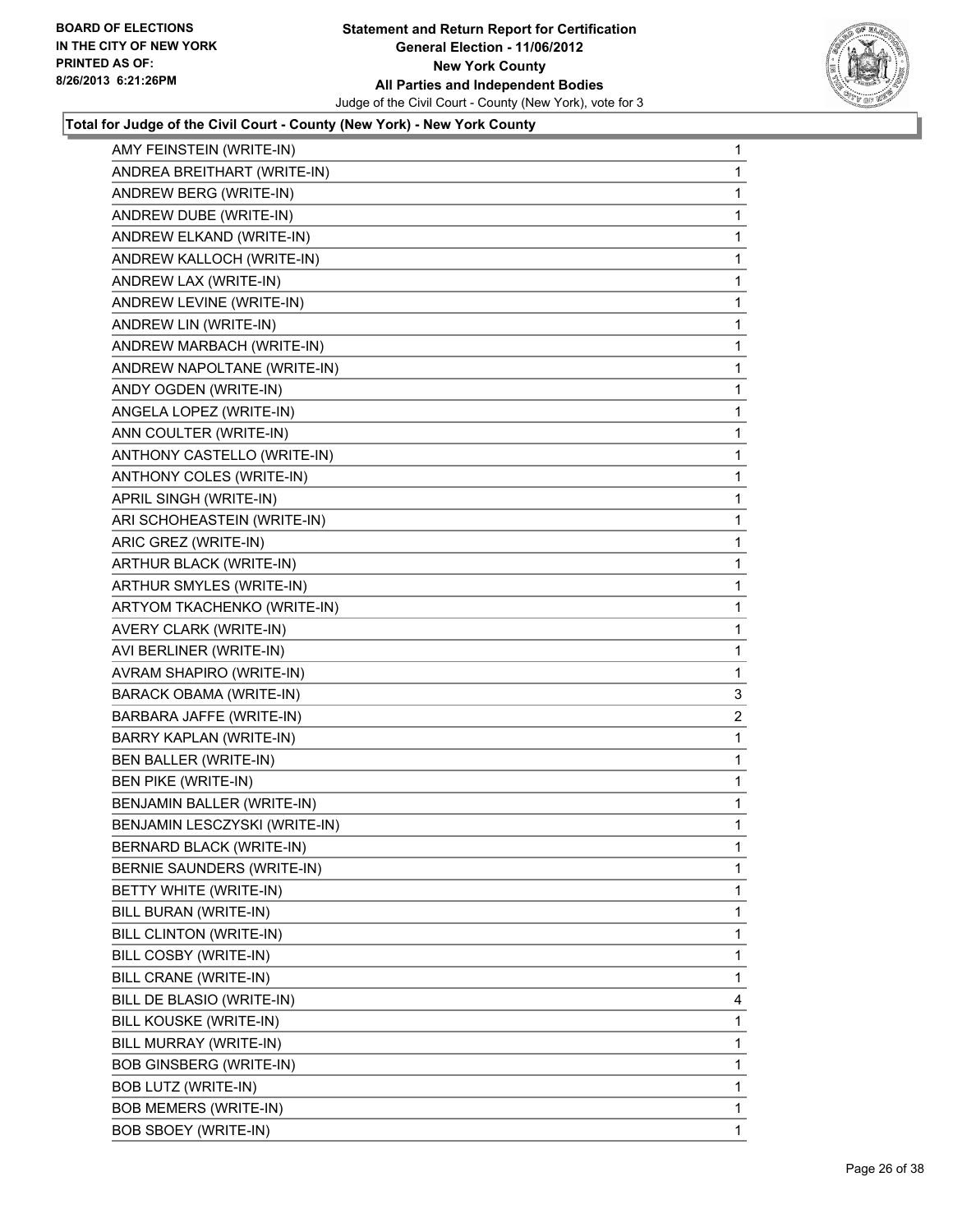

| <b>BOBBY KOLIN (WRITE-IN)</b>        | 1 |
|--------------------------------------|---|
| <b>BORIS ZILBERMAN (WRITE-IN)</b>    | 1 |
| <b>BRAD STUART (WRITE-IN)</b>        | 1 |
| <b>BRETT GARDNER (WRITE-IN)</b>      | 1 |
| <b>BRIAN BROMBERG (WRITE-IN)</b>     | 1 |
| <b>BRIAN DAUKINS (WRITE-IN)</b>      | 1 |
| BRIAN GLASSMAN (WRITE-IN)            | 1 |
| BRIAN LEVY (WRITE-IN)                | 1 |
| <b>BRIAN MERRIT (WRITE-IN)</b>       | 1 |
| <b>BRIAN O'NEILL (WRITE-IN)</b>      | 2 |
| BRIAN ORCE (WRITE-IN)                | 1 |
| BRIAN WRIGHT (WRITE-IN)              | 1 |
| <b>BRIDGET COLLINS (WRITE-IN)</b>    | 1 |
| BRITNEY SPEARS (WRITE-IN)            | 1 |
| BRYON WHITE (WRITE-IN)               | 1 |
| CARL HAWLE (WRITE-IN)                | 1 |
| CARL SPARKLES (WRITE-IN)             | 1 |
| CAROLYN CONABOY (WRITE-IN)           | 1 |
| CHARLENE MENDELSON (WRITE-IN)        | 1 |
| CHARLES EVANS HUGHES (WRITE-IN)      | 1 |
| CHARLIE MILLER (WRITE-IN)            | 1 |
| CHARLIE SHEEN (WRITE-IN)             | 1 |
| CHERYL THILL (WRITE-IN)              | 1 |
| CHIN HONG WANG (WRITE-IN)            | 1 |
| CHRIS CHRISTIE (WRITE-IN)            | 1 |
| CHRIS FRANK (WRITE-IN)               | 1 |
| CHRIS LESCINSKAS (WRITE-IN)          | 1 |
| CHRIS RODRIGUEZ (WRITE-IN)           | 1 |
| CHRIS STEPHEN (WRITE-IN)             | 1 |
| CHRISTINA M. DIAMOND (WRITE-IN)      | 1 |
| CHRISTINE TRAMONTANO (WRITE-IN)      | 1 |
| CHRISTOPHER ANDREW KESNER (WRITE-IN) | 1 |
| CHRISTOPHER CASEY (WRITE-IN)         | 2 |
| CHRISTOPHER FISHER (WRITE-IN)        | 1 |
| CHRISTOPHER JORDAN (WRITE-IN)        | 1 |
| CHRISTOPHER REGAN (WRITE-IN)         | 1 |
| CHRISTOPHER ROHRS (WRITE-IN)         | 1 |
| CHUCK NORRIS (WRITE-IN)              | 1 |
| CLAIRE E. ROSE (WRITE-IN)            | 1 |
| CLARA LEYBA (WRITE-IN)               | 1 |
| CLARENCE THOMAS (WRITE-IN)           | 1 |
| CLAUDIE FERNANDEZ (WRITE-IN)         | 1 |
| CLINTON O'BRIAN (WRITE-IN)           | 1 |
| CLINTON TYREE (WRITE-IN)             | 1 |
| CORY FLINN (WRITE-IN)                | 1 |
| CURTIS SLIWA (WRITE-IN)              | 1 |
|                                      |   |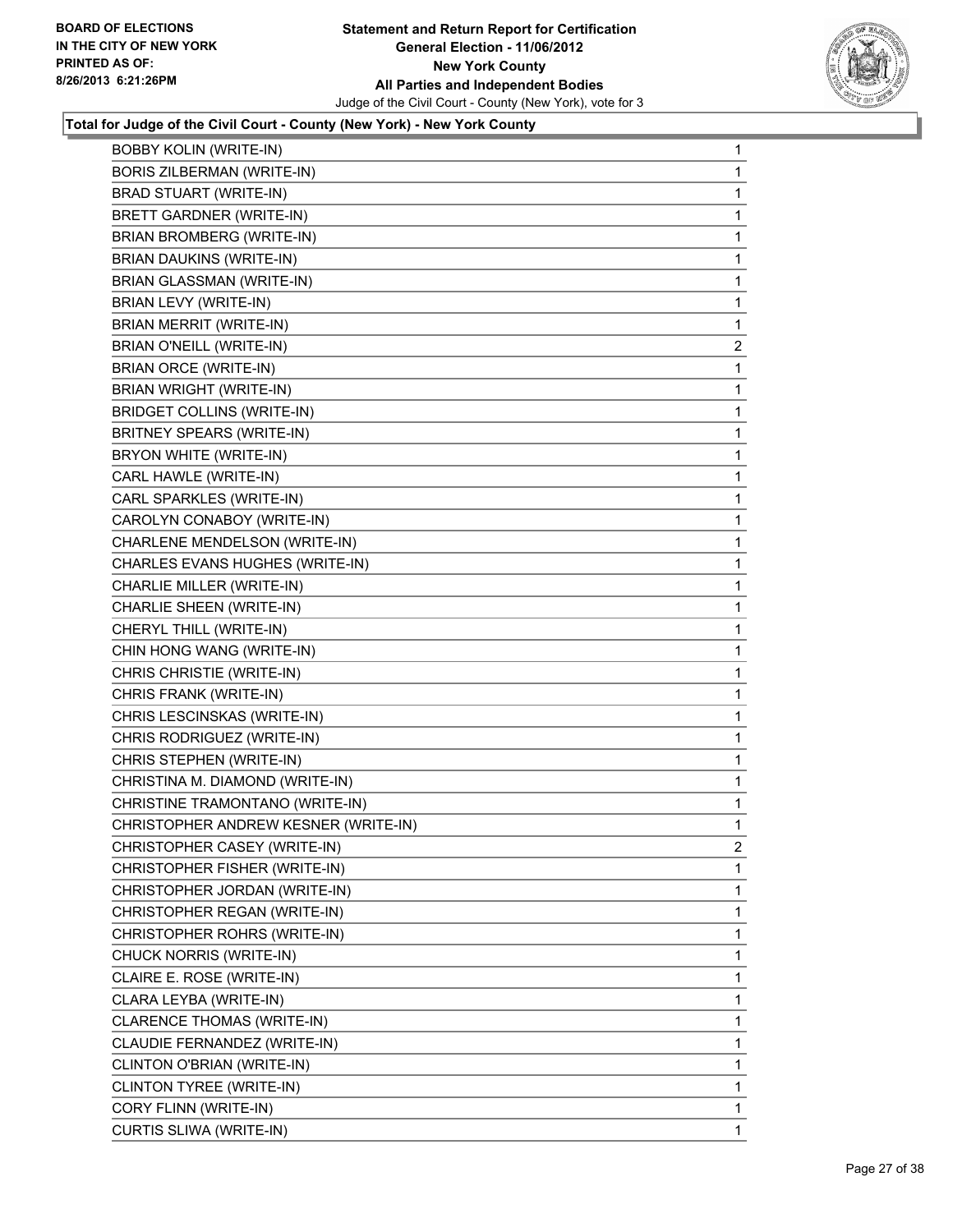

| DAN GARODNICK (WRITE-IN)        | $\mathbf{1}$ |
|---------------------------------|--------------|
| DAN MCKINTOSH (WRITE-IN)        | 1            |
| DANIEL GARODNICK (WRITE-IN)     | 1            |
| DANIEL KELLY (WRITE-IN)         | 1            |
| DANIEL ROSE (WRITE-IN)          | 2            |
| DARREN LITSKY (WRITE-IN)        | 1            |
| DAVID BAM BERGER (WRITE-IN)     | 1            |
| DAVID C. HORVATH (WRITE-IN)     | 1            |
| DAVID CARAWAY (WRITE-IN)        | 1            |
| DAVID CAULLA (WRITE-IN)         | 1            |
| DAVID CRANEY (WRITE-IN)         | 1            |
| DAVID GARNER (WRITE-IN)         | 1            |
| DAVID GRAEBAR (WRITE-IN)        | 1            |
| DAVID JACOBY (WRITE-IN)         | 1            |
| DAVID KAPLAN (WRITE-IN)         | 1            |
| DAVID LAUGE (WRITE-IN)          | 1            |
| DAVID MALASS (WRITE-IN)         | 1            |
| DAVID S. ROSE (WRITE-IN)        | 1            |
| DAVID SACK (WRITE-IN)           | 1            |
| DAVID SIDESKY (WRITE-IN)        | 1            |
| DAVID STEIN (WRITE-IN)          | 1            |
| DAVID STOLIZA (WRITE-IN)        | 1            |
| DEB COHN (WRITE-IN)             | 1            |
| DEBBY LAORAY (WRITE-IN)         | 1            |
| DEBORAH EVANGELAKOS (WRITE-IN)  | 1            |
| DEBORAH NAVEILUBURY (WRITE-IN)  | 1            |
| DEBORAH ROSE SAMUELS (WRITE-IN) | 1            |
| DEBRA ROSE SAMUELS (WRITE-IN)   | 1            |
| DENIS HAYWARD (WRITE-IN)        | 1            |
| DENISE BERNARD (WRITE-IN)       | 1            |
| DENNIS SMETANA (WRITE-IN)       | 1            |
| DENVIE STOUT (WRITE-IN)         | 1            |
| DEREK BROWN (WRITE-IN)          | 1            |
| DEREK JETER (WRITE-IN)          | 2            |
| DIANA ERBSEN (WRITE-IN)         | 1            |
| DIANE HERTZ (WRITE-IN)          | 1            |
| DOMOCK KRAMER (WRITE-IN)        | 1            |
| DON DRAPER (WRITE-IN)           | 2            |
| DON ROSENBERG (WRITE-IN)        | 1            |
| DONATHAN SALKALN (WRITE-IN)     | 1            |
| DOUG NERVIK (WRITE-IN)          | 1            |
| DRU ATKINS (WRITE-IN)           | 1            |
| DUSTIN PEDROIA (WRITE-IN)       | 1            |
| E. E. CUMMINGS (WRITE-IN)       | 1            |
| ED GOLDMAN (WRITE-IN)           | 1            |
| EDMOND J. BURNS (WRITE-IN)      | 1            |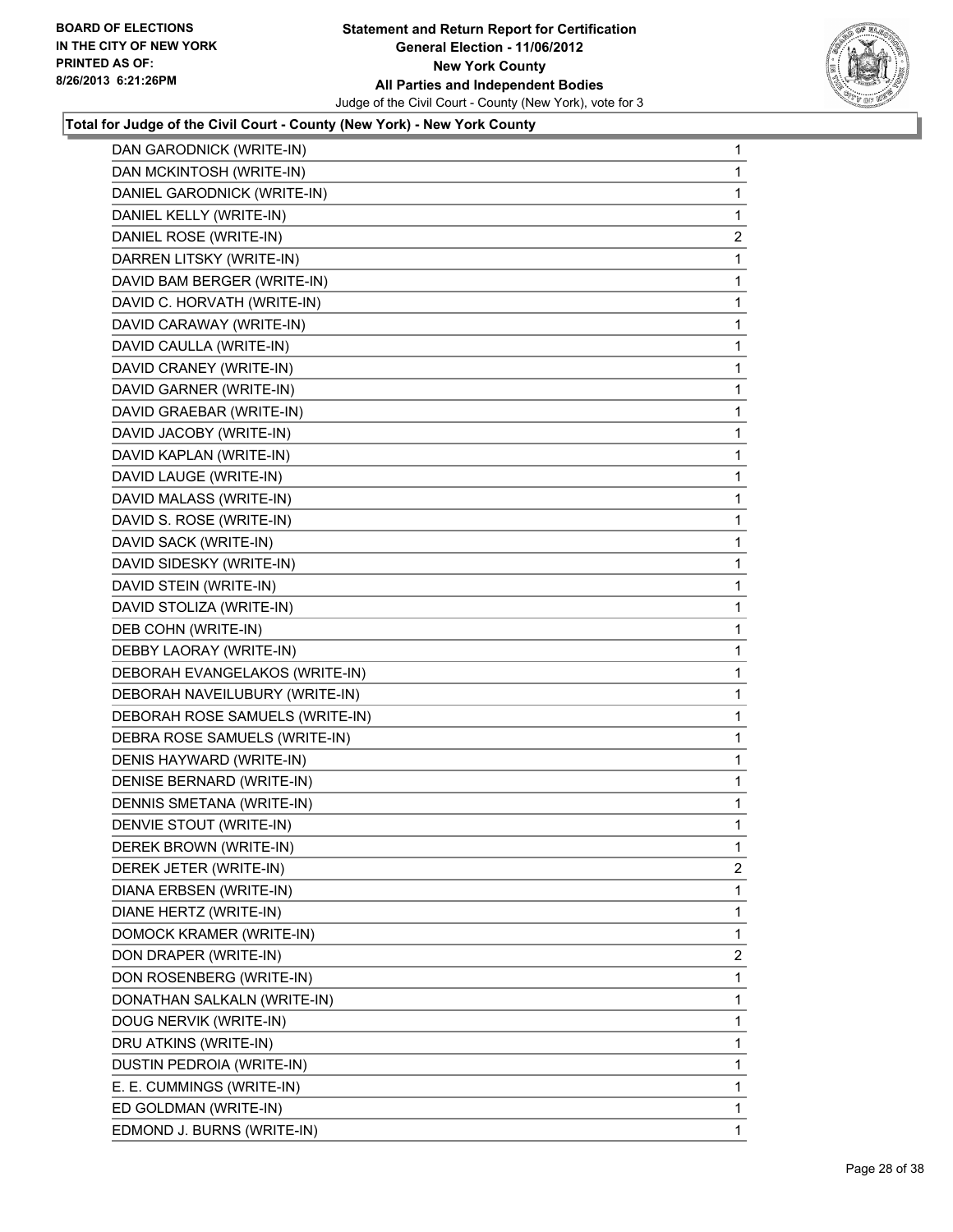#### **Statement and Return Report for Certification General Election - 11/06/2012 New York County All Parties and Independent Bodies** Judge of the Civil Court - County (New York), vote for 3



| EILEEN MONAGHAN (WRITE-IN)<br>1<br>ELAYNA PHAM (WRITE-IN)<br>1<br>ELIOT LOSHICK (WRITE-IN)<br>1<br>ELISABETH WARREN (WRITE-IN)<br>1<br>ELIZABETH MCCLANDEN (WRITE-IN)<br>1<br>ELIZABETH WRIGHT (WRITE-IN)<br>1<br>ELSA LANCHESTER (WRITE-IN)<br>1<br>EMANUEL J. CHOSAK (WRITE-IN)<br>1<br>EMILY KERNAN (WRITE-IN)<br>1<br>EMILY KITAY (WRITE-IN)<br>1<br>EMILY TABACUFF (WRITE-IN)<br>1<br>ERIC AKASHI (WRITE-IN)<br>1<br>ERIC COSTELLO (WRITE-IN)<br>1<br>ERIC EICHEN (WRITE-IN)<br>2<br>ERIC HORWITZ (WRITE-IN)<br>1<br>ERIC WEBER (WRITE-IN)<br>1<br>ERIC WEINSTEIN (WRITE-IN)<br>1<br>ERIL HICKAM (WRITE-IN)<br>1<br>ERIN KELSCH (WRITE-IN)<br>1<br>ESTHER FRANK (WRITE-IN)<br>1<br>EUGENE LYNCH (WRITE-IN)<br>1<br>EUGINE DOBBS (WRITE-IN)<br>1<br>EVAN COWIT (WRITE-IN)<br>1<br>EVAN ROCHMAN (WRITE-IN)<br>1<br>FANNIE BLOOM (WRITE-IN)<br>1<br>FERN FISHERMAN (WRITE-IN)<br>1<br>FLORENCE NORTH (WRITE-IN)<br>1<br>FOREST WHITAKER (WRITE-IN)<br>1<br>FRAN LEDOWITZ (WRITE-IN)<br>1<br>FRANK DOLE (WRITE-IN)<br>1<br>FRANK HORTON JR. (WRITE-IN)<br>1<br>FRANK NUSSBAUM (WRITE-IN)<br>1<br>1<br>FRANK VIGNETA (WRITE-IN)<br>GABOR NAZIR (WRITE-IN)<br>1<br><b>GABRIEL SPECIALE (WRITE-IN)</b><br>1<br><b>GARY JOHNSON (WRITE-IN)</b><br>1<br><b>GARY STEIN (WRITE-IN)</b><br>1<br><b>GENE BARRETT (WRITE-IN)</b><br>2<br>GEORGE BRETSFORD (WRITE-IN)<br>1<br><b>GEORGE HARRISON (WRITE-IN)</b><br>1<br><b>GEORGE MELLENORK (WRITE-IN)</b><br>$\overline{2}$<br><b>GEORGE SUTHERLAND (WRITE-IN)</b><br>1<br>GEORGETTE GREENFIELD (WRITE-IN)<br>1<br><b>GLEN JOHNSTEIN (WRITE-IN)</b><br>1<br><b>GLENN GOLUB (WRITE-IN)</b> | EDWARD HERMAN GRAHAM (WRITE-IN) | $\mathbf 1$ |
|----------------------------------------------------------------------------------------------------------------------------------------------------------------------------------------------------------------------------------------------------------------------------------------------------------------------------------------------------------------------------------------------------------------------------------------------------------------------------------------------------------------------------------------------------------------------------------------------------------------------------------------------------------------------------------------------------------------------------------------------------------------------------------------------------------------------------------------------------------------------------------------------------------------------------------------------------------------------------------------------------------------------------------------------------------------------------------------------------------------------------------------------------------------------------------------------------------------------------------------------------------------------------------------------------------------------------------------------------------------------------------------------------------------------------------------------------------------------------------------------------------------------------------------------------------------------------------------------------------------------------------|---------------------------------|-------------|
|                                                                                                                                                                                                                                                                                                                                                                                                                                                                                                                                                                                                                                                                                                                                                                                                                                                                                                                                                                                                                                                                                                                                                                                                                                                                                                                                                                                                                                                                                                                                                                                                                                  |                                 |             |
|                                                                                                                                                                                                                                                                                                                                                                                                                                                                                                                                                                                                                                                                                                                                                                                                                                                                                                                                                                                                                                                                                                                                                                                                                                                                                                                                                                                                                                                                                                                                                                                                                                  |                                 |             |
|                                                                                                                                                                                                                                                                                                                                                                                                                                                                                                                                                                                                                                                                                                                                                                                                                                                                                                                                                                                                                                                                                                                                                                                                                                                                                                                                                                                                                                                                                                                                                                                                                                  |                                 |             |
|                                                                                                                                                                                                                                                                                                                                                                                                                                                                                                                                                                                                                                                                                                                                                                                                                                                                                                                                                                                                                                                                                                                                                                                                                                                                                                                                                                                                                                                                                                                                                                                                                                  |                                 |             |
|                                                                                                                                                                                                                                                                                                                                                                                                                                                                                                                                                                                                                                                                                                                                                                                                                                                                                                                                                                                                                                                                                                                                                                                                                                                                                                                                                                                                                                                                                                                                                                                                                                  |                                 |             |
|                                                                                                                                                                                                                                                                                                                                                                                                                                                                                                                                                                                                                                                                                                                                                                                                                                                                                                                                                                                                                                                                                                                                                                                                                                                                                                                                                                                                                                                                                                                                                                                                                                  |                                 |             |
|                                                                                                                                                                                                                                                                                                                                                                                                                                                                                                                                                                                                                                                                                                                                                                                                                                                                                                                                                                                                                                                                                                                                                                                                                                                                                                                                                                                                                                                                                                                                                                                                                                  |                                 |             |
|                                                                                                                                                                                                                                                                                                                                                                                                                                                                                                                                                                                                                                                                                                                                                                                                                                                                                                                                                                                                                                                                                                                                                                                                                                                                                                                                                                                                                                                                                                                                                                                                                                  |                                 |             |
|                                                                                                                                                                                                                                                                                                                                                                                                                                                                                                                                                                                                                                                                                                                                                                                                                                                                                                                                                                                                                                                                                                                                                                                                                                                                                                                                                                                                                                                                                                                                                                                                                                  |                                 |             |
|                                                                                                                                                                                                                                                                                                                                                                                                                                                                                                                                                                                                                                                                                                                                                                                                                                                                                                                                                                                                                                                                                                                                                                                                                                                                                                                                                                                                                                                                                                                                                                                                                                  |                                 |             |
|                                                                                                                                                                                                                                                                                                                                                                                                                                                                                                                                                                                                                                                                                                                                                                                                                                                                                                                                                                                                                                                                                                                                                                                                                                                                                                                                                                                                                                                                                                                                                                                                                                  |                                 |             |
|                                                                                                                                                                                                                                                                                                                                                                                                                                                                                                                                                                                                                                                                                                                                                                                                                                                                                                                                                                                                                                                                                                                                                                                                                                                                                                                                                                                                                                                                                                                                                                                                                                  |                                 |             |
|                                                                                                                                                                                                                                                                                                                                                                                                                                                                                                                                                                                                                                                                                                                                                                                                                                                                                                                                                                                                                                                                                                                                                                                                                                                                                                                                                                                                                                                                                                                                                                                                                                  |                                 |             |
|                                                                                                                                                                                                                                                                                                                                                                                                                                                                                                                                                                                                                                                                                                                                                                                                                                                                                                                                                                                                                                                                                                                                                                                                                                                                                                                                                                                                                                                                                                                                                                                                                                  |                                 |             |
|                                                                                                                                                                                                                                                                                                                                                                                                                                                                                                                                                                                                                                                                                                                                                                                                                                                                                                                                                                                                                                                                                                                                                                                                                                                                                                                                                                                                                                                                                                                                                                                                                                  |                                 |             |
|                                                                                                                                                                                                                                                                                                                                                                                                                                                                                                                                                                                                                                                                                                                                                                                                                                                                                                                                                                                                                                                                                                                                                                                                                                                                                                                                                                                                                                                                                                                                                                                                                                  |                                 |             |
|                                                                                                                                                                                                                                                                                                                                                                                                                                                                                                                                                                                                                                                                                                                                                                                                                                                                                                                                                                                                                                                                                                                                                                                                                                                                                                                                                                                                                                                                                                                                                                                                                                  |                                 |             |
|                                                                                                                                                                                                                                                                                                                                                                                                                                                                                                                                                                                                                                                                                                                                                                                                                                                                                                                                                                                                                                                                                                                                                                                                                                                                                                                                                                                                                                                                                                                                                                                                                                  |                                 |             |
|                                                                                                                                                                                                                                                                                                                                                                                                                                                                                                                                                                                                                                                                                                                                                                                                                                                                                                                                                                                                                                                                                                                                                                                                                                                                                                                                                                                                                                                                                                                                                                                                                                  |                                 |             |
|                                                                                                                                                                                                                                                                                                                                                                                                                                                                                                                                                                                                                                                                                                                                                                                                                                                                                                                                                                                                                                                                                                                                                                                                                                                                                                                                                                                                                                                                                                                                                                                                                                  |                                 |             |
|                                                                                                                                                                                                                                                                                                                                                                                                                                                                                                                                                                                                                                                                                                                                                                                                                                                                                                                                                                                                                                                                                                                                                                                                                                                                                                                                                                                                                                                                                                                                                                                                                                  |                                 |             |
|                                                                                                                                                                                                                                                                                                                                                                                                                                                                                                                                                                                                                                                                                                                                                                                                                                                                                                                                                                                                                                                                                                                                                                                                                                                                                                                                                                                                                                                                                                                                                                                                                                  |                                 |             |
|                                                                                                                                                                                                                                                                                                                                                                                                                                                                                                                                                                                                                                                                                                                                                                                                                                                                                                                                                                                                                                                                                                                                                                                                                                                                                                                                                                                                                                                                                                                                                                                                                                  |                                 |             |
|                                                                                                                                                                                                                                                                                                                                                                                                                                                                                                                                                                                                                                                                                                                                                                                                                                                                                                                                                                                                                                                                                                                                                                                                                                                                                                                                                                                                                                                                                                                                                                                                                                  |                                 |             |
|                                                                                                                                                                                                                                                                                                                                                                                                                                                                                                                                                                                                                                                                                                                                                                                                                                                                                                                                                                                                                                                                                                                                                                                                                                                                                                                                                                                                                                                                                                                                                                                                                                  |                                 |             |
|                                                                                                                                                                                                                                                                                                                                                                                                                                                                                                                                                                                                                                                                                                                                                                                                                                                                                                                                                                                                                                                                                                                                                                                                                                                                                                                                                                                                                                                                                                                                                                                                                                  |                                 |             |
|                                                                                                                                                                                                                                                                                                                                                                                                                                                                                                                                                                                                                                                                                                                                                                                                                                                                                                                                                                                                                                                                                                                                                                                                                                                                                                                                                                                                                                                                                                                                                                                                                                  |                                 |             |
|                                                                                                                                                                                                                                                                                                                                                                                                                                                                                                                                                                                                                                                                                                                                                                                                                                                                                                                                                                                                                                                                                                                                                                                                                                                                                                                                                                                                                                                                                                                                                                                                                                  |                                 |             |
|                                                                                                                                                                                                                                                                                                                                                                                                                                                                                                                                                                                                                                                                                                                                                                                                                                                                                                                                                                                                                                                                                                                                                                                                                                                                                                                                                                                                                                                                                                                                                                                                                                  |                                 |             |
|                                                                                                                                                                                                                                                                                                                                                                                                                                                                                                                                                                                                                                                                                                                                                                                                                                                                                                                                                                                                                                                                                                                                                                                                                                                                                                                                                                                                                                                                                                                                                                                                                                  |                                 |             |
|                                                                                                                                                                                                                                                                                                                                                                                                                                                                                                                                                                                                                                                                                                                                                                                                                                                                                                                                                                                                                                                                                                                                                                                                                                                                                                                                                                                                                                                                                                                                                                                                                                  |                                 |             |
|                                                                                                                                                                                                                                                                                                                                                                                                                                                                                                                                                                                                                                                                                                                                                                                                                                                                                                                                                                                                                                                                                                                                                                                                                                                                                                                                                                                                                                                                                                                                                                                                                                  |                                 |             |
|                                                                                                                                                                                                                                                                                                                                                                                                                                                                                                                                                                                                                                                                                                                                                                                                                                                                                                                                                                                                                                                                                                                                                                                                                                                                                                                                                                                                                                                                                                                                                                                                                                  |                                 |             |
|                                                                                                                                                                                                                                                                                                                                                                                                                                                                                                                                                                                                                                                                                                                                                                                                                                                                                                                                                                                                                                                                                                                                                                                                                                                                                                                                                                                                                                                                                                                                                                                                                                  |                                 |             |
|                                                                                                                                                                                                                                                                                                                                                                                                                                                                                                                                                                                                                                                                                                                                                                                                                                                                                                                                                                                                                                                                                                                                                                                                                                                                                                                                                                                                                                                                                                                                                                                                                                  |                                 |             |
|                                                                                                                                                                                                                                                                                                                                                                                                                                                                                                                                                                                                                                                                                                                                                                                                                                                                                                                                                                                                                                                                                                                                                                                                                                                                                                                                                                                                                                                                                                                                                                                                                                  |                                 |             |
|                                                                                                                                                                                                                                                                                                                                                                                                                                                                                                                                                                                                                                                                                                                                                                                                                                                                                                                                                                                                                                                                                                                                                                                                                                                                                                                                                                                                                                                                                                                                                                                                                                  |                                 |             |
|                                                                                                                                                                                                                                                                                                                                                                                                                                                                                                                                                                                                                                                                                                                                                                                                                                                                                                                                                                                                                                                                                                                                                                                                                                                                                                                                                                                                                                                                                                                                                                                                                                  |                                 |             |
|                                                                                                                                                                                                                                                                                                                                                                                                                                                                                                                                                                                                                                                                                                                                                                                                                                                                                                                                                                                                                                                                                                                                                                                                                                                                                                                                                                                                                                                                                                                                                                                                                                  |                                 |             |
|                                                                                                                                                                                                                                                                                                                                                                                                                                                                                                                                                                                                                                                                                                                                                                                                                                                                                                                                                                                                                                                                                                                                                                                                                                                                                                                                                                                                                                                                                                                                                                                                                                  |                                 |             |
|                                                                                                                                                                                                                                                                                                                                                                                                                                                                                                                                                                                                                                                                                                                                                                                                                                                                                                                                                                                                                                                                                                                                                                                                                                                                                                                                                                                                                                                                                                                                                                                                                                  |                                 |             |
|                                                                                                                                                                                                                                                                                                                                                                                                                                                                                                                                                                                                                                                                                                                                                                                                                                                                                                                                                                                                                                                                                                                                                                                                                                                                                                                                                                                                                                                                                                                                                                                                                                  |                                 |             |
|                                                                                                                                                                                                                                                                                                                                                                                                                                                                                                                                                                                                                                                                                                                                                                                                                                                                                                                                                                                                                                                                                                                                                                                                                                                                                                                                                                                                                                                                                                                                                                                                                                  |                                 |             |
|                                                                                                                                                                                                                                                                                                                                                                                                                                                                                                                                                                                                                                                                                                                                                                                                                                                                                                                                                                                                                                                                                                                                                                                                                                                                                                                                                                                                                                                                                                                                                                                                                                  |                                 |             |
|                                                                                                                                                                                                                                                                                                                                                                                                                                                                                                                                                                                                                                                                                                                                                                                                                                                                                                                                                                                                                                                                                                                                                                                                                                                                                                                                                                                                                                                                                                                                                                                                                                  |                                 | 1           |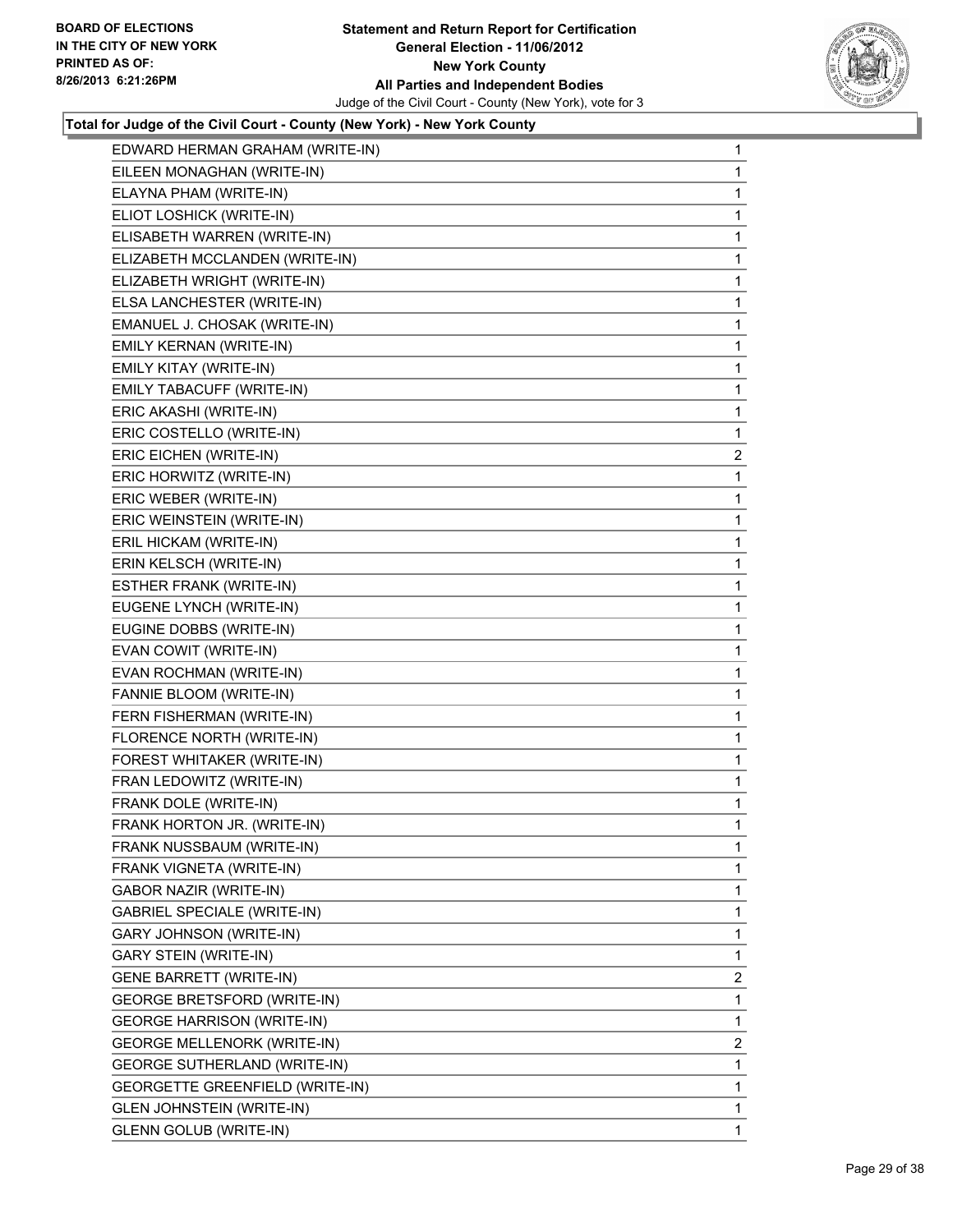

| GLORIA DIAZ (WRITE-IN)            | 1              |
|-----------------------------------|----------------|
| <b>GLORIA MORALES (WRITE-IN)</b>  | 1              |
| <b>GOLDY PATERSON (WRITE-IN)</b>  | 1              |
| <b>GRAM SCHIFFIES (WRITE-IN)</b>  | 1              |
| <b>GREG BLATTO (WRITE-IN)</b>     | 1              |
| <b>GREG NEV (WRITE-IN)</b>        | 1              |
| <b>GREGORY HANKINS (WRITE-IN)</b> | 1              |
| <b>GUR HUBEIMAN (WRITE-IN)</b>    | 1              |
| <b>GWEN GOODWIN (WRITE-IN)</b>    | 1              |
| HANNAH MILLER (WRITE-IN)          | 1              |
| HARRISON SPELMAN (WRITE-IN)       | 1              |
| HARRY SILMAN (WRITE-IN)           | 1              |
| HARRY WINTERROIA (WRITE-IN)       | 1              |
| HERBERT THOMAS JR (WRITE-IN)      | 1              |
| HERCHEL SOHACHTER (WRITE-IN)      | 1              |
| HERMAN CAIN (WRITE-IN)            | 1              |
| HILLARY CLINTON (WRITE-IN)        | $\overline{2}$ |
| HILLARY DONAHUE (WRITE-IN)        | 1              |
| HILLEL SHAMMAI (WRITE-IN)         | 1              |
| HOWARD DAVIS (WRITE-IN)           | 1              |
| HOWARD STERN (WRITE-IN)           | 1              |
| HUNTS S. THOMPSON (WRITE-IN)      | 1              |
| IRGARY LEWIS (WRITE-IN)           | 1              |
| ISREAL RODRIGUEZ (WRITE-IN)       | 1              |
| ITZMAR BEN-AHALDY (WRITE-IN)      | 1              |
| JACELYN DEWERD (WRITE-IN)         | 1              |
| JACK BACEVICE (WRITE-IN)          | 1              |
| JACK DUCH (WRITE-IN)              | 1              |
| JACK TUCKER (WRITE-IN)            | 1              |
| JACOB DEWERD (WRITE-IN)           | 1              |
| JACOB PEREZ (WRITE-IN)            | 1              |
| JAIME E. CHOSAK (WRITE-IN)        | 1              |
| JAIME JUNCO JR. (WRITE-IN)        | 1              |
| JAKE DALE (WRITE-IN)              | 1              |
| JAME KAMTOR (WRITE-IN)            | 1              |
| JAMES KIRK (WRITE-IN)             | 1              |
| JAMES LESCZYNSKI (WRITE-IN)       | 1              |
| JANE ASKING (WRITE-IN)            | 1              |
| JANE SULLIVAN (WRITE-IN)          | 1              |
| JANETTE SADIK KHAN (WRITE-IN)     | 1              |
| JARED BROWN (WRITE-IN)            | 1              |
| JASON DAVIS (WRITE-IN)            | 1              |
| JASON FRIEDMAN (WRITE-IN)         | 1              |
| JAY LENGESZ (WRITE-IN)            | 1              |
| JEFF STEVE (WRITE-IN)             | 1              |
| JEFFERSON TAYLOR (WRITE-IN)       | 1              |
|                                   |                |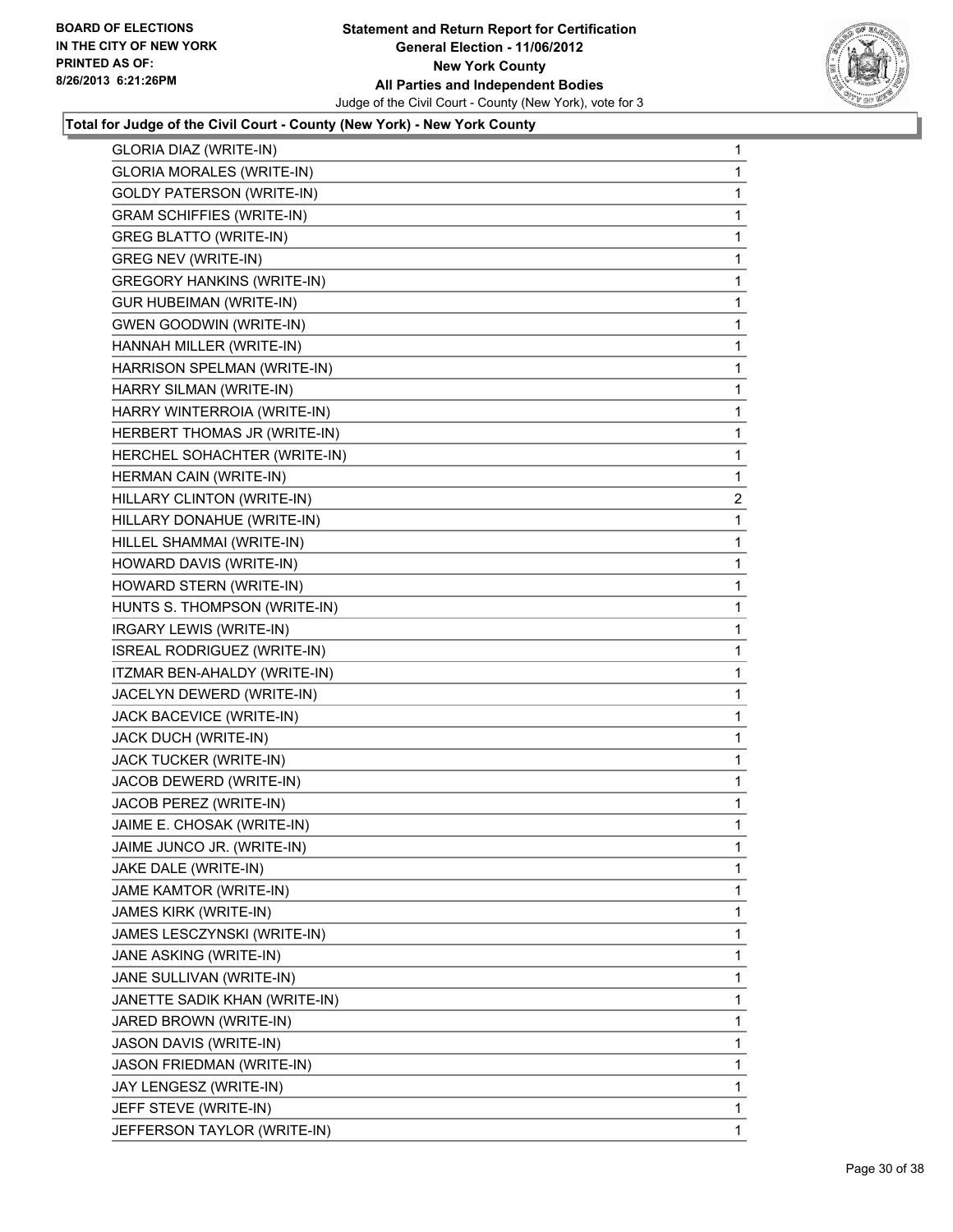

| JENNIFER WALLACE (WRITE-IN)     | 1                       |
|---------------------------------|-------------------------|
| JENNY SCHEINDLIN (WRITE-IN)     | 1                       |
| JESSE JACKSON (WRITE-IN)        | 1                       |
| JESSE LYNN (WRITE-IN)           | 1                       |
| JESSE PINKMAN (WRITE-IN)        | 1                       |
| JESSE WEYBERG (WRITE-IN)        | 1                       |
| JILL STEIN (WRITE-IN)           | 2                       |
| JILLIAN PLOMIN (WRITE-IN)       | 1                       |
| JOAN WELSH (WRITE-IN)           | 1                       |
| JOCLYN RODYN (WRITE-IN)         | 1                       |
| JOE CZERISKY (WRITE-IN)         | 1                       |
| JOE CZERNIAWTI (WRITE-IN)       | 1                       |
| JOE GIRARDI (WRITE-IN)          | 1                       |
| JOE JESENSKY (WRITE-IN)         | 3                       |
| JOE MASSE (WRITE-IN)            | 1                       |
| JOE SHOWALTER (WRITE-IN)        | 1                       |
| JOE TORRE (WRITE-IN)            | 1                       |
| JOEL KAUFMAN (WRITE-IN)         | 1                       |
| JOEL MAXMAN (WRITE-IN)          | 2                       |
| JOH STEWART (WRITE-IN)          | 1                       |
| JOHN CARNG (WRITE-IN)           | $\overline{\mathbf{c}}$ |
| JOHN EVANGELAKOS (WRITE-IN)     | 1                       |
| JOHN FINAY (WRITE-IN)           | 1                       |
| JOHN FINK (WRITE-IN)            | 1                       |
| JOHN GELMAN (WRITE-IN)          | 1                       |
| JOHN KEMPE (WRITE-IN)           | 1                       |
| JOHN LANCIAS (WRITE-IN)         | 1                       |
| JOHN LENNON (WRITE-IN)          | 1                       |
| JOHN MARSHALL (WRITE-IN)        | 1                       |
| JOHN PAUL STEVENS (WRITE-IN)    | 1                       |
| JOHN ROBERTS (WRITE-IN)         | 1                       |
| JOHN STARKS (WRITE-IN)          | 1                       |
| JOHN TINORY (WRITE-IN)          | 1                       |
| JOHNATHAN AXELROD (WRITE-IN)    | 1                       |
| JONATHAN CORNELL (WRITE-IN)     | 1                       |
| JONATHAN D LAMBERT (WRITE-IN)   | 1                       |
| JONI MICHELL (WRITE-IN)         | 1                       |
| JORDAN CARTER (WRITE-IN)        | 2                       |
| JOSEPH STALIN (WRITE-IN)        | 1                       |
| JOSH ZIMMERMAN (WRITE-IN)       | 1                       |
| JOSHUA DAVID TUCKMAN (WRITE-IN) | 1                       |
| JOSHUA SIDEROWITZ (WRITE-IN)    | 1                       |
| JUDI RENNERS (WRITE-IN)         | 1                       |
|                                 |                         |
| JUDITH GRUMET (WRITE-IN)        | $\mathbf{1}$            |
| JUDITH SCHLENDIN (WRITE-IN)     | 1                       |
|                                 |                         |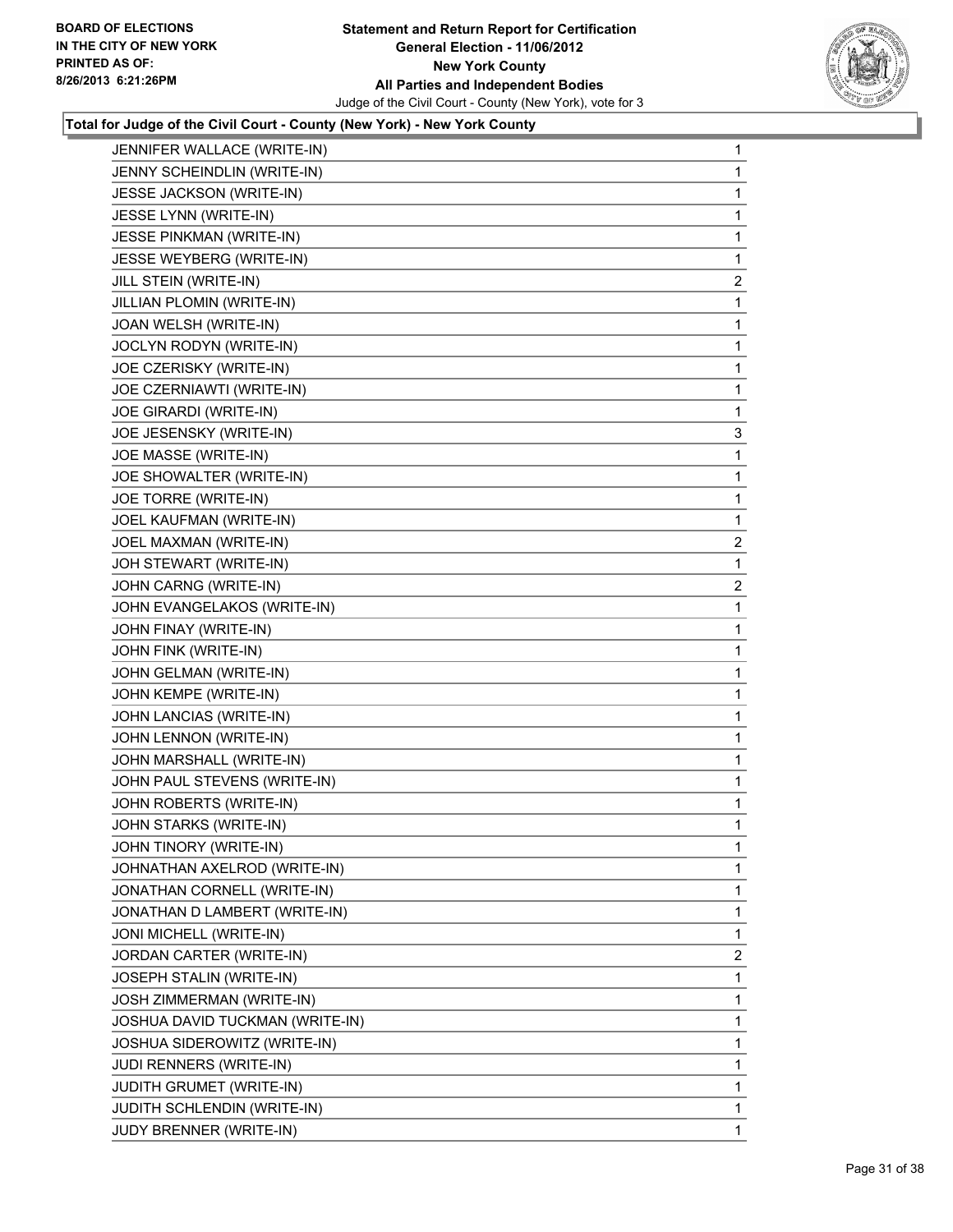

| JULIA MORGAN (WRITE-IN)      | 1            |
|------------------------------|--------------|
| JULIA VIEGAL (WRITE-IN)      | 1            |
| JULIA WILLEBRAND (WRITE-IN)  | 1            |
| JULIAN BOEHM (WRITE-IN)      | 1            |
| KAREN GONZALEZ (WRITE-IN)    | 1            |
| KAREN SHACK (WRITE-IN)       | 1            |
| KARL MATZ (WRITE-IN)         | 1            |
| KATAH ROHMEN (WRITE-IN)      | 1            |
| KATE LEVINE (WRITE-IN)       | 1            |
| KATRINA ROBINSON (WRITE-IN)  | 1            |
| KELLY O'NEILL (WRITE-IN)     | 1            |
| <b>KEN BONET (WRITE-IN)</b>  | 1            |
| <b>KEN ROCK (WRITE-IN)</b>   | 1            |
| KEN SUAREZ (WRITE-IN)        | 1            |
| KEVIN HARDLY (WRITE-IN)      | 1            |
| KEVIN NEVELOFF (WRITE-IN)    | 1            |
| KEVIN SWEENEY (WRITE-IN)     | 1            |
| KIM LONGO (WRITE-IN)         | 1            |
| KYLE LUTZ (WRITE-IN)         | 1            |
| LADY SHIVERFORD (WRITE-IN)   | 1            |
| LAMIS DECK (WRITE-IN)        | 1            |
| LARA KLEINSCHNIDT (WRITE-IN) | 1            |
| LARRY BIRD (WRITE-IN)        | 1            |
| LARRY O'NEILL (WRITE-IN)     | 1            |
| LAURA SACK (WRITE-IN)        | 1            |
| LAUREN NELSON (WRITE-IN)     | 1            |
| LAWRENCE JONES (WRITE-IN)    | 1            |
| LAWRENCE LEONARD (WRITE-IN)  | 1            |
| LAWRENCE LUCAS (WRITE-IN)    | 1            |
| LEE BROWN (WRITE-IN)         | 1            |
| LEIGH BISHOP (WRITE-IN)      | 1            |
| LENNY WRENSTAL (WRITE-IN)    | 1            |
| LEO FERRIS (WRITE-IN)        | 1            |
| LEONORA MORAN (WRITE-IN)     | 1            |
| LERVE GLAUB (WRITE-IN)       | 1            |
| LESLIE KRAMER (WRITE-IN)     | 1            |
| LESLIE STROTH (WRITE-IN)     | 1            |
| LIAM TORRES (WRITE-IN)       | 1            |
| LINDA OMEY (WRITE-IN)        | 1            |
| LING WU (WRITE-IN)           | 1            |
| LIONEL HUTZ (WRITE-IN)       | 1            |
| LISA ASCHKNAY (WRITE-IN)     | 1            |
| LISA VASVANI (WRITE-IN)      | 1            |
| LIZ WEST (WRITE-IN)          | 1            |
| LLOYD BLANKPEN (WRITE-IN)    | 1            |
| LOGAN R. ROSE (WRITE-IN)     | $\mathbf{1}$ |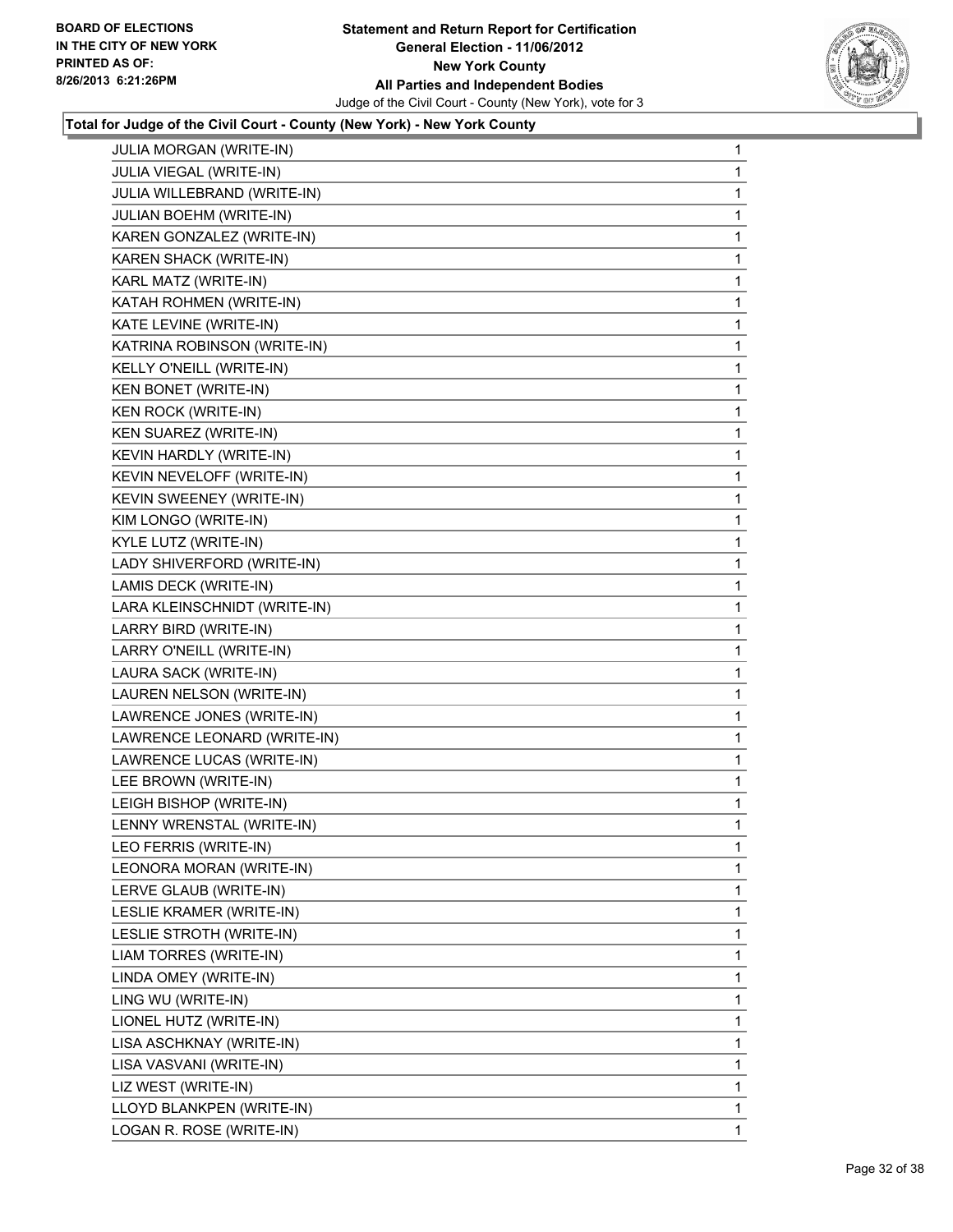

| LORI JONES (WRITE-IN)            | 1              |
|----------------------------------|----------------|
| LOU CAMILLI (WRITE-IN)           | 1              |
| LOU MARMON (WRITE-IN)            | 1              |
| LOUIS BRANDEIS (WRITE-IN)        | 1              |
| LUCY MARTINEZ (WRITE-IN)         | 1              |
| LYDIA DE LA FUENTE (WRITE-IN)    | 1              |
| LZUUR SUROURK (WRITE-IN)         | 1              |
| MADELINE LETWACK (WRITE-IN)      | 1              |
| MALCOLM AXE (WRITE-IN)           | 1              |
| MALCOLM T. ESSAN (WRITE-IN)      | 1              |
| MALCOLM TRAMN (WRITE-IN)         | 1              |
| MARC FIRSTENBERG (WRITE-IN)      | 1              |
| MARCIA MEYERS (WRITE-IN)         | 1              |
| MARCUS GLAUB (WRITE-IN)          | 1              |
| MARK A. WORKSMAN (WRITE-IN)      | 1              |
| MARK AXIM (WRITE-IN)             | 1              |
| MARK BLANCHFIELD (WRITE-IN)      | 1              |
| MARK DA ROCO (WRITE-IN)          | 1              |
| MARK KIRBY (WRITE-IN)            | 1              |
| MARTHA RANOMR (WRITE-IN)         | 1              |
| MARTIN EDEMAN (WRITE-IN)         | 1              |
| MARTY LIVINGSTON (WRITE-IN)      | 1              |
| MARY HUGHES (WRITE-IN)           | 1              |
| MARY KAPARIC (WRITE-IN)          | 1              |
| MATHEW MURPHY (WRITE-IN)         | 1              |
| MATT PLOMIN (WRITE-IN)           | 1              |
| MATT SANDLER (WRITE-IN)          | 1              |
| MATT WARDIAL (WRITE-IN)          | 1              |
| MATTHEW BALL (WRITE-IN)          | 1              |
| MATTHEW KANE (WRITE-IN)          | 1              |
| MCCOLOUGH XI (WRITE-IN)          | 1              |
| <b>MEGAN MCHUGH (WRITE-IN)</b>   | 1              |
| MEL GIBSON (WRITE-IN)            | 1              |
| MELINDA SCOTT (WRITE-IN)         | 1              |
| MELISSA CRANE (WRITE-IN)         | $\overline{2}$ |
| MICHAEL BLOOMBERG (WRITE-IN)     | 1              |
| MICHAEL BRENNAN (WRITE-IN)       | 1              |
| MICHAEL BROWN (WRITE-IN)         | 1              |
| MICHAEL COHEN (WRITE-IN)         | 1              |
| MICHAEL CONSIDINE (WRITE-IN)     | 1              |
| MICHAEL GURAL-MAIELLO (WRITE-IN) | 1              |
| MICHAEL KANE (WRITE-IN)          | 1              |
| MICHAEL LOUTH (WRITE-IN)         | 1              |
| MICHAEL LURYE (WRITE-IN)         | 1              |
| MICHAEL MCFARUND (WRITE-IN)      | 1              |
| MICHAEL PICCHITO (WRITE-IN)      | 1              |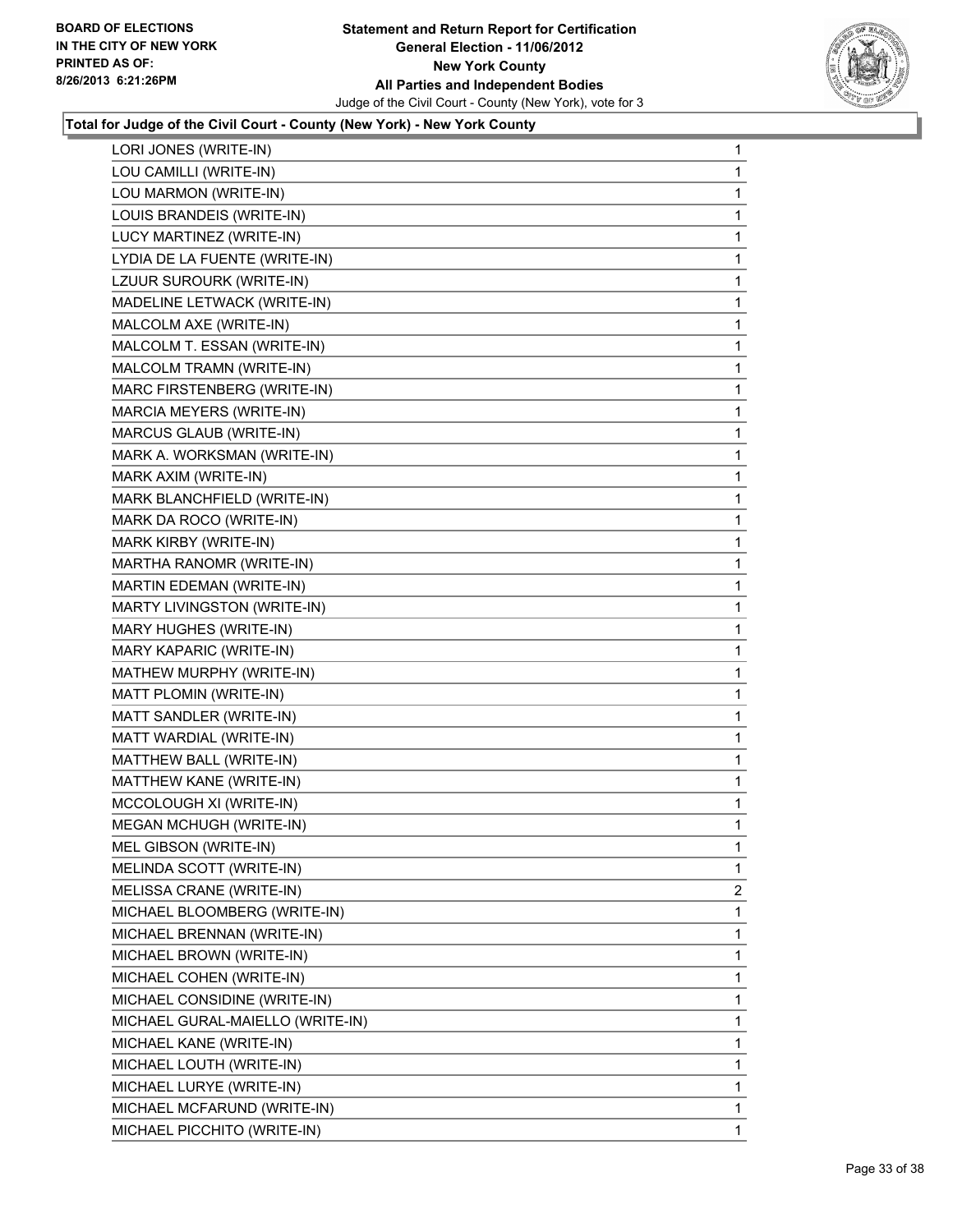

| MICHAEL PREY (WRITE-IN)                | 1            |
|----------------------------------------|--------------|
| MICHAEL ROBBINS (WRITE-IN)             | $\mathbf{1}$ |
| MICHAEL SAKS (WRITE-IN)                | 1            |
| MICHAEL SCHIFFRES (WRITE-IN)           | 1            |
| MICHAEL URIST (WRITE-IN)               | 2            |
| MICHEAL D BRUCAI (WRITE-IN)            | 1            |
| MICHEAL GRAYS (WRITE-IN)               | 1            |
| MIGUEL COELHO (WRITE-IN)               | 1            |
| MIKE JACOBS (WRITE-IN)                 | 1            |
| MIKE ROTH (WRITE-IN)                   | 1            |
| MIKE TIGER (WRITE-IN)                  | 1            |
| MILDRED SCHNECK (WRITE-IN)             | 1            |
| MITCHELL TEWZER (WRITE-IN)             | 1            |
| MITT ROMNEY (WRITE-IN)                 | 1            |
| MOLLY STEIBER (WRITE-IN)               | 1            |
| NANCY LIPIN (WRITE-IN)                 | 1            |
| NANETTE SMIT (WRITE-IN)                | 1            |
| NATHAN ALEXANDER CLARK HILL (WRITE-IN) | 1            |
| NATHANIEL BOTWINICK (WRITE-IN)         | 3            |
| NEER ASHERIE (WRITE-IN)                | 1            |
| NICK JOHNSON (WRITE-IN)                | 1            |
| NICOLE CUSACK (WRITE-IN)               | 1            |
| NICOLE GRUNFELD (WRITE-IN)             | 1            |
| NICOLE KLINKHAMMER (WRITE-IN)          | 1            |
| NICOLE NERETIN (WRITE-IN)              | 1            |
| NILSA SANTIAGO (WRITE-IN)              | 1            |
| NINA SIMONE (WRITE-IN)                 | 1            |
| NOAH HARLAN (WRITE-IN)                 | 1            |
| NOAM CHOMSKY (WRITE-IN)                | 1            |
| NOEL LEADER (WRITE-IN)                 | 1            |
| NORMAN HART (WRITE-IN)                 | 1            |
| OLIVER JIMENEZ (WRITE-IN)              | 2            |
| OLIVER WENDELL HOLMES (WRITE-IN)       | 1            |
| OLIVIA SHIPMAN (WRITE-IN)              | 1            |
| PATRICIA SKISM (WRITE-IN)              | 1            |
| PATRICK BLANT (WRITE-IN)               | 1            |
| PAUL C. COFREY (WRITE-IN)              | 1            |
| PAUL DECK (WRITE-IN)                   | 1            |
| PAUL KUPPICH (WRITE-IN)                | 1            |
| PAUL KURTZ (WRITE-IN)                  | 1            |
| PAUL MCCARTHY (WRITE-IN)               | 1            |
| PAUL RYAN (WRITE-IN)                   | 1            |
| PAUL TIMMIRMAN (WRITE-IN)              | 1            |
| PERRI BROWN (WRITE-IN)                 | 1            |
| PETE WILDE (WRITE-IN)                  | 1            |
| PETER DELONA (WRITE-IN)                | $\mathbf{1}$ |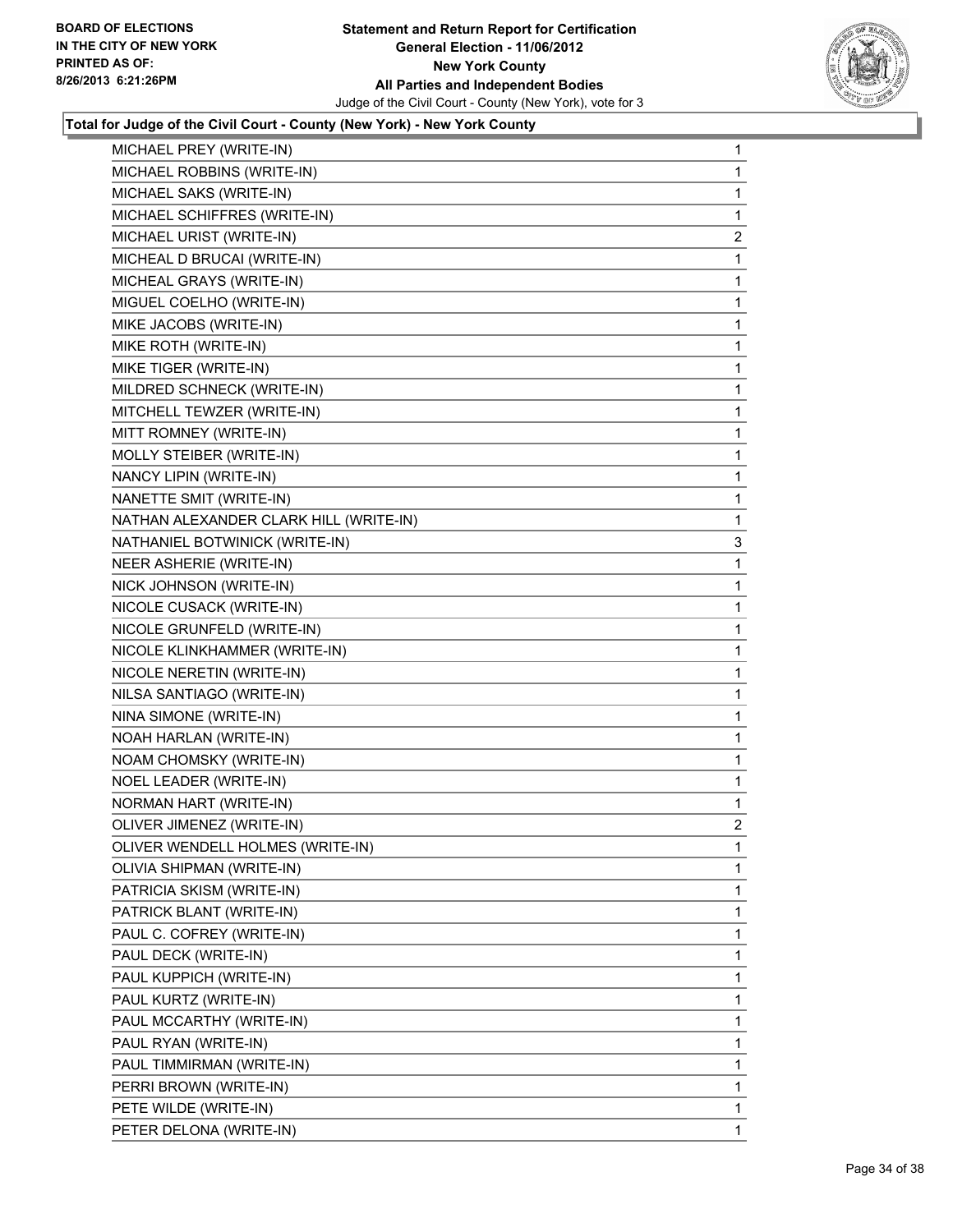

| PETER DWOSKIN (WRITE-IN)     | 1              |
|------------------------------|----------------|
| PETER L. BROOKS (WRITE-IN)   | $\mathbf{1}$   |
| PETER LAVIANO (WRITE-IN)     | 1              |
| PETER MCKIERMAN (WRITE-IN)   | 1              |
| PETER MILLIGEN (WRITE-IN)    | 1              |
| PETER PRUZAN (WRITE-IN)      | 1              |
| PETER SOLOWI (WRITE-IN)      | 1              |
| PETER SULLIVAN (WRITE-IN)    | $\overline{2}$ |
| PETER WALLACE (WRITE-IN)     | 1              |
| PHIL ESPAILO (WRITE-IN)      | 1              |
| PHIL LESH (WRITE-IN)         | 1              |
| PHILIP SANDSTROM (WRITE-IN)  | 1              |
| PIERCE BUTLER (WRITE-IN)     | 1              |
| RACHAEL PAULEY (WRITE-IN)    | $\overline{2}$ |
| RACHEL MUDLOW (WRITE-IN)     | 1              |
| RACHELLE A. BORJA (WRITE-IN) | 1              |
| RAFAEL HERNANDEZ (WRITE-IN)  | 1              |
| RAJERV JEYAKUMAN (WRITE-IN)  | 1              |
| RAJIV SHAH (WRITE-IN)        | 1              |
| RALPH KINER (WRITE-IN)       | 1              |
| RALPH MODICA (WRITE-IN)      | 1              |
| RANDI ROBINSON (WRITE-IN)    | 1              |
| RAY ALBRIGHT (WRITE-IN)      | 1              |
| REAGAN PLOMIN (WRITE-IN)     | 1              |
| REBECCA DALE (WRITE-IN)      | 1              |
| REBECCA SACK (WRITE-IN)      | 1              |
| REBECCA TAIT (WRITE-IN)      | 1              |
| RICH GLANZER (WRITE-IN)      | 1              |
| RICHARD COKER (WRITE-IN)     | 1              |
| RICHARD DEL POZO (WRITE-IN)  | 1              |
| RICHARD DUKE (WRITE-IN)      | 1              |
| RICHARD LOTHMAN (WRITE-IN)   | 1              |
| RICHARD NELSON (WRITE-IN)    | 1              |
| RICHARD REVESZ (WRITE-IN)    | 1              |
| RICHARD SAWICKI (WRITE-IN)   | 1              |
| RICHARD STEPHENS (WRITE-IN)  | 1              |
| RICHIE SCHENDUM (WRITE-IN)   | 1              |
| RICK LAZIO (WRITE-IN)        | 3              |
| RICK SANTORUM (WRITE-IN)     | 1              |
| RITA MCCOY (WRITE-IN)        | 1              |
| RIVA TAIT (WRITE-IN)         | 1              |
| ROB CASEL (WRITE-IN)         | 1              |
| ROB DIETZ (WRITE-IN)         | 1              |
| ROB GOLDSTEIN (WRITE-IN)     | 1              |
| ROBERT A. WILSON (WRITE-IN)  | 1              |
| ROBERT BOYLE (WRITE-IN)      | $\mathbf{1}$   |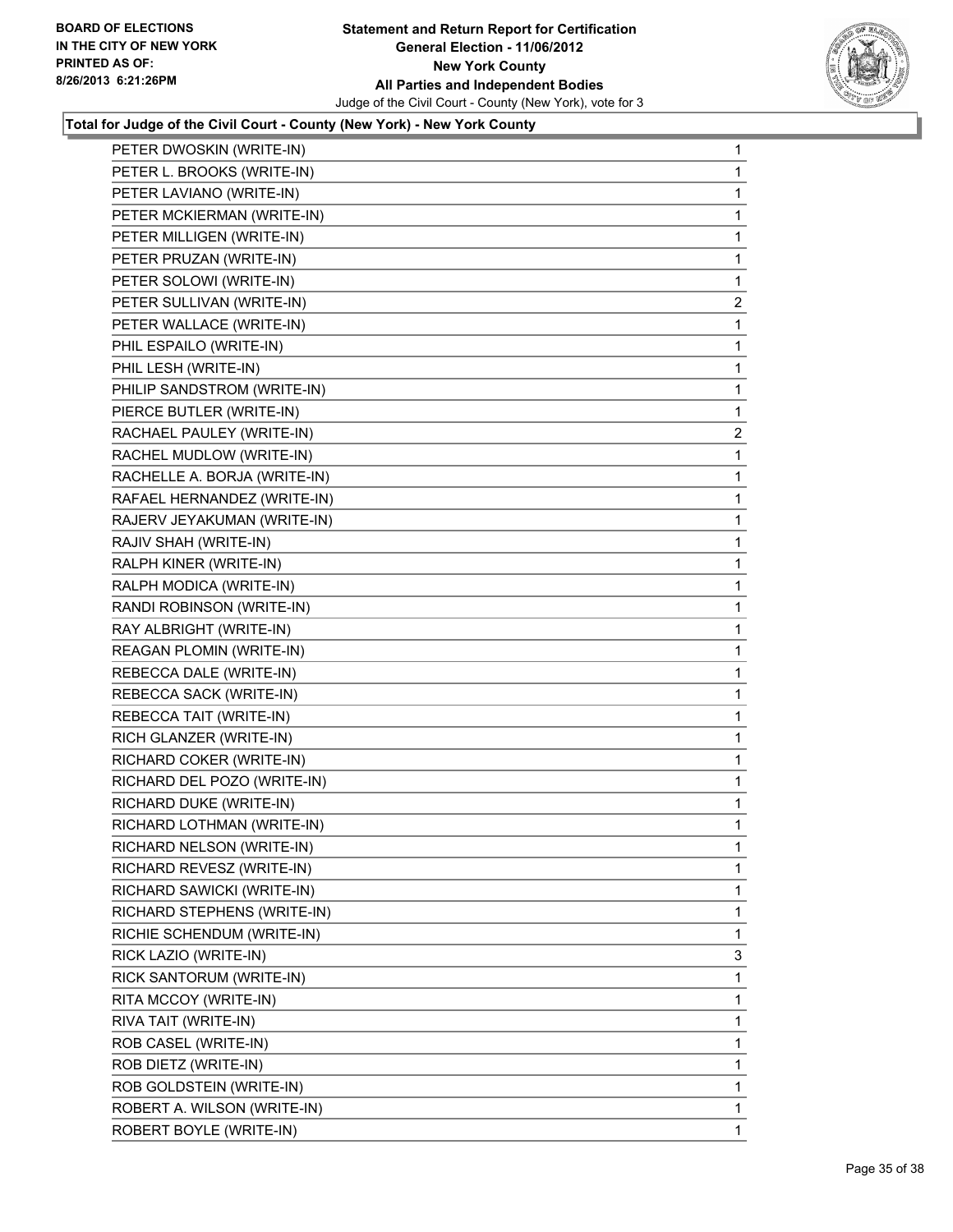

| ROBERT BRILL (WRITE-IN)          | 1              |
|----------------------------------|----------------|
| ROBERT KANE (WRITE-IN)           | 1              |
| ROBERT PORT (WRITE-IN)           | 1              |
| ROBERT SCHWARTZ (WRITE-IN)       | 1              |
| ROBERT SEIN (WRITE-IN)           | 1              |
| ROGER KITZIS (WRITE-IN)          | 1              |
| RON BERG (WRITE-IN)              | $\overline{2}$ |
| RON MOORE (WRITE-IN)             | 1              |
| RON PAUL (WRITE-IN)              | 7              |
| RON R. MILLER (WRITE-IN)         | 1              |
| RONALD ALASTAIR SHORT (WRITE-IN) | $\overline{2}$ |
| RONALD ELLIS (WRITE-IN)          | 1              |
| RONALD REAGAN (WRITE-IN)         | 1              |
| ROSIE MEYERS (WRITE-IN)          | 1              |
| ROSS C. ANDERSON (WRITE-IN)      | 1              |
| ROY INRAS (WRITE-IN)             | 1              |
| RUDOLPH GIULIANI (WRITE-IN)      | 3              |
| RUSH LIMBAUGH (WRITE-IN)         | 1              |
| RUSSELL SCHREIBER (WRITE-IN)     | 1              |
| RUTH CASSELL (WRITE-IN)          | 1              |
| RYAN BERMINGHAM (WRITE-IN)       | 1              |
| RYAN LOZAR (WRITE-IN)            | 1              |
| RYAN W. WYNN (WRITE-IN)          | 1              |
| SAGRUHA KRAYS (WRITE-IN)         | 1              |
| SAM COHEN (WRITE-IN)             | 1              |
| SAM POLLAND (WRITE-IN)           | 1              |
| SARA LESCZYSKI (WRITE-IN)        | 1              |
| SARA TAIT (WRITE-IN)             | 1              |
| SARAH PALIN (WRITE-IN)           | 1              |
| SCHLOMO MEITINIER (WRITE-IN)     | 1              |
| SCOTT STRINGER (WRITE-IN)        | 1              |
| SETH GUTHARTZ (WRITE-IN)         | $\overline{2}$ |
| SETH VAGER (WRITE-IN)            | 1              |
| SEYMOR BUTTS (WRITE-IN)          | 1              |
| SEYMORE BATTS (WRITE-IN)         | 1              |
| SHADEED ALI (WRITE-IN)           | 1              |
| SHANE SHEENY (WRITE-IN)          | 1              |
| SHAUL WARHIT (WRITE-IN)          | 1              |
| SHELLEY SOLOMAN (WRITE-IN)       | 1              |
| SHERRI MAXMAN (WRITE-IN)         | 2              |
| SHERYL FELDMAN (WRITE-IN)        | 1              |
| SILVANA COWDEN (WRITE-IN)        | 1              |
| SIOBHAN NEVILLE (WRITE-IN)       | 1              |
| SOPHIE TORRES (WRITE-IN)         | 1              |
| STAN FRIEDMAN (WRITE-IN)         | 1              |
| STEFANIE ROD (WRITE-IN)          | 1              |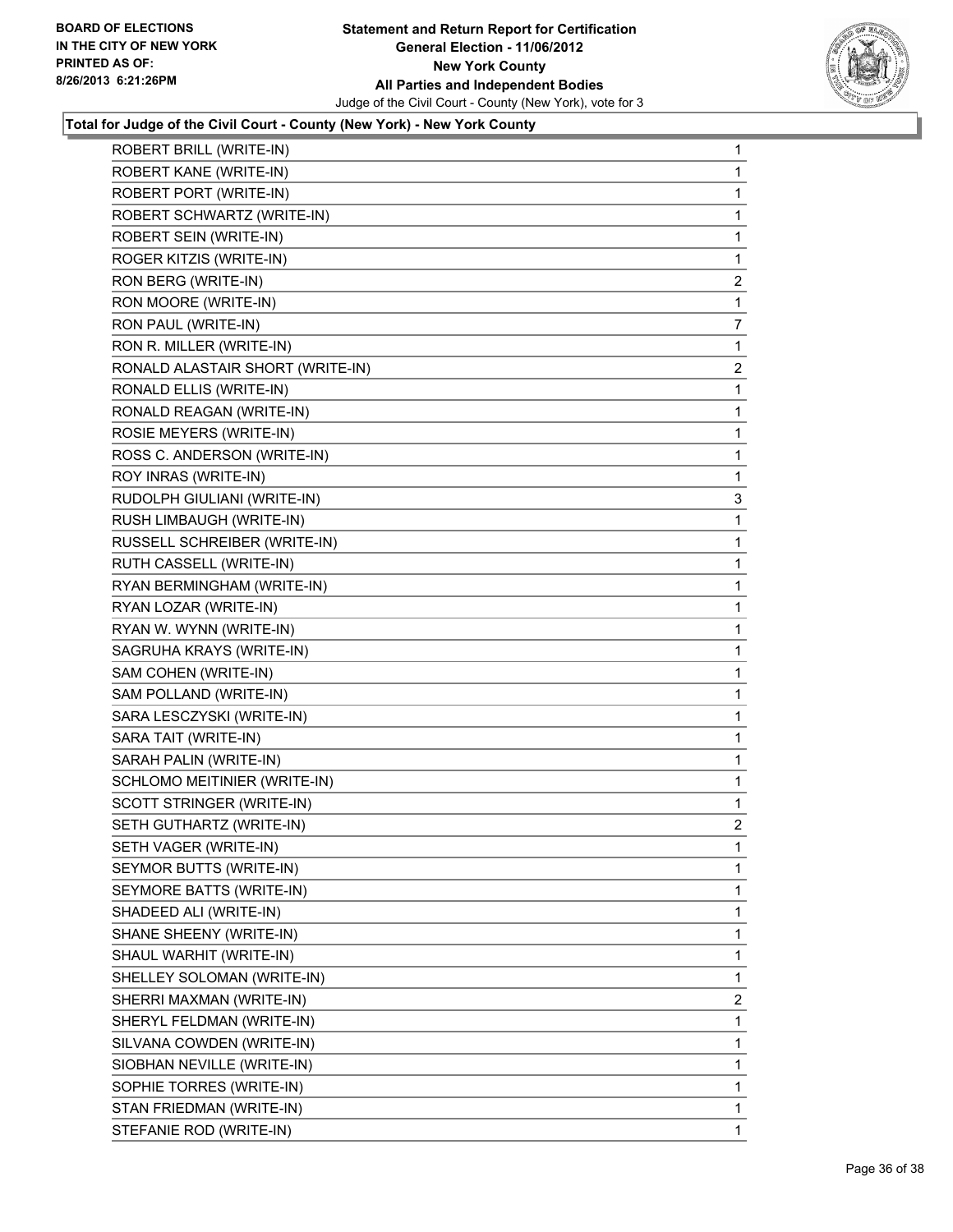

| STEPHANIE CLOUD (WRITE-IN)         | $\mathbf 1$    |
|------------------------------------|----------------|
| STEPHEN COLBERT (WRITE-IN)         | 3              |
| STEVE LIPSKY (WRITE-IN)            | 1              |
| STEVE WECKES (WRITE-IN)            | 1              |
| STEVEN COHEN (WRITE-IN)            | 1              |
| STUART ERICKSON (WRITE-IN)         | 1              |
| STUART FRAASS (WRITE-IN)           | 1              |
| STUART LIGHTER (WRITE-IN)          | 1              |
| SUE SIMMONS (WRITE-IN)             | 1              |
| SUE SUSMAN (WRITE-IN)              | 1              |
| SUSAN DANOFF (WRITE-IN)            | 1              |
| SUSAN YOO (WRITE-IN)               | 1              |
| SUSIE JONES (WRITE-IN)             | 1              |
| SYLVESTER STALLONE (WRITE-IN)      | 1              |
| TAMEEM ZAINULBUHA (WRITE-IN)       | 1              |
| TED BAER (WRITE-IN)                | 1              |
| TERESA PEDROZA (WRITE-IN)          | 1              |
| THOMAS BELL (WRITE-IN)             | 1              |
| THOMAS J. RUDA (WRITE-IN)          | 1              |
| TIMOTHY A SMITH (WRITE-IN)         | 1              |
| TIMOTHY D. SHORTELL (WRITE-IN)     | 1              |
| TIMOTHY S. NELSON (WRITE-IN)       | 1              |
| TODD GOLUB (WRITE-IN)              | 1              |
| TODD LAMB (WRITE-IN)               | 1              |
| TOM CAUGHLIN (WRITE-IN)            | 1              |
| TOM SMITH (WRITE-IN)               | 1              |
| TONY PERKINS (WRITE-IN)            | 1              |
| TONY VASSALLO (WRITE-IN)           | 1              |
| TOP POWELL (WRITE-IN)              | 1              |
| TORMEY ISALORD (WRITE-IN)          | $\overline{2}$ |
| TORY KIPS (WRITE-IN)               | 1              |
| TREY ANASTASIO (WRITE-IN)          | 1              |
| <b>TUCKER BAER (WRITE-IN)</b>      | 1              |
| TYLER BRANCH (WRITE-IN)            | 1              |
| UNATTRIBUTABLE WRITE-IN (WRITE-IN) | 838            |
| VAL KILMER (WRITE-IN)              | 1              |
| VICTORIA BLACK (WRITE-IN)          | 1              |
| VINCENT B. VANN (WRITE-IN)         | 1              |
| VITO RACCANELLI (WRITE-IN)         | 1              |
| VITTIE ROSAITOFF (WRITE-IN)        | 1              |
| VIVSINIA COLANORMO (WRITE-IN)      | 1              |
| <b>VLADIMIR LENNON (WRITE-IN)</b>  | 1              |
| WALTER JENNING (WRITE-IN)          | 1              |
| WALTER SHARKMAN (WRITE-IN)         | 1              |
| WALTER WHITE (WRITE-IN)            | 1              |
| WARREN SAPP (WRITE-IN)             | 1              |